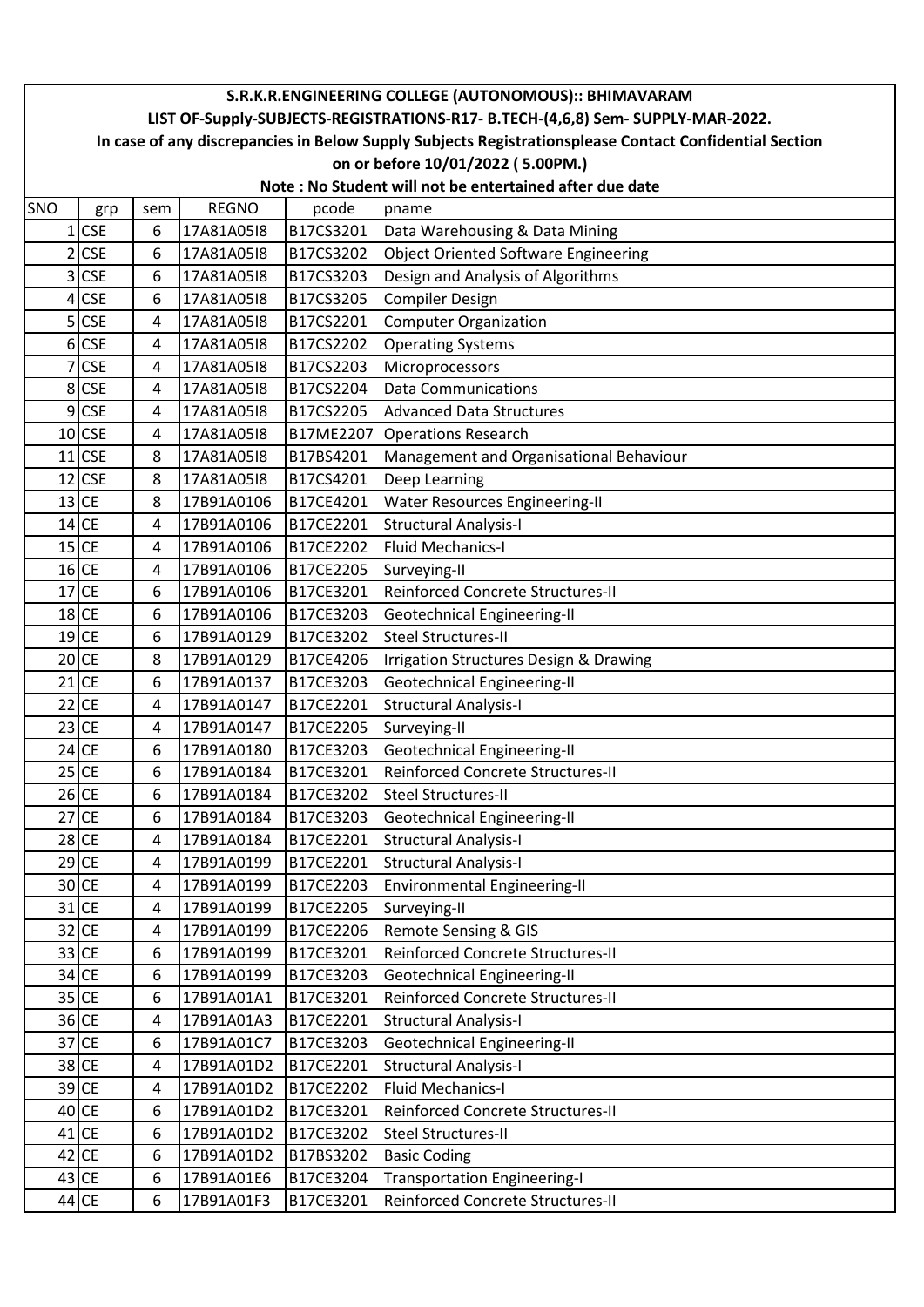|     | S.R.K.R.ENGINEERING COLLEGE (AUTONOMOUS):: BHIMAVARAM                                                  |     |              |           |                                             |  |  |  |  |  |  |
|-----|--------------------------------------------------------------------------------------------------------|-----|--------------|-----------|---------------------------------------------|--|--|--|--|--|--|
|     | LIST OF-Supply-SUBJECTS-REGISTRATIONS-R17- B.TECH-(4,6,8) Sem- SUPPLY-MAR-2022.                        |     |              |           |                                             |  |  |  |  |  |  |
|     | In case of any discrepancies in Below Supply Subjects Registrationsplease Contact Confidential Section |     |              |           |                                             |  |  |  |  |  |  |
|     |                                                                                                        |     |              |           | on or before 10/01/2022 (5.00PM.)           |  |  |  |  |  |  |
|     | Note: No Student will not be entertained after due date                                                |     |              |           |                                             |  |  |  |  |  |  |
| SNO | grp                                                                                                    | sem | <b>REGNO</b> | pcode     | pname                                       |  |  |  |  |  |  |
|     | $45$ CE                                                                                                | 6   | 17B91A01F3   | B17CE3203 | Geotechnical Engineering-II                 |  |  |  |  |  |  |
|     | $46$ CE                                                                                                | 6   | 17B91A01F3   | B17CE3204 | <b>Transportation Engineering-I</b>         |  |  |  |  |  |  |
|     | 47 CE                                                                                                  | 6   | 17B91A01F3   | B17CE3205 | Air pollution and Control                   |  |  |  |  |  |  |
|     | 48 CE                                                                                                  | 4   | 17B91A01F3   | B17CE2201 | <b>Structural Analysis-I</b>                |  |  |  |  |  |  |
|     | 49 CE                                                                                                  | 4   | 17B91A01F3   | B17CE2202 | <b>Fluid Mechanics-I</b>                    |  |  |  |  |  |  |
|     | $50$ CE                                                                                                | 4   | 17B91A01F3   | B17CE2203 | Environmental Engineering-II                |  |  |  |  |  |  |
|     | $51$ CE                                                                                                | 4   | 17B91A01F3   | B17CE2204 | <b>Concrete Technology</b>                  |  |  |  |  |  |  |
|     | $52$ CE                                                                                                | 4   | 17B91A01F3   | B17CE2205 | Surveying-II                                |  |  |  |  |  |  |
|     | $53$ CE                                                                                                | 4   | 17B91A01F3   | B17CE2206 | Remote Sensing & GIS                        |  |  |  |  |  |  |
|     | $54$ CE                                                                                                | 4   | 17B91A01H4   | B17CE2203 | Environmental Engineering-II                |  |  |  |  |  |  |
|     | $55$ CE                                                                                                | 4   | 17B91A01H4   | B17CE2205 | Surveying-II                                |  |  |  |  |  |  |
|     | 56 CE                                                                                                  | 8   | 17B91A01H4   | B17CE4203 | <b>Environmental Impact Assessment</b>      |  |  |  |  |  |  |
|     | $57$ CE                                                                                                | 6   | 17B91A01H4   | B17CE3201 | Reinforced Concrete Structures-II           |  |  |  |  |  |  |
|     | 58 CE                                                                                                  | 6   | 17B91A01H4   | B17CE3204 | <b>Transportation Engineering-I</b>         |  |  |  |  |  |  |
|     | 59 CE                                                                                                  | 6   | 17B91A01H4   | B17CE3205 | Air pollution and Control                   |  |  |  |  |  |  |
|     | $60$ CE                                                                                                | 6   | 17B91A01I3   | B17CE3203 | <b>Geotechnical Engineering-II</b>          |  |  |  |  |  |  |
|     | $61$ EEE                                                                                               | 6   | 17B91A0224   | B17EE3205 | Power System Protection                     |  |  |  |  |  |  |
|     | 62 EEE                                                                                                 | 4   | 17B91A0228   | B17EE2202 | Signal & Systems                            |  |  |  |  |  |  |
|     | 63 EEE                                                                                                 | 4   | 17B91A0228   | B17EC2206 | Linear Integrated and Pulse Circuits        |  |  |  |  |  |  |
|     | $64$ EEE                                                                                               | 4   | 17B91A0238   | B17EE2202 | Signal & Systems                            |  |  |  |  |  |  |
|     | $65$ EEE                                                                                               | 4   | 17B91A0247   | B17EC2205 | <b>Electronic Circuit Analysis</b>          |  |  |  |  |  |  |
|     | 66 EEE                                                                                                 | 4   | 17B91A0288   | B17EE2201 | <b>Electrical Machines-I</b>                |  |  |  |  |  |  |
|     | 67 EEE                                                                                                 | 4   | 17B91A0288   | B17ME2206 | Prime movers & Pumps                        |  |  |  |  |  |  |
|     | 68 EEE                                                                                                 | 4   | 17B91A0288   | B17EC2206 | Linear Integrated and Pulse Circuits        |  |  |  |  |  |  |
|     | 69 EEE                                                                                                 | 8   | 17B91A0288   | B17EE4203 | Utilization of Electrical Energy & Traction |  |  |  |  |  |  |
|     | 70 EEE                                                                                                 | 6   | 17B91A0288   | B17EE3204 | <b>Digital Signal Processing</b>            |  |  |  |  |  |  |
|     | 71 EEE                                                                                                 | 6   | 17B91A0293   | B17EE3201 | <b>Advanced Control Systems</b>             |  |  |  |  |  |  |
|     | 72 EEE                                                                                                 | 6   | 17B91A0293   | B17EE3204 | <b>Digital Signal Processing</b>            |  |  |  |  |  |  |
|     | 73 EEE                                                                                                 | 6   | 17B91A0293   | B17EE3205 | Power System Protection                     |  |  |  |  |  |  |
|     | 74 EEE                                                                                                 | 4   | 17B91A0293   | B17EE2202 | Signal & Systems                            |  |  |  |  |  |  |
|     | 75 EEE                                                                                                 | 4   | 17B91A0293   | B17EC2205 | <b>Electronic Circuit Analysis</b>          |  |  |  |  |  |  |
|     | 76 EEE                                                                                                 | 4   | 17B91A0293   | B17ME2206 | Prime movers & Pumps                        |  |  |  |  |  |  |
|     | 77 EEE                                                                                                 | 4   | 17B91A0293   | B17EC2206 | Linear Integrated and Pulse Circuits        |  |  |  |  |  |  |
|     | 78 EEE                                                                                                 | 6   | 17B91A02A5   | B17EE3201 | <b>Advanced Control Systems</b>             |  |  |  |  |  |  |
|     | 79 EEE                                                                                                 | 6   | 17B91A02A5   | B17EE3204 | <b>Digital Signal Processing</b>            |  |  |  |  |  |  |
|     | 80 EEE                                                                                                 | 4   | 17B91A02D6   | B17EE2202 | Signal & Systems                            |  |  |  |  |  |  |
|     | 81 EEE                                                                                                 | 4   | 17B91A02D6   | B17EC2205 | <b>Electronic Circuit Analysis</b>          |  |  |  |  |  |  |
|     | 82 EEE                                                                                                 | 4   | 17B91A02D6   | B17EC2206 | Linear Integrated and Pulse Circuits        |  |  |  |  |  |  |
|     | 83 EEE                                                                                                 | 4   | 17B91A02E7   | B17EE2202 | Signal & Systems                            |  |  |  |  |  |  |
|     | 84 EEE                                                                                                 | 6   | 17B91A02F2   | B17EE3203 | Power System Analysis And Stability         |  |  |  |  |  |  |
|     | 85 EEE                                                                                                 | 4   | 17B91A02F2   | B17ME2206 | Prime movers & Pumps                        |  |  |  |  |  |  |
|     | 86 EEE                                                                                                 | 4   | 17B91A02F2   | B17EE2202 | Signal & Systems                            |  |  |  |  |  |  |
|     | 87 EEE                                                                                                 | 4   | 17B91A02F2   | B17EC2205 | <b>Electronic Circuit Analysis</b>          |  |  |  |  |  |  |
|     | 88 EEE                                                                                                 | 4   | 17B91A02F2   | B17EC2206 | Linear Integrated and Pulse Circuits        |  |  |  |  |  |  |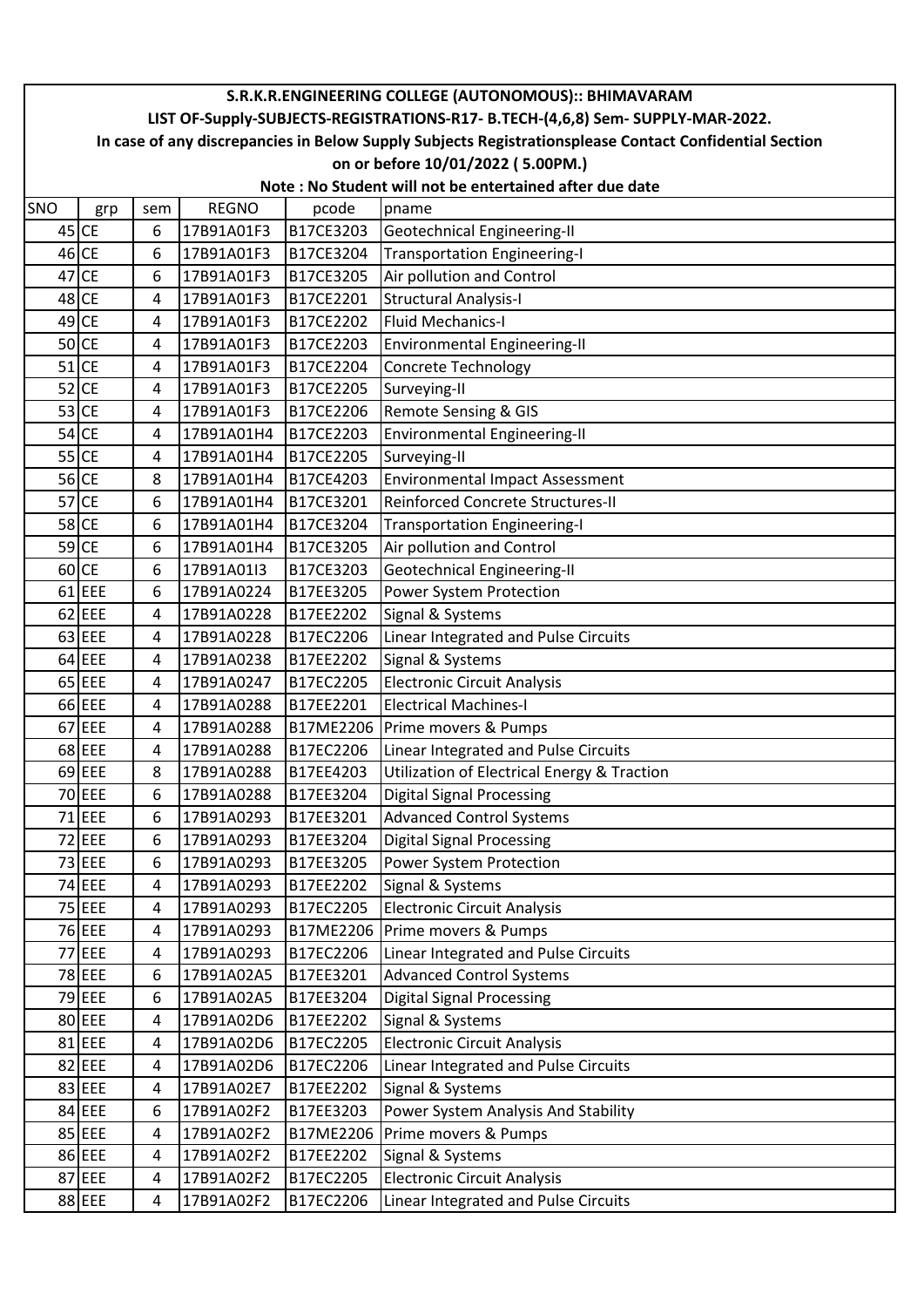|     | S.R.K.R.ENGINEERING COLLEGE (AUTONOMOUS):: BHIMAVARAM                                                                                       |        |                          |                        |                                                                         |  |  |  |  |  |
|-----|---------------------------------------------------------------------------------------------------------------------------------------------|--------|--------------------------|------------------------|-------------------------------------------------------------------------|--|--|--|--|--|
|     | LIST OF-Supply-SUBJECTS-REGISTRATIONS-R17- B.TECH-(4,6,8) Sem- SUPPLY-MAR-2022.                                                             |        |                          |                        |                                                                         |  |  |  |  |  |
|     | In case of any discrepancies in Below Supply Subjects Registrationsplease Contact Confidential Section<br>on or before 10/01/2022 (5.00PM.) |        |                          |                        |                                                                         |  |  |  |  |  |
|     | Note: No Student will not be entertained after due date                                                                                     |        |                          |                        |                                                                         |  |  |  |  |  |
| SNO | grp                                                                                                                                         | sem    | <b>REGNO</b>             | pcode                  | pname                                                                   |  |  |  |  |  |
|     | 89 EEE                                                                                                                                      | 6      | 17B91A02F2               | B17EE3202              | <b>Power Electronics</b>                                                |  |  |  |  |  |
|     | 90 EEE                                                                                                                                      | 6      | 17B91A02F2               | B17EE3204              | <b>Digital Signal Processing</b>                                        |  |  |  |  |  |
|     | 91 EEE                                                                                                                                      | 6      | 17B91A02F2               | B17CS3218              | Neural Networks & Fuzzy Logic                                           |  |  |  |  |  |
|     | 92 EEE                                                                                                                                      | 4      | 17B91A02G0               | B17EE2201              | <b>Electrical Machines-I</b>                                            |  |  |  |  |  |
|     | 93 EEE                                                                                                                                      | 4      | 17B91A02G0               | B17EE2202              | Signal & Systems                                                        |  |  |  |  |  |
|     | 94 EEE                                                                                                                                      | 4      | 17B91A02G0               | B17EC2205              | <b>Electronic Circuit Analysis</b>                                      |  |  |  |  |  |
|     | 95 EEE                                                                                                                                      | 4      | 17B91A02G0               | B17ME2206              | Prime movers & Pumps                                                    |  |  |  |  |  |
|     | 96 EEE                                                                                                                                      | 4      | 17B91A02G0               | B17EC2206              | Linear Integrated and Pulse Circuits                                    |  |  |  |  |  |
|     | 97 EEE                                                                                                                                      | 6      | 17B91A02G0               | B17EE3201              | <b>Advanced Control Systems</b>                                         |  |  |  |  |  |
|     | 98 EEE                                                                                                                                      | 6      | 17B91A02G0               | B17EE3202              | <b>Power Electronics</b>                                                |  |  |  |  |  |
|     | 99 EEE                                                                                                                                      | 6      | 17B91A02G0               | B17EE3203              | Power System Analysis And Stability                                     |  |  |  |  |  |
|     | $100$ EEE                                                                                                                                   | 6      | 17B91A02G0               | B17EE3204              | <b>Digital Signal Processing</b>                                        |  |  |  |  |  |
|     | 101 EEE                                                                                                                                     | 6      | 17B91A02G0               | B17EE3205              | Power System Protection                                                 |  |  |  |  |  |
|     | 102 EEE                                                                                                                                     | 6      | 17B91A02G0               | B17CS3218              | Neural Networks & Fuzzy Logic                                           |  |  |  |  |  |
|     | $103$ EEE                                                                                                                                   | 6      | 17B91A02G0               | B17EE3207              | <b>Electrical Machines-II Lab</b>                                       |  |  |  |  |  |
|     | 104 EEE                                                                                                                                     | 6      | 17B91A02G0               | B17EE3208              | Control Systems Lab                                                     |  |  |  |  |  |
|     | $105$ EEE                                                                                                                                   | 6      | 17B91A02G6               | B17EE3201              | <b>Advanced Control Systems</b>                                         |  |  |  |  |  |
|     | 106 EEE                                                                                                                                     | 6      | 17B91A02G6               | B17EE3204              | <b>Digital Signal Processing</b>                                        |  |  |  |  |  |
|     | 107 EEE                                                                                                                                     | 4      | 17B91A02G6               | B17EE2202              | Signal & Systems                                                        |  |  |  |  |  |
|     | 108 EEE                                                                                                                                     | 4      | 17B91A02G6               | B17ME2206              | Prime movers & Pumps                                                    |  |  |  |  |  |
|     | 109 EEE                                                                                                                                     | 4      | 17B91A02G6               | B17EC2206              | Linear Integrated and Pulse Circuits                                    |  |  |  |  |  |
|     | 110 EEE                                                                                                                                     | 4      | 17B91A02H1               | B17EE2201              | <b>Electrical Machines-I</b>                                            |  |  |  |  |  |
|     | 111 EEE                                                                                                                                     | 4      | 17B91A02H1               | B17EE2202              | Signal & Systems                                                        |  |  |  |  |  |
|     | 112 EEE                                                                                                                                     | 4      | 17B91A02H1               | B17EC2205              | <b>Electronic Circuit Analysis</b>                                      |  |  |  |  |  |
|     | $113$ EEE                                                                                                                                   | 4      | 17B91A02H1               | B17ME2206              | Prime movers & Pumps                                                    |  |  |  |  |  |
|     | 114 EEE                                                                                                                                     | 4      | 17B91A02H1               | B17EC2206              | Linear Integrated and Pulse Circuits                                    |  |  |  |  |  |
|     | 115 EEE                                                                                                                                     | 4      | 17B91A02I9               | B17EC2206              | Linear Integrated and Pulse Circuits                                    |  |  |  |  |  |
|     | 116 EEE                                                                                                                                     | 4      | 17B91A02I9               | B17BS2201              | <b>Management Science</b>                                               |  |  |  |  |  |
|     | 117 EEE                                                                                                                                     | 8      | 17B91A02I9               | B17EE4203              | <b>Utilization of Electrical Energy &amp; Traction</b>                  |  |  |  |  |  |
|     | 118 EEE                                                                                                                                     | 6      | 17B91A02I9               | B17EE3204              | <b>Digital Signal Processing</b>                                        |  |  |  |  |  |
|     | 119 EEE                                                                                                                                     | 4      | 17B91A02J1               | B17EE2202              | Signal & Systems                                                        |  |  |  |  |  |
|     | 120 EEE                                                                                                                                     | 4      | 17B91A02J1               | B17EC2206              | Linear Integrated and Pulse Circuits                                    |  |  |  |  |  |
|     | 121 EEE                                                                                                                                     | 6      | 17B91A02K5               | B17EE3208              | Control Systems Lab                                                     |  |  |  |  |  |
|     | $122$ EEE                                                                                                                                   | 6      | 17B91A02K5               | B17BS3203              | <b>Advanced Coding</b>                                                  |  |  |  |  |  |
|     | 123 EEE                                                                                                                                     | 8      | 17B91A02K5               | B17EE4206              | Seminar                                                                 |  |  |  |  |  |
|     | 124 EEE                                                                                                                                     | 4      | 17B91A02K5               | B17ME2206              | Prime movers & Pumps                                                    |  |  |  |  |  |
|     | $125$ EEE                                                                                                                                   | 4      | 17B91A02K5               | B17EC2206              | Linear Integrated and Pulse Circuits                                    |  |  |  |  |  |
|     | 126 EEE                                                                                                                                     | 4      | 17B91A02K9               | B17EC2206              | Linear Integrated and Pulse Circuits                                    |  |  |  |  |  |
|     | 127 EEE                                                                                                                                     | 4      | 17B91A02N5               | B17EE2202              | Signal & Systems                                                        |  |  |  |  |  |
|     | 128 EEE<br>129 EEE                                                                                                                          | 4      | 17B91A02N5               | B17EC2205              | <b>Electronic Circuit Analysis</b>                                      |  |  |  |  |  |
|     | 130 EEE                                                                                                                                     | 4<br>4 | 17B91A02N5<br>17B91A02N5 | B17ME2206<br>B17EC2206 | Prime movers & Pumps                                                    |  |  |  |  |  |
|     | 131 EEE                                                                                                                                     | 4      | 17B91A02N5               | B17BS2201              | Linear Integrated and Pulse Circuits<br><b>Management Science</b>       |  |  |  |  |  |
|     | 132 EEE                                                                                                                                     | 4      | 17B91A02N5               | B17EC2209              | Linear Integrated Circuits & Pulse Digital Circuits Lab with Simulation |  |  |  |  |  |
|     |                                                                                                                                             |        |                          |                        |                                                                         |  |  |  |  |  |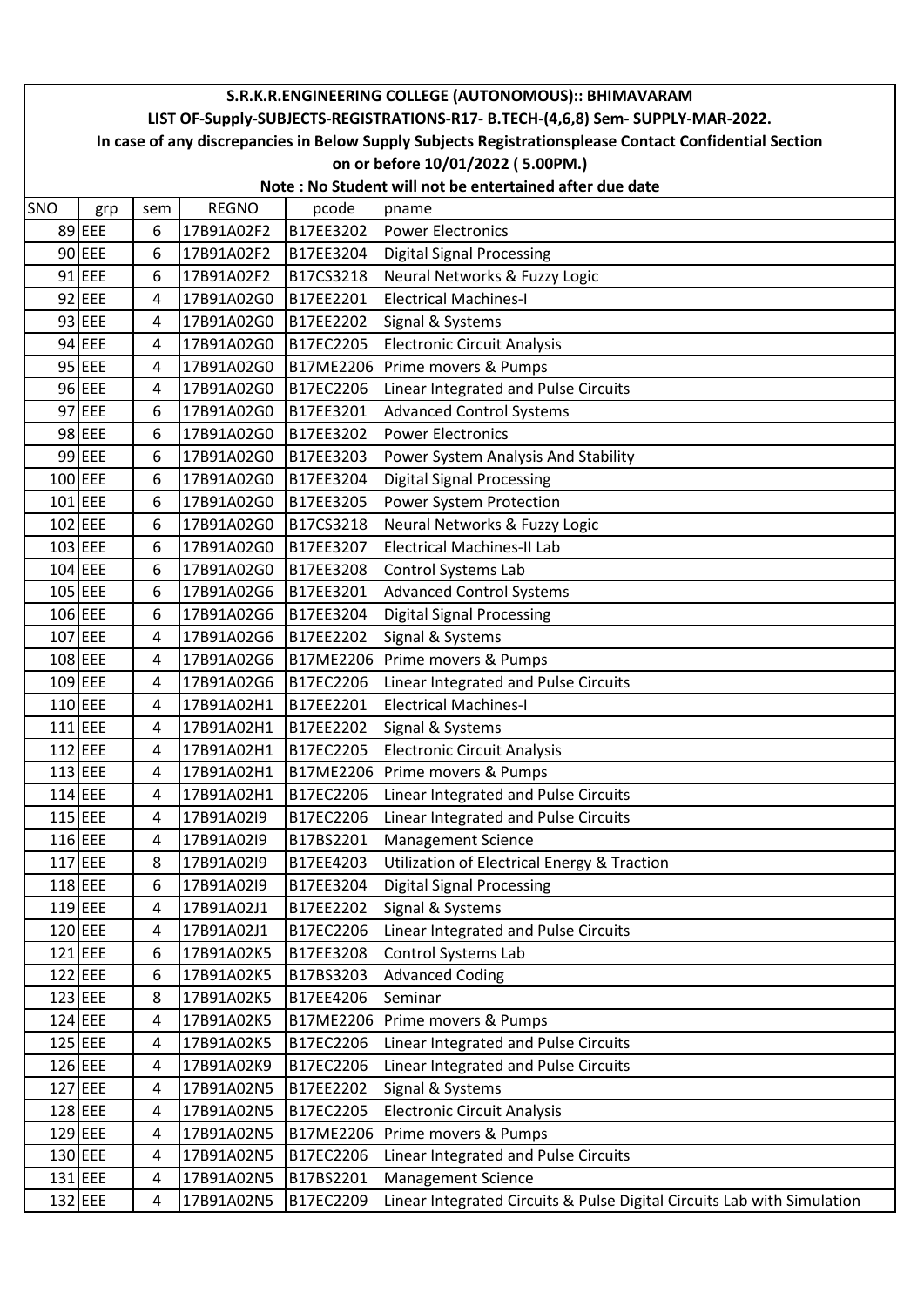|         | S.R.K.R.ENGINEERING COLLEGE (AUTONOMOUS):: BHIMAVARAM                                                  |     |              |           |                                            |  |  |  |  |  |
|---------|--------------------------------------------------------------------------------------------------------|-----|--------------|-----------|--------------------------------------------|--|--|--|--|--|
|         | LIST OF-Supply-SUBJECTS-REGISTRATIONS-R17- B.TECH-(4,6,8) Sem- SUPPLY-MAR-2022.                        |     |              |           |                                            |  |  |  |  |  |
|         | In case of any discrepancies in Below Supply Subjects Registrationsplease Contact Confidential Section |     |              |           |                                            |  |  |  |  |  |
|         | on or before 10/01/2022 (5.00PM.)                                                                      |     |              |           |                                            |  |  |  |  |  |
|         | Note: No Student will not be entertained after due date                                                |     |              |           |                                            |  |  |  |  |  |
| SNO     | grp                                                                                                    | sem | <b>REGNO</b> | pcode     | pname                                      |  |  |  |  |  |
| 133 EEE |                                                                                                        | 6   | 17B91A02N5   | B17EE3201 | <b>Advanced Control Systems</b>            |  |  |  |  |  |
| 134 EEE |                                                                                                        | 6   | 17B91A02N5   | B17EE3202 | <b>Power Electronics</b>                   |  |  |  |  |  |
| 135 EEE |                                                                                                        | 6   | 17B91A02N5   | B17EE3203 | Power System Analysis And Stability        |  |  |  |  |  |
| 136 EEE |                                                                                                        | 6   | 17B91A02N5   | B17EE3204 | <b>Digital Signal Processing</b>           |  |  |  |  |  |
| 137 EEE |                                                                                                        | 6   | 17B91A02N5   | B17EE3205 | Power System Protection                    |  |  |  |  |  |
| 138 EEE |                                                                                                        | 6   | 17B91A02N5   | B17CS3218 | Neural Networks & Fuzzy Logic              |  |  |  |  |  |
| 139 EEE |                                                                                                        | 6   | 17B91A02N5   | B17BS3201 | <b>Employability Skills</b>                |  |  |  |  |  |
| 140 EEE |                                                                                                        | 6   | 17B91A02N5   | B17EE3207 | <b>Electrical Machines-II Lab</b>          |  |  |  |  |  |
|         | 141 EEE                                                                                                | 6   | 17B91A02N5   | B17EE3208 | Control Systems Lab                        |  |  |  |  |  |
|         | 142 MECH                                                                                               | 6   | 17B91A0310   | B17ME3201 | Industrial Engineering & Management        |  |  |  |  |  |
|         | 143 MECH                                                                                               | 6   | 17B91A0310   | B17ME3202 | <b>Control Systems</b>                     |  |  |  |  |  |
|         | 144 MECH                                                                                               | 6   | 17B91A0310   | B17ME3203 | Dynamics of Machines                       |  |  |  |  |  |
|         | 145 MECH                                                                                               | 6   | 17B91A0310   | B17ME3204 | <b>Machine Design</b>                      |  |  |  |  |  |
|         | 146 MECH                                                                                               | 6   | 17B91A0310   | B17ME3207 | Computer Aided Design                      |  |  |  |  |  |
|         | 147 MECH                                                                                               | 6   | 17B91A0310   | B17ME3206 | <b>Green Engineering Systems</b>           |  |  |  |  |  |
|         | 148 MECH                                                                                               | 4   | 17B91A0310   | B17ME2201 | Advanced Strength of Materials             |  |  |  |  |  |
|         | $149$ MECH                                                                                             | 4   | 17B91A0310   | B17ME2202 | Thermal Engineering                        |  |  |  |  |  |
|         | 150 MECH                                                                                               | 4   | 17B91A0310   | B17ME2203 | Metal Cutting & Machine Tools              |  |  |  |  |  |
|         | 151 MECH                                                                                               | 4   | 17B91A0310   | B17ME2204 | Fluid Mechanics                            |  |  |  |  |  |
|         | 152 MECH                                                                                               | 4   | 17B91A0310   | B17ME2205 | Mechanical Engineering Drawing             |  |  |  |  |  |
|         | 153 MECH                                                                                               | 4   | 17B91A0325   | B17ME2201 | Advanced Strength of Materials             |  |  |  |  |  |
|         | 154 MECH                                                                                               | 6   | 17B91A0325   | B17ME3204 | <b>Machine Design</b>                      |  |  |  |  |  |
|         | 155 MECH                                                                                               | 8   | 17B91A0380   | B17ME4203 | Automobile Engineering and Hybrid Vehicles |  |  |  |  |  |
|         | 156 MECH                                                                                               | 6   | 17B91A0384   |           | B17ME3203 Dynamics of Machines             |  |  |  |  |  |
|         | 157 MECH                                                                                               | 4   | 17B91A0384   | B17ME2201 | Advanced Strength of Materials             |  |  |  |  |  |
|         | 158 MECH                                                                                               | 4   | 17B91A0384   | B17ME2204 | <b>Fluid Mechanics</b>                     |  |  |  |  |  |
|         | 159 MECH                                                                                               | 4   | 17B91A0395   | B17ME2205 | Mechanical Engineering Drawing             |  |  |  |  |  |
|         | 160 MECH                                                                                               | 6   | 17B91A0395   | B17ME3207 | Computer Aided Design                      |  |  |  |  |  |
|         | 161 MECH                                                                                               | 6   | 17B91A03B2   | B17ME3201 | Industrial Engineering & Management        |  |  |  |  |  |
|         | 162 MECH                                                                                               | 6   | 17B91A03B2   | B17ME3202 | <b>Control Systems</b>                     |  |  |  |  |  |
|         | $163$ MECH                                                                                             | 6   | 17B91A03B2   | B17ME3203 | Dynamics of Machines                       |  |  |  |  |  |
|         | 164 MECH                                                                                               | 6   | 17B91A03B2   | B17ME3204 | <b>Machine Design</b>                      |  |  |  |  |  |
|         | 165 MECH                                                                                               | 6   | 17B91A03B2   |           | B17ME3206 Green Engineering Systems        |  |  |  |  |  |
|         | 166 MECH                                                                                               | 4   | 17B91A03B2   | B17ME2201 | Advanced Strength of Materials             |  |  |  |  |  |
|         | 167 MECH                                                                                               | 4   | 17B91A03B2   | B17ME2202 | Thermal Engineering                        |  |  |  |  |  |
|         | 168 MECH                                                                                               | 4   | 17B91A03B2   | B17ME2204 | Fluid Mechanics                            |  |  |  |  |  |
|         | 169 MECH                                                                                               | 4   | 17B91A03B2   | B17ME2205 | Mechanical Engineering Drawing             |  |  |  |  |  |
|         | 170 MECH                                                                                               | 4   | 17B91A03B4   | B17ME2201 | Advanced Strength of Materials             |  |  |  |  |  |
|         | 171 MECH                                                                                               | 4   | 17B91A03B4   | B17ME2202 | Thermal Engineering                        |  |  |  |  |  |
|         | 172 MECH                                                                                               | 4   | 17B91A03B4   | B17ME2204 | Fluid Mechanics                            |  |  |  |  |  |
|         | 173 MECH                                                                                               | 4   | 17B91A03B4   | B17ME2205 | Mechanical Engineering Drawing             |  |  |  |  |  |
|         | 174 MECH                                                                                               | 6   | 17B91A03B4   | B17ME3202 | Control Systems                            |  |  |  |  |  |
|         | 175 MECH                                                                                               | 6   | 17B91A03B4   | B17ME3203 | Dynamics of Machines                       |  |  |  |  |  |
|         | 176 MECH                                                                                               | 6   | 17B91A03B4   | B17ME3204 | Machine Design                             |  |  |  |  |  |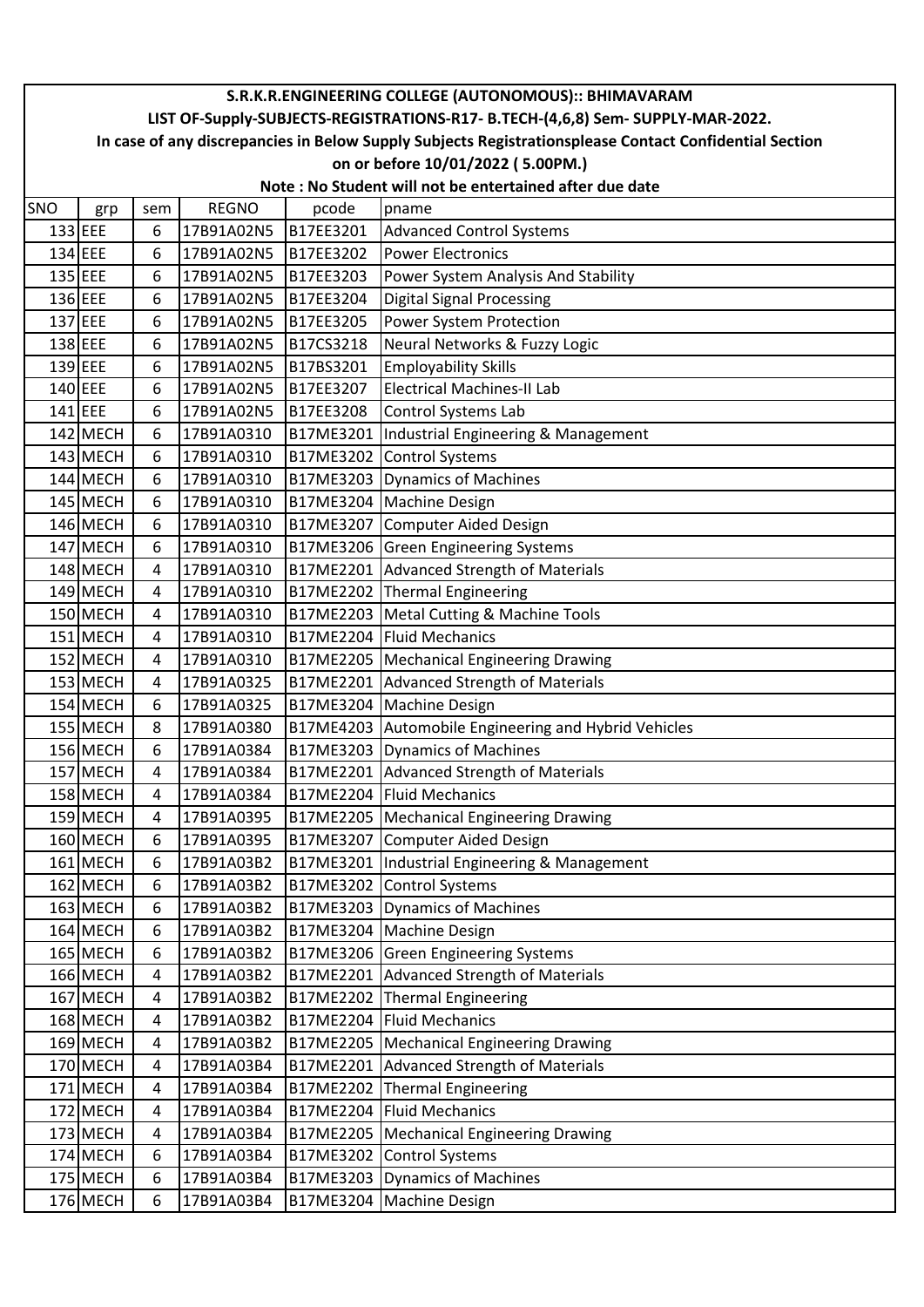|     | S.R.K.R.ENGINEERING COLLEGE (AUTONOMOUS):: BHIMAVARAM                                                  |     |              |           |                                     |  |  |  |  |  |
|-----|--------------------------------------------------------------------------------------------------------|-----|--------------|-----------|-------------------------------------|--|--|--|--|--|
|     | LIST OF-Supply-SUBJECTS-REGISTRATIONS-R17- B.TECH-(4,6,8) Sem- SUPPLY-MAR-2022.                        |     |              |           |                                     |  |  |  |  |  |
|     | In case of any discrepancies in Below Supply Subjects Registrationsplease Contact Confidential Section |     |              |           |                                     |  |  |  |  |  |
|     | on or before 10/01/2022 (5.00PM.)                                                                      |     |              |           |                                     |  |  |  |  |  |
|     | Note: No Student will not be entertained after due date                                                |     |              |           |                                     |  |  |  |  |  |
| SNO | grp                                                                                                    | sem | <b>REGNO</b> | pcode     | pname                               |  |  |  |  |  |
|     | 177 MECH                                                                                               | 6   | 17B91A03C4   | B17ME3204 | Machine Design                      |  |  |  |  |  |
|     | 178 MECH                                                                                               | 4   | 17B91A03C4   | B17ME2201 | Advanced Strength of Materials      |  |  |  |  |  |
|     | 179 MECH                                                                                               | 4   | 17B91A03C4   | B17ME2205 | Mechanical Engineering Drawing      |  |  |  |  |  |
|     | 180 MECH                                                                                               | 6   | 17B91A03C6   | B17ME3203 | Dynamics of Machines                |  |  |  |  |  |
|     | 181 MECH                                                                                               | 6   | 17B91A03D8   | B17ME3202 | <b>Control Systems</b>              |  |  |  |  |  |
|     | 182 MECH                                                                                               | 6   | 17B91A03D8   | B17ME3203 | Dynamics of Machines                |  |  |  |  |  |
|     | 183 MECH                                                                                               | 4   | 17B91A03D8   | B17ME2201 | Advanced Strength of Materials      |  |  |  |  |  |
|     | 184 MECH                                                                                               | 4   | 17B91A03D8   | B17ME2202 | Thermal Engineering                 |  |  |  |  |  |
|     | 185 MECH                                                                                               | 4   | 17B91A03D8   | B17ME2204 | <b>Fluid Mechanics</b>              |  |  |  |  |  |
|     | 186 MECH                                                                                               | 4   | 17B91A03E4   | B17ME2204 | Fluid Mechanics                     |  |  |  |  |  |
|     | 187 MECH                                                                                               | 6   | 17B91A03E7   | B17ME3201 | Industrial Engineering & Management |  |  |  |  |  |
|     | 188 MECH                                                                                               | 6   | 17B91A03E7   | B17ME3202 | Control Systems                     |  |  |  |  |  |
|     | 189 MECH                                                                                               | 6   | 17B91A03E7   | B17ME3203 | Dynamics of Machines                |  |  |  |  |  |
|     | 190 MECH                                                                                               | 6   | 17B91A03E7   | B17ME3204 | <b>Machine Design</b>               |  |  |  |  |  |
|     | 191 MECH                                                                                               | 6   | 17B91A03E7   | B17ME3207 | <b>Computer Aided Design</b>        |  |  |  |  |  |
|     | 192 MECH                                                                                               | 6   | 17B91A03E7   | B17ME3205 | Industrial Robtics                  |  |  |  |  |  |
|     | $193$ MECH                                                                                             | 6   | 17B91A03E7   | B17ME3208 | Industrial Engineering Lab          |  |  |  |  |  |
|     | 194 MECH                                                                                               | 6   | 17B91A03E7   | B17ME3209 | Fluid Mechanics and Machinery Lab   |  |  |  |  |  |
|     | 195 MECH                                                                                               | 4   | 17B91A03E7   | B17ME2201 | Advanced Strength of Materials      |  |  |  |  |  |
|     | 196 MECH                                                                                               | 4   | 17B91A03E7   | B17ME2202 | Thermal Engineering                 |  |  |  |  |  |
|     | 197 MECH                                                                                               | 4   | 17B91A03E7   | B17ME2204 | Fluid Mechanics                     |  |  |  |  |  |
|     | 198 MECH                                                                                               | 4   | 17B91A03E7   | B17ME2205 | Mechanical Engineering Drawing      |  |  |  |  |  |
|     | $199$ MECH                                                                                             | 4   | 17B91A03E7   | B17ME2203 | Metal Cutting & Machine Tools       |  |  |  |  |  |
|     | 200 MECH                                                                                               | 4   | 17B91A03G7   | B17ME2201 | Advanced Strength of Materials      |  |  |  |  |  |
|     | 201 MECH                                                                                               | 6   | 17B91A03G7   | B17ME3203 | Dynamics of Machines                |  |  |  |  |  |
|     | 202 MECH                                                                                               | 6   | 17B91A03G7   | B17ME3207 | Computer Aided Design               |  |  |  |  |  |
|     | 203 MECH                                                                                               | 6   | 17B91A03G8   | B17ME3202 | <b>Control Systems</b>              |  |  |  |  |  |
|     | 204 MECH                                                                                               | 6   | 17B91A03G8   |           | B17ME3203 Dynamics of Machines      |  |  |  |  |  |
|     | 205 MECH                                                                                               | 6   | 17B91A03G8   | B17ME3204 | Machine Design                      |  |  |  |  |  |
|     | 206 MECH                                                                                               | 4   | 17B91A03G8   | B17ME2201 | Advanced Strength of Materials      |  |  |  |  |  |
|     | 207 MECH                                                                                               | 4   | 17B91A03G8   | B17ME2204 | <b>Fluid Mechanics</b>              |  |  |  |  |  |
|     | 208 MECH                                                                                               | 4   | 17B91A03I1   | B17ME2204 | <b>Fluid Mechanics</b>              |  |  |  |  |  |
|     | 209 MECH                                                                                               | 4   | 17B91A03I3   | B17ME2202 | Thermal Engineering                 |  |  |  |  |  |
|     | 210 MECH                                                                                               | 4   | 17B91A03I3   | B17ME2203 | Metal Cutting & Machine Tools       |  |  |  |  |  |
|     | 211 MECH                                                                                               | 4   | 17B91A03I3   | B17ME2204 | <b>Fluid Mechanics</b>              |  |  |  |  |  |
|     | 212 MECH                                                                                               | 6   | 17B91A03I3   | B17ME3202 | Control Systems                     |  |  |  |  |  |
|     | $213$ MECH                                                                                             | 6   | 17B91A03I3   | B17ME3203 | Dynamics of Machines                |  |  |  |  |  |
|     | 214 MECH                                                                                               | 6   | 17B91A03I3   | B17ME3204 | Machine Design                      |  |  |  |  |  |
|     | 215 MECH                                                                                               | 6   | 17B91A03I3   | B17ME3207 | Computer Aided Design               |  |  |  |  |  |
|     | 216 MECH                                                                                               | 6   | 17B91A03I3   |           | B17ME3206 Green Engineering Systems |  |  |  |  |  |
|     | 217 MECH                                                                                               | 6   | 17B91A03I9   | B17ME3201 | Industrial Engineering & Management |  |  |  |  |  |
|     | 218 MECH                                                                                               | 6   | 17B91A03I9   | B17ME3202 | Control Systems                     |  |  |  |  |  |
|     | 219 MECH                                                                                               | 6   | 17B91A03I9   | B17ME3207 | Computer Aided Design               |  |  |  |  |  |
|     | 220 MECH                                                                                               | 4   | 17B91A03I9   | B17ME2204 | <b>Fluid Mechanics</b>              |  |  |  |  |  |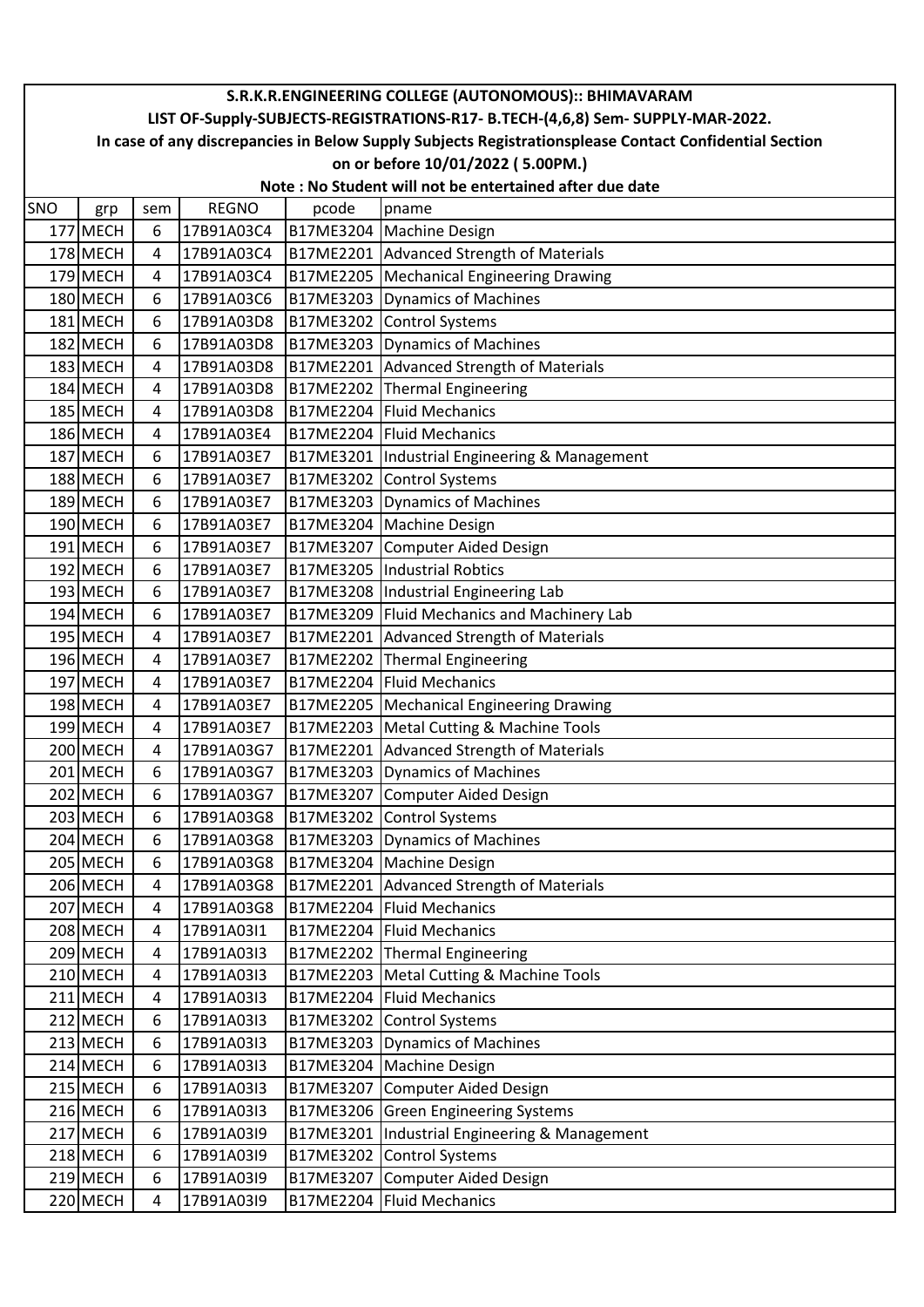|     | S.R.K.R.ENGINEERING COLLEGE (AUTONOMOUS):: BHIMAVARAM                                                  |     |              |                  |                                                     |  |  |  |  |  |
|-----|--------------------------------------------------------------------------------------------------------|-----|--------------|------------------|-----------------------------------------------------|--|--|--|--|--|
|     | LIST OF-Supply-SUBJECTS-REGISTRATIONS-R17- B.TECH-(4,6,8) Sem- SUPPLY-MAR-2022.                        |     |              |                  |                                                     |  |  |  |  |  |
|     | In case of any discrepancies in Below Supply Subjects Registrationsplease Contact Confidential Section |     |              |                  |                                                     |  |  |  |  |  |
|     | on or before 10/01/2022 (5.00PM.)                                                                      |     |              |                  |                                                     |  |  |  |  |  |
|     | Note: No Student will not be entertained after due date                                                |     |              |                  |                                                     |  |  |  |  |  |
| SNO | grp                                                                                                    | sem | <b>REGNO</b> | pcode            | pname                                               |  |  |  |  |  |
|     | 221 MECH                                                                                               | 4   | 17B91A03I9   | B17ME2205        | Mechanical Engineering Drawing                      |  |  |  |  |  |
|     | 222 MECH                                                                                               | 4   | 17B91A03J1   | B17ME2204        | Fluid Mechanics                                     |  |  |  |  |  |
|     | 223 MECH                                                                                               | 4   | 17B91A03J6   |                  | B17ME2204 Fluid Mechanics                           |  |  |  |  |  |
|     | 224 MECH                                                                                               | 6   | 17B91A03J6   | B17ME3203        | Dynamics of Machines                                |  |  |  |  |  |
|     | 225 MECH                                                                                               | 6   | 17B91A03K9   | B17ME3203        | Dynamics of Machines                                |  |  |  |  |  |
|     | 226 MECH                                                                                               | 6   | 17B91A03K9   | B17ME3204        | <b>Machine Design</b>                               |  |  |  |  |  |
|     | 227 MECH                                                                                               | 4   | 17B91A03K9   | B17ME2201        | Advanced Strength of Materials                      |  |  |  |  |  |
|     | 228 MECH                                                                                               | 4   | 17B91A03K9   | B17ME2204        | <b>Fluid Mechanics</b>                              |  |  |  |  |  |
|     | 229 MECH                                                                                               | 6   | 17B91A03L6   | B17ME3203        | Dynamics of Machines                                |  |  |  |  |  |
|     | 230 MECH                                                                                               | 6   | 17B91A03L6   | B17ME3207        | Computer Aided Design                               |  |  |  |  |  |
|     | 231 MECH                                                                                               | 6   | 17B91A03L9   | B17ME3203        | Dynamics of Machines                                |  |  |  |  |  |
|     | 232 MECH                                                                                               | 6   | 17B91A03M2   | B17ME3207        | Computer Aided Design                               |  |  |  |  |  |
|     | 233 MECH                                                                                               | 4   | 17B91A03M2   | <b>B17ME2204</b> | <b>Fluid Mechanics</b>                              |  |  |  |  |  |
|     | $234$ MECH                                                                                             | 4   | 17B91A03Q0   | B17ME2203        | Metal Cutting & Machine Tools                       |  |  |  |  |  |
|     | 235 MECH                                                                                               | 4   | 17B91A03Q0   | B17ME2204        | <b>Fluid Mechanics</b>                              |  |  |  |  |  |
|     | 236 MECH                                                                                               | 6   | 17B91A03Q0   | B17ME3202        | <b>Control Systems</b>                              |  |  |  |  |  |
|     | 237 MECH                                                                                               | 4   | 17B91A03R7   | B17ME2201        | Advanced Strength of Materials                      |  |  |  |  |  |
|     | 238 MECH                                                                                               | 4   | 17B91A03R7   | B17ME2204        | <b>Fluid Mechanics</b>                              |  |  |  |  |  |
|     | 239 MECH                                                                                               | 4   | 17B91A03R7   | B17ME2205        | Mechanical Engineering Drawing                      |  |  |  |  |  |
|     | 240 MECH                                                                                               | 6   | 17B91A03R8   | B17ME3205        | <b>Industrial Robtics</b>                           |  |  |  |  |  |
|     | 241 MECH                                                                                               | 6   | 17B91A03R8   | B17ME3209        | Fluid Mechanics and Machinery Lab                   |  |  |  |  |  |
|     | 242 MECH                                                                                               | 6   | 17B91A03R8   | B17ME3201        | Industrial Engineering & Management                 |  |  |  |  |  |
|     | $243$ MECH                                                                                             | 6   | 17B91A03R8   | B17ME3202        | <b>Control Systems</b>                              |  |  |  |  |  |
|     | 244 MECH                                                                                               | 6   | 17B91A03R8   | B17ME3207        | Computer Aided Design                               |  |  |  |  |  |
|     | 245 MECH                                                                                               | 4   | 17B91A03T1   | B17ME2201        | Advanced Strength of Materials                      |  |  |  |  |  |
|     | 246 MECH                                                                                               | 4   | 17B91A03T1   | B17ME2202        | Thermal Engineering                                 |  |  |  |  |  |
|     | 247 MECH                                                                                               | 4   | 17B91A03T1   | B17ME2205        | <b>Mechanical Engineering Drawing</b>               |  |  |  |  |  |
|     | 248 MECH                                                                                               | 6   | 17B91A03T1   | B17ME3204        | <b>Machine Design</b>                               |  |  |  |  |  |
|     | 249 MECH                                                                                               | 6   | 17B91A03U8   | B17ME3203        | Dynamics of Machines                                |  |  |  |  |  |
|     | 250 MECH                                                                                               | 4   | 17B91A03U8   | B17ME2204        | <b>Fluid Mechanics</b>                              |  |  |  |  |  |
|     | 251 ECE                                                                                                | 4   | 17B91A0416   | B17EC2202        | Electromagnetic Field Theory and Transmission Lines |  |  |  |  |  |
|     | 252 ECE                                                                                                | 6   | 17B91A0424   | B17EC3205        | <b>Radar Engineering</b>                            |  |  |  |  |  |
|     | 253 ECE                                                                                                | 6   | 17B91A0452   | B17EC3201        | Microprocessors and its Applications                |  |  |  |  |  |
|     | 254 ECE                                                                                                | 4   | 17B91A0452   | B17EC2201        | <b>Electronic Circuit Analysis</b>                  |  |  |  |  |  |
|     | 255 ECE                                                                                                | 4   | 17B91A0452   | B17EC2203        | <b>Analog Communications</b>                        |  |  |  |  |  |
|     | 256 ECE                                                                                                | 6   | 17B91A0454   | B17EC3201        | Microprocessors and its Applications                |  |  |  |  |  |
|     | 257 ECE                                                                                                | 6   | 17B91A0454   | B17EC3203        | <b>VLSI Design</b>                                  |  |  |  |  |  |
|     | 258 ECE                                                                                                | 4   | 17B91A0476   | B17EC2201        | <b>Electronic Circuit Analysis</b>                  |  |  |  |  |  |
|     | 259 ECE                                                                                                | 4   | 17B91A0476   | B17EE2203        | <b>Control Systems</b>                              |  |  |  |  |  |
|     | 260 ECE                                                                                                | 4   | 17B91A0476   | B17EC2202        | Electromagnetic Field Theory and Transmission Lines |  |  |  |  |  |
|     | 261 ECE                                                                                                | 4   | 17B91A0476   | B17EC2203        | <b>Analog Communications</b>                        |  |  |  |  |  |
|     | 262 ECE                                                                                                | 4   | 17B91A0476   | B17EC2204        | <b>Computer Architecture and Organization</b>       |  |  |  |  |  |
|     | 263 ECE                                                                                                | 4   | 17B91A0476   | B17BS2201        | <b>Management Science</b>                           |  |  |  |  |  |
|     | 264 ECE                                                                                                | 4   | 17B91A0488   | B17EC2201        | <b>Electronic Circuit Analysis</b>                  |  |  |  |  |  |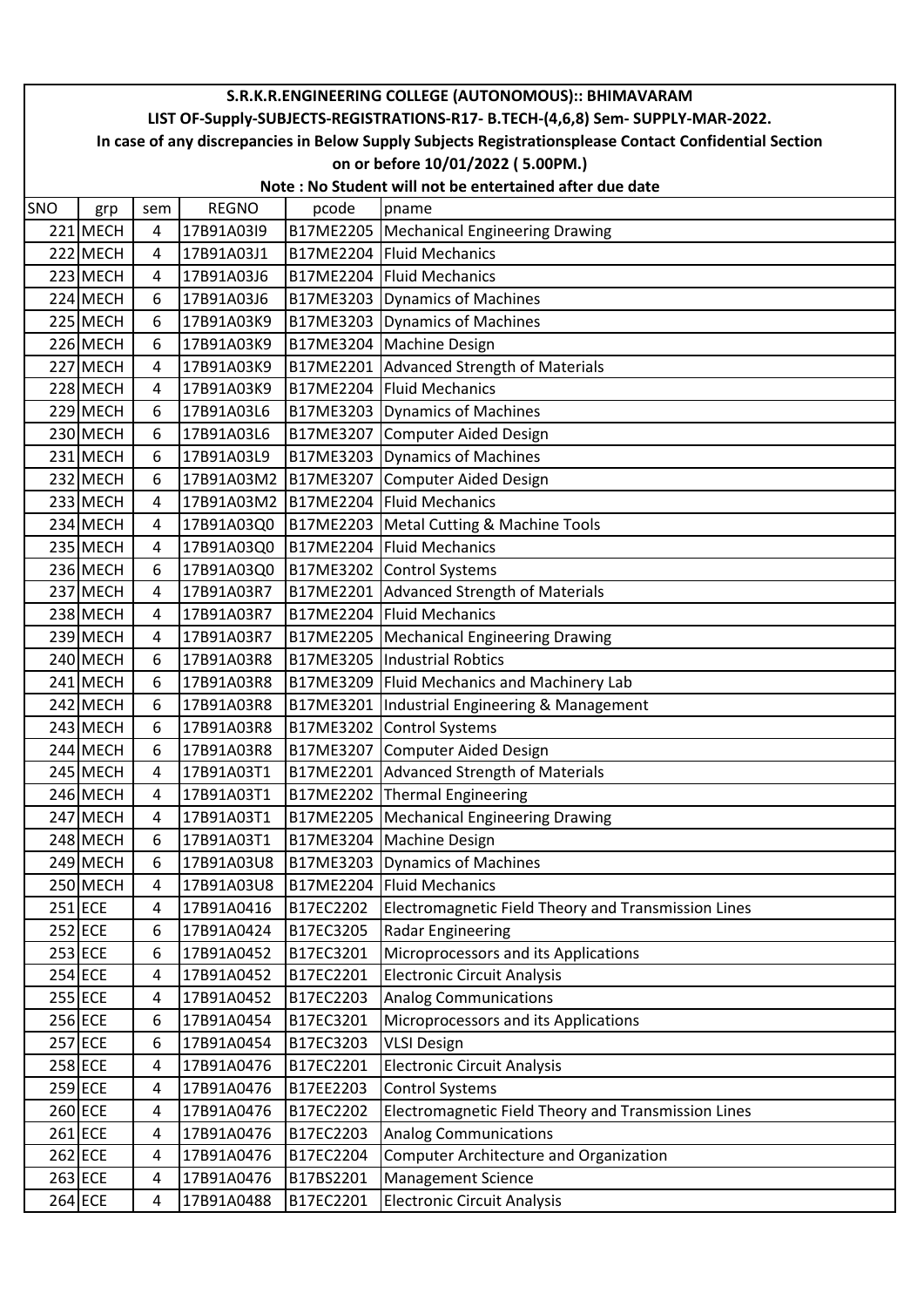|     | S.R.K.R.ENGINEERING COLLEGE (AUTONOMOUS):: BHIMAVARAM                                                  |     |              |           |                                                     |  |  |  |  |  |
|-----|--------------------------------------------------------------------------------------------------------|-----|--------------|-----------|-----------------------------------------------------|--|--|--|--|--|
|     | LIST OF-Supply-SUBJECTS-REGISTRATIONS-R17- B.TECH-(4,6,8) Sem- SUPPLY-MAR-2022.                        |     |              |           |                                                     |  |  |  |  |  |
|     | In case of any discrepancies in Below Supply Subjects Registrationsplease Contact Confidential Section |     |              |           |                                                     |  |  |  |  |  |
|     | on or before 10/01/2022 (5.00PM.)                                                                      |     |              |           |                                                     |  |  |  |  |  |
|     | Note: No Student will not be entertained after due date                                                |     |              |           |                                                     |  |  |  |  |  |
| SNO | grp                                                                                                    | sem | <b>REGNO</b> | pcode     | pname                                               |  |  |  |  |  |
|     | 265 ECE                                                                                                | 6   | 17B91A0488   | B17EC3204 | Digital Signal Processing                           |  |  |  |  |  |
|     | 266 ECE                                                                                                | 4   | 17B91A0497   | B17EC2203 | <b>Analog Communications</b>                        |  |  |  |  |  |
|     | 267 ECE                                                                                                | 6   | 17B91A04A3   | B17EC3204 | <b>Digital Signal Processing</b>                    |  |  |  |  |  |
|     | 268 ECE                                                                                                | 6   | 17B91A04B3   | B17EC3204 | Digital Signal Processing                           |  |  |  |  |  |
|     | 269 ECE                                                                                                | 4   | 17B91A04B3   | B17EC2204 | <b>Computer Architecture and Organization</b>       |  |  |  |  |  |
|     | 270 ECE                                                                                                | 4   | 17B91A04B3   | B17BS2201 | <b>Management Science</b>                           |  |  |  |  |  |
|     | $271$ ECE                                                                                              | 8   | 17B91A04B3   | B17EC4202 | AI & Machine Learning                               |  |  |  |  |  |
|     | 272 ECE                                                                                                | 6   | 17B91A04B4   | B17EC3201 | Microprocessors and its Applications                |  |  |  |  |  |
|     | 273 ECE                                                                                                | 6   | 17B91A04B4   | B17EC3202 | Microwave Engineering                               |  |  |  |  |  |
|     | 274 ECE                                                                                                | 6   | 17B91A04E5   | B17EC3205 | <b>Radar Engineering</b>                            |  |  |  |  |  |
|     | 275 ECE                                                                                                | 4   | 17B91A04E5   | B17EC2201 | <b>Electronic Circuit Analysis</b>                  |  |  |  |  |  |
|     | 276 ECE                                                                                                | 4   | 17B91A04E5   | B17EC2202 | Electromagnetic Field Theory and Transmission Lines |  |  |  |  |  |
|     | 277 ECE                                                                                                | 4   | 17B91A04F0   | B17EC2202 | Electromagnetic Field Theory and Transmission Lines |  |  |  |  |  |
|     | 278 ECE                                                                                                | 4   | 17B91A04F0   | B17EC2203 | <b>Analog Communications</b>                        |  |  |  |  |  |
|     | 279 ECE                                                                                                | 6   | 17B91A04F0   | B17EC3201 | Microprocessors and its Applications                |  |  |  |  |  |
|     | 280 ECE                                                                                                | 6   | 17B91A04F0   | B17EC3202 | Microwave Engineering                               |  |  |  |  |  |
|     | 281 ECE                                                                                                | 6   | 17B91A04F0   | B17EC3205 | <b>Radar Engineering</b>                            |  |  |  |  |  |
|     | 282 ECE                                                                                                | 6   | 17B91A04F0   | B17EC3206 | Microcontrollers                                    |  |  |  |  |  |
|     | 283 ECE                                                                                                | 6   | 17B91A04F1   | B17EC3201 | Microprocessors and its Applications                |  |  |  |  |  |
|     | 284 ECE                                                                                                | 6   | 17B91A04F1   | B17EC3203 | <b>VLSI Design</b>                                  |  |  |  |  |  |
|     | 285 ECE                                                                                                | 6   | 17B91A04F1   | B17EC3205 | <b>Radar Engineering</b>                            |  |  |  |  |  |
|     | 286 ECE                                                                                                | 6   | 17B91A04F1   | B17CS3216 | <b>Artificial Neural Networks</b>                   |  |  |  |  |  |
|     | 287 ECE                                                                                                | 4   | 17B91A04F1   | B17EC2201 | <b>Electronic Circuit Analysis</b>                  |  |  |  |  |  |
|     | 288 ECE                                                                                                | 4   | 17B91A04F1   | B17EC2202 | Electromagnetic Field Theory and Transmission Lines |  |  |  |  |  |
|     | 289 ECE                                                                                                | 4   | 17B91A04F1   | B17EC2203 | <b>Analog Communications</b>                        |  |  |  |  |  |
|     | 290 ECE                                                                                                | 4   | 17B91A04F1   | B17EC2204 | Computer Architecture and Organization              |  |  |  |  |  |
|     | $291$ ECE                                                                                              | 8   | 17B91A04G4   | B17EC4201 | <b>Cellular and Mobile Communications</b>           |  |  |  |  |  |
|     | 292 ECE                                                                                                | 8   | 17B91A04G4   | B17EC4202 | AI & Machine Learning                               |  |  |  |  |  |
|     | 293 ECE                                                                                                | 8   | 17B91A04G4   | B17EC4205 | <b>Advanced Communication Lab</b>                   |  |  |  |  |  |
|     | 294 ECE                                                                                                | 8   | 17B91A04G4   | B17EC4206 | Seminar                                             |  |  |  |  |  |
|     | 295 ECE                                                                                                | 8   | 17B91A04G4   | B17EC4207 | Project Work                                        |  |  |  |  |  |
|     | 296 ECE                                                                                                | 6   | 17B91A04G4   | B17EC3206 | Microcontrollers                                    |  |  |  |  |  |
|     | 297 ECE                                                                                                | 6   | 17B91A04G4   | B17EC3209 | <b>VLSI Lab</b>                                     |  |  |  |  |  |
|     | 298 ECE                                                                                                | 6   | 17B91A04H5   | B17EC3203 | <b>VLSI Design</b>                                  |  |  |  |  |  |
|     | 299 ECE                                                                                                | 4   | 17B91A04H5   | B17EC2202 | Electromagnetic Field Theory and Transmission Lines |  |  |  |  |  |
|     | 300 ECE                                                                                                | 4   | 17B91A04I7   | B17EC2201 | <b>Electronic Circuit Analysis</b>                  |  |  |  |  |  |
|     | 301 ECE                                                                                                | 4   | 17B91A04I7   | B17EE2203 | Control Systems                                     |  |  |  |  |  |
|     | 302 ECE                                                                                                | 6   | 17B91A04I7   | B17EC3204 | Digital Signal Processing                           |  |  |  |  |  |
|     | 303 ECE                                                                                                | 4   | 17B91A04K4   | B17EC2201 | <b>Electronic Circuit Analysis</b>                  |  |  |  |  |  |
|     | 304 CSE                                                                                                | 4   | 17B91A0502   | B17CS2205 | <b>Advanced Data Structures</b>                     |  |  |  |  |  |
|     | 305 CSE                                                                                                | 4   | 17B91A0506   | B17CS2205 | <b>Advanced Data Structures</b>                     |  |  |  |  |  |
|     | 306 CSE                                                                                                | 8   | 17B91A0506   | B17CS4201 | Deep Learning                                       |  |  |  |  |  |
|     | 307 CSE                                                                                                | 6   | 17B91A0506   | B17CS3203 | Design and Analysis of Algorithms                   |  |  |  |  |  |
|     | 308 CSE                                                                                                | 6   | 17B91A0506   | B17CS3204 | Artificial Intelligence                             |  |  |  |  |  |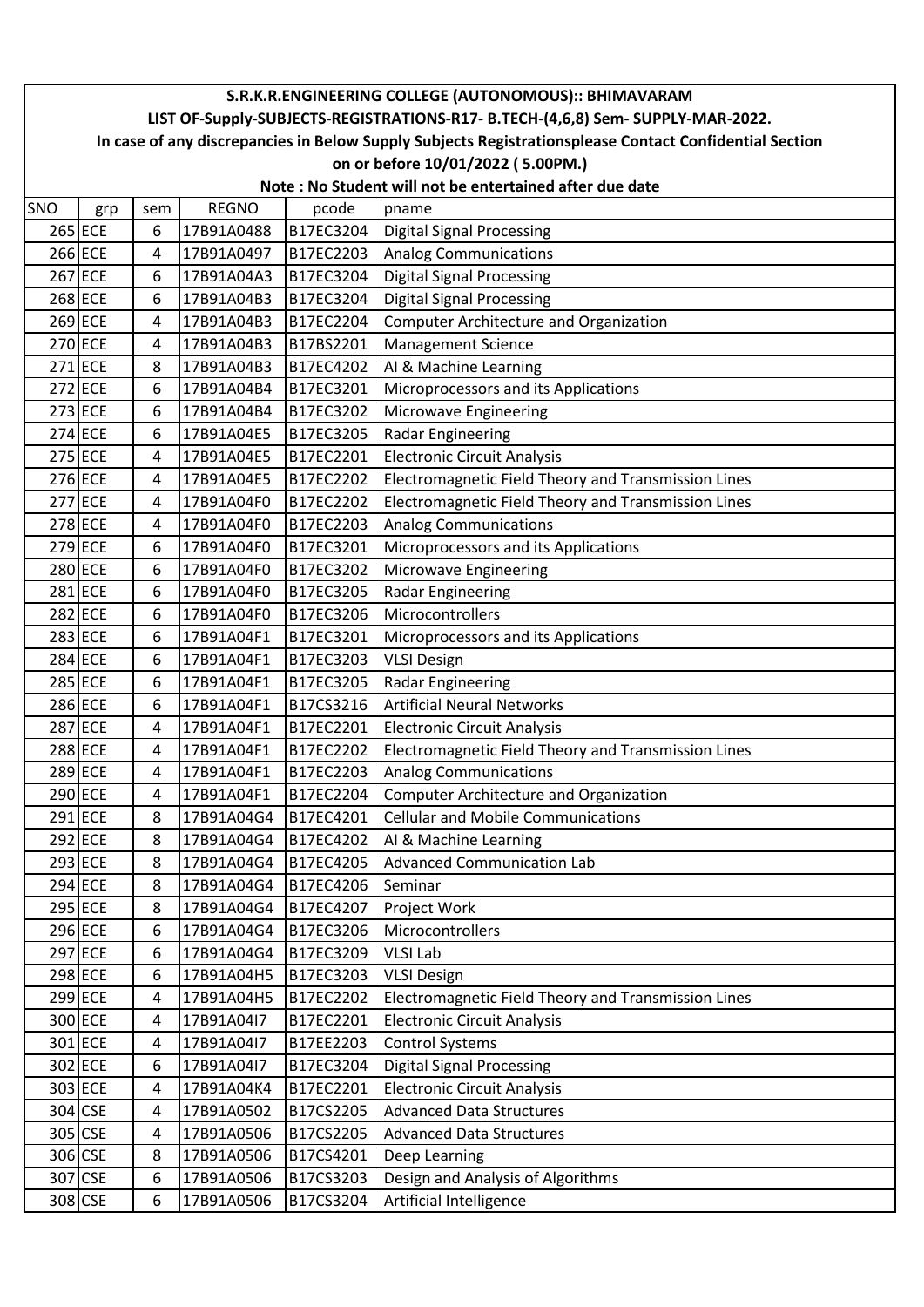|          | S.R.K.R.ENGINEERING COLLEGE (AUTONOMOUS):: BHIMAVARAM                                                  |     |              |           |                                             |  |  |  |  |  |
|----------|--------------------------------------------------------------------------------------------------------|-----|--------------|-----------|---------------------------------------------|--|--|--|--|--|
|          | LIST OF-Supply-SUBJECTS-REGISTRATIONS-R17- B.TECH-(4,6,8) Sem- SUPPLY-MAR-2022.                        |     |              |           |                                             |  |  |  |  |  |
|          | In case of any discrepancies in Below Supply Subjects Registrationsplease Contact Confidential Section |     |              |           |                                             |  |  |  |  |  |
|          | on or before 10/01/2022 (5.00PM.)                                                                      |     |              |           |                                             |  |  |  |  |  |
|          | Note: No Student will not be entertained after due date                                                |     |              |           |                                             |  |  |  |  |  |
| SNO      | grp                                                                                                    | sem | <b>REGNO</b> | pcode     | pname                                       |  |  |  |  |  |
|          | 309 CSE                                                                                                | 6   | 17B91A0506   | B17CS3205 | Compiler Design                             |  |  |  |  |  |
|          | 310 CSE                                                                                                | 6   | 17B91A0506   | B17CS3206 | <b>Cloud Computing</b>                      |  |  |  |  |  |
|          | 311 CSE                                                                                                | 6   | 17B91A0555   | B17CS3205 | <b>Compiler Design</b>                      |  |  |  |  |  |
|          | 312 CSE                                                                                                | 6   | 17B91A0568   | B17CS3205 | <b>Compiler Design</b>                      |  |  |  |  |  |
|          | 313 CSE                                                                                                | 6   | 17B91A0588   | B17CS3205 | <b>Compiler Design</b>                      |  |  |  |  |  |
|          | 314 CSE                                                                                                | 6   | 17B91A0594   | B17CS3203 | Design and Analysis of Algorithms           |  |  |  |  |  |
|          | 315 CSE                                                                                                | 4   | 17B91A05A0   | B17CS2201 | <b>Computer Organization</b>                |  |  |  |  |  |
|          | 316 CSE                                                                                                | 4   | 17B91A05A4   | B17CS2202 | <b>Operating Systems</b>                    |  |  |  |  |  |
|          | 317 CSE                                                                                                | 4   | 17B91A05A4   | B17CS2203 | Microprocessors                             |  |  |  |  |  |
|          | 318 CSE                                                                                                | 4   | 17B91A05A4   | B17CS2204 | <b>Data Communications</b>                  |  |  |  |  |  |
|          | 319 CSE                                                                                                | 4   | 17B91A05A4   | B17CS2205 | <b>Advanced Data Structures</b>             |  |  |  |  |  |
|          | 320 CSE                                                                                                | 4   | 17B91A05A4   | B17ME2207 | <b>Operations Research</b>                  |  |  |  |  |  |
|          | 321 CSE                                                                                                | 4   | 17B91A05A4   | B17CS2201 | Computer Organization                       |  |  |  |  |  |
|          | 322 CSE                                                                                                | 6   | 17B91A05A4   | B17CS3203 | Design and Analysis of Algorithms           |  |  |  |  |  |
|          | 323 CSE                                                                                                | 6   | 17B91A05A4   | B17CS3204 | Artificial Intelligence                     |  |  |  |  |  |
|          | 324 CSE                                                                                                | 6   | 17B91A05A4   | B17CS3205 | <b>Compiler Design</b>                      |  |  |  |  |  |
|          | 325 CSE                                                                                                | 6   | 17B91A05A4   | B17CS3206 | <b>Cloud Computing</b>                      |  |  |  |  |  |
|          | 326 CSE                                                                                                | 6   | 17B91A05A4   | B17CS3201 | Data Warehousing & Data Mining              |  |  |  |  |  |
|          | 327 CSE                                                                                                | 8   | 17B91A05B8   | B17BS4201 | Management and Organisational Behaviour     |  |  |  |  |  |
|          | 328 CSE                                                                                                | 8   | 17B91A05B8   | B17CS4201 | Deep Learning                               |  |  |  |  |  |
|          | 329 CSE                                                                                                | 4   | 17B91A05B8   | B17CS2201 | <b>Computer Organization</b>                |  |  |  |  |  |
|          | 330 CSE                                                                                                | 4   | 17B91A05B8   | B17CS2202 | <b>Operating Systems</b>                    |  |  |  |  |  |
|          | 331 CSE                                                                                                | 4   | 17B91A05B8   | B17CS2203 | Microprocessors                             |  |  |  |  |  |
|          | 332 CSE                                                                                                | 4   | 17B91A05B8   | B17CS2204 | <b>Data Communications</b>                  |  |  |  |  |  |
|          | 333 CSE                                                                                                | 4   | 17B91A05B8   | B17CS2205 | <b>Advanced Data Structures</b>             |  |  |  |  |  |
|          | 334 CSE                                                                                                | 4   | 17B91A05B8   | B17ME2207 | <b>Operations Research</b>                  |  |  |  |  |  |
|          | 335 CSE                                                                                                | 6   | 17B91A05B8   | B17CS3201 | Data Warehousing & Data Mining              |  |  |  |  |  |
|          | 336 CSE                                                                                                | 6   | 17B91A05B8   | B17CS3202 | Object Oriented Software Engineering        |  |  |  |  |  |
|          | 337 CSE                                                                                                | 6   | 17B91A05B8   | B17CS3203 | Design and Analysis of Algorithms           |  |  |  |  |  |
|          | 338 CSE                                                                                                | 6   | 17B91A05B8   | B17CS3204 | Artificial Intelligence                     |  |  |  |  |  |
|          | 339 CSE                                                                                                | 6   | 17B91A05B8   | B17CS3205 | <b>Compiler Design</b>                      |  |  |  |  |  |
|          | 340 CSE                                                                                                | 6   | 17B91A05B8   | B17CS3206 | <b>Cloud Computing</b>                      |  |  |  |  |  |
|          | 341 CSE                                                                                                | 6   | 17B91A05B8   | B17BS3201 | <b>Employability Skills</b>                 |  |  |  |  |  |
|          | 342 CSE                                                                                                | 6   | 17B91A05I0   | B17CS3203 | Design and Analysis of Algorithms           |  |  |  |  |  |
|          | 343 CSE                                                                                                | 6   | 17B91A05I0   | B17CS3204 | Artificial Intelligence                     |  |  |  |  |  |
|          | 344 CSE                                                                                                | 4   | 17B91A05I0   | B17CS2201 | <b>Computer Organization</b>                |  |  |  |  |  |
|          | 345 CSE                                                                                                | 4   | 17B91A05I0   | B17CS2203 | Microprocessors                             |  |  |  |  |  |
|          | 346 CSE                                                                                                | 4   | 17B91A05I0   | B17CS2205 | <b>Advanced Data Structures</b>             |  |  |  |  |  |
|          | 347 CSE                                                                                                | 4   | 17B91A05P2   | B17CS2205 | <b>Advanced Data Structures</b>             |  |  |  |  |  |
| 348 IT   |                                                                                                        | 6   | 17B91A1232   | B17IT3203 | Cryptography & Network Security             |  |  |  |  |  |
| 349 IT   |                                                                                                        | 6   | 17B91A1237   | B17IT3203 | Cryptography & Network Security             |  |  |  |  |  |
| 350 IT   |                                                                                                        | 6   | 17B91A1237   | B17IT3205 | Data Ware Housing and Business Intelligence |  |  |  |  |  |
| $351$ IT |                                                                                                        | 4   | 17B91A1263   | B17IT2204 | Unix & Shell Programming                    |  |  |  |  |  |
| 352 IT   |                                                                                                        | 6   | 17B91A1263   | B17IT3204 | <b>Statistics With R Programming</b>        |  |  |  |  |  |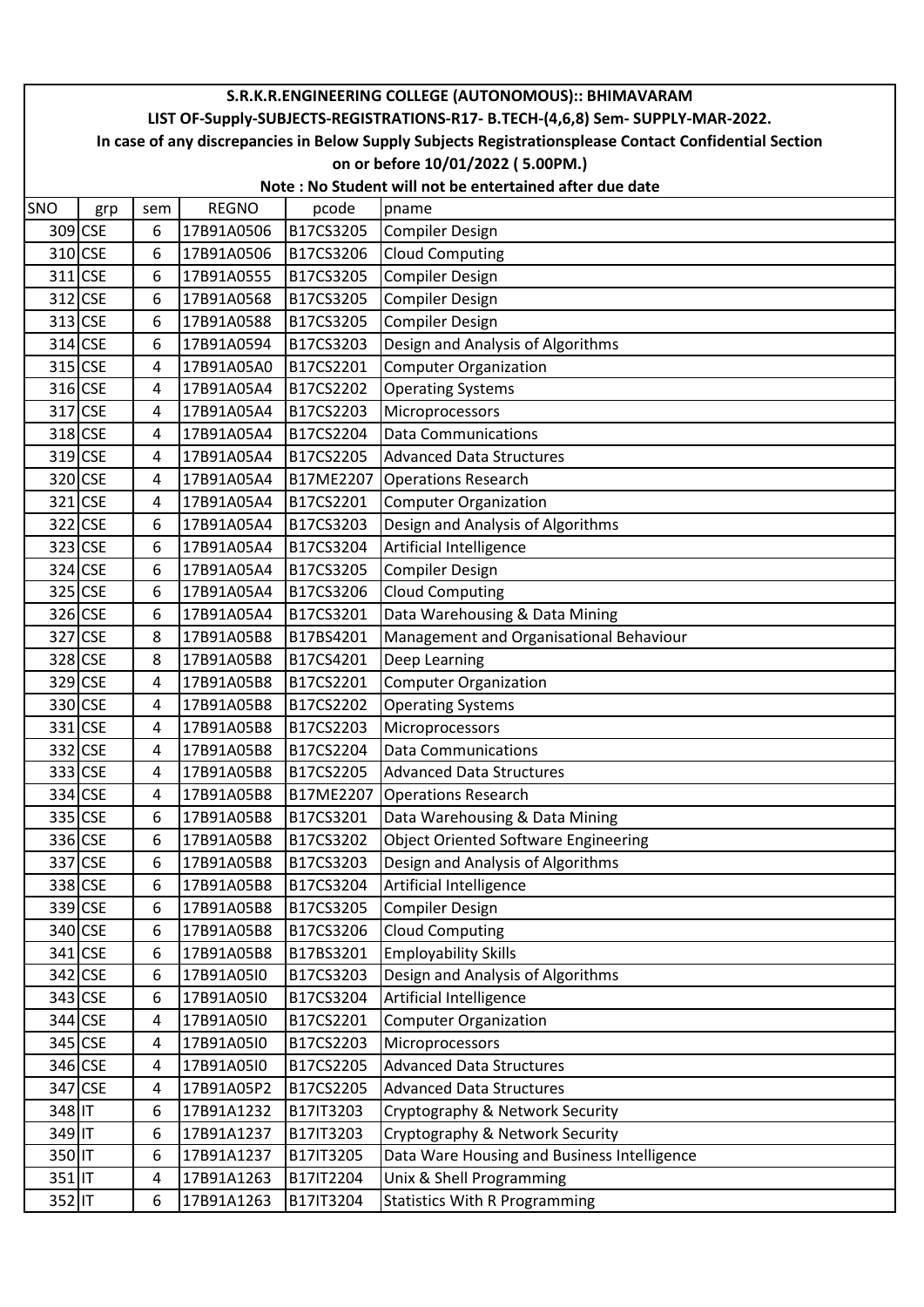|                  | S.R.K.R.ENGINEERING COLLEGE (AUTONOMOUS):: BHIMAVARAM                                                  |        |                          |                        |                                                                             |  |  |  |  |  |  |
|------------------|--------------------------------------------------------------------------------------------------------|--------|--------------------------|------------------------|-----------------------------------------------------------------------------|--|--|--|--|--|--|
|                  | LIST OF-Supply-SUBJECTS-REGISTRATIONS-R17- B.TECH-(4,6,8) Sem- SUPPLY-MAR-2022.                        |        |                          |                        |                                                                             |  |  |  |  |  |  |
|                  | In case of any discrepancies in Below Supply Subjects Registrationsplease Contact Confidential Section |        |                          |                        |                                                                             |  |  |  |  |  |  |
|                  | on or before 10/01/2022 (5.00PM.)                                                                      |        |                          |                        |                                                                             |  |  |  |  |  |  |
|                  | Note: No Student will not be entertained after due date                                                |        |                          |                        |                                                                             |  |  |  |  |  |  |
| SNO              | grp                                                                                                    | sem    | <b>REGNO</b>             | pcode                  | pname                                                                       |  |  |  |  |  |  |
| 353 IT           |                                                                                                        | 6      | 17B91A1274               | B17IT3202              | <b>Object Oriented Software Engineering</b>                                 |  |  |  |  |  |  |
| 354 IT           |                                                                                                        | 6      | 17B91A1279               | B17IT3201              | Web Technologies                                                            |  |  |  |  |  |  |
| 355 IT           |                                                                                                        | 6      | 17B91A1279               | B17IT3203              | Cryptography & Network Security                                             |  |  |  |  |  |  |
| 356 IT           |                                                                                                        | 6      | 17B91A1279               | B17IT3204              | <b>Statistics With R Programming</b>                                        |  |  |  |  |  |  |
| 357 IT           |                                                                                                        | 6      | 17B91A1279               | B17IT3205              | Data Ware Housing and Business Intelligence                                 |  |  |  |  |  |  |
| 358 IT<br>359 IT |                                                                                                        | 4      | 17B91A1283               | B17IT2205              | Formal Language and Automata Theory                                         |  |  |  |  |  |  |
|                  |                                                                                                        | 6      | 17B91A1283               | B17IT3205              | Data Ware Housing and Business Intelligence                                 |  |  |  |  |  |  |
| 360 IT           |                                                                                                        | 6      | 17B91A1283<br>17B91A1296 | B17IT3209              | <b>Operations Research</b>                                                  |  |  |  |  |  |  |
| 361 IT           |                                                                                                        | 4      |                          | B17BS2202              | Probability Statistics & Queuing Theory                                     |  |  |  |  |  |  |
| 362 IT<br>363 IT |                                                                                                        | 4      | 17B91A1296               | B17IT2203              | <b>File Structures</b>                                                      |  |  |  |  |  |  |
| 364 IT           |                                                                                                        | 4      | 17B91A1296               | B17IT2205              | Formal Language and Automata Theory                                         |  |  |  |  |  |  |
|                  |                                                                                                        | 4      | 17B91A12A3               | B17IT2205              | Formal Language and Automata Theory                                         |  |  |  |  |  |  |
| 365 IT<br>366 IT |                                                                                                        | 6<br>6 | 17B91A12A3<br>17B91A12A3 | B17IT3201<br>B17IT3204 | Web Technologies                                                            |  |  |  |  |  |  |
| 367 IT           |                                                                                                        |        | 17B91A12B7               |                        | <b>Statistics With R Programming</b>                                        |  |  |  |  |  |  |
| 368 IT           |                                                                                                        | 6      | 17B91A12B7               | B17IT3204<br>B17IT3205 | <b>Statistics With R Programming</b>                                        |  |  |  |  |  |  |
| 369 IT           |                                                                                                        | 6      |                          |                        | Data Ware Housing and Business Intelligence                                 |  |  |  |  |  |  |
| 370 IT           |                                                                                                        | 4<br>4 | 17B91A12B7<br>17B91A12B7 | B17IT2204<br>B17IT2205 | Unix & Shell Programming                                                    |  |  |  |  |  |  |
| 371 IT           |                                                                                                        |        |                          |                        | Formal Language and Automata Theory                                         |  |  |  |  |  |  |
| 372 IT           |                                                                                                        | 6      | 17B91A12B8<br>17B91A12B8 | B17IT3204              | <b>Statistics With R Programming</b>                                        |  |  |  |  |  |  |
| 373 IT           |                                                                                                        | 4      |                          | B17IT2205<br>B17BS2202 | Formal Language and Automata Theory                                         |  |  |  |  |  |  |
| 374 IT           |                                                                                                        | 4<br>4 | 17B91A12F8<br>17B91A12F8 | B17IT2202              | Probability Statistics & Queuing Theory                                     |  |  |  |  |  |  |
| 375 IT           |                                                                                                        | 4      | 17B91A12F8               | B17IT2205              | Microprocessors                                                             |  |  |  |  |  |  |
| 376 IT           |                                                                                                        | 6      | 17B91A12F8               | B17IT3204              | Formal Language and Automata Theory<br><b>Statistics With R Programming</b> |  |  |  |  |  |  |
| 377 CE           |                                                                                                        | 6      | 17B91B0111               | B17CE3203              |                                                                             |  |  |  |  |  |  |
| 378 CE           |                                                                                                        | 4      | 17B91B0111               | B17CE2201              | Geotechnical Engineering-II<br><b>Structural Analysis-I</b>                 |  |  |  |  |  |  |
| 379 CE           |                                                                                                        | 4      | 17B91B0111               | B17CE2203              | Environmental Engineering-II                                                |  |  |  |  |  |  |
| 380 CE           |                                                                                                        | 4      | 17B91B0112               | B17CE2201              | <b>Structural Analysis-I</b>                                                |  |  |  |  |  |  |
| 381 CE           |                                                                                                        | 4      | 17B91B0117               | B17CE2201              | <b>Structural Analysis-I</b>                                                |  |  |  |  |  |  |
| 382 CE           |                                                                                                        | 4      | 17B91B0129               | B17CE2205              | Surveying-II                                                                |  |  |  |  |  |  |
| 383 CE           |                                                                                                        | 8      | 17B91B0129               | B17CE4201              | <b>Water Resources Engineering-II</b>                                       |  |  |  |  |  |  |
| 384 CE           |                                                                                                        | 8      | 17B91B0129               | B17CE4203              | <b>Environmental Impact Assessment</b>                                      |  |  |  |  |  |  |
| 385 CE           |                                                                                                        | 6      | 17B91B0129               | B17CE3202              | Steel Structures-II                                                         |  |  |  |  |  |  |
| 386 CE           |                                                                                                        | 6      | 17B91B0129               | B17CE3204              | <b>Transportation Engineering-I</b>                                         |  |  |  |  |  |  |
| 387 CE           |                                                                                                        | 8      | 17B91B0133               | B17CE4203              | <b>Environmental Impact Assessment</b>                                      |  |  |  |  |  |  |
| 388 CE           |                                                                                                        | 4      | 17B91B0133               | B17CE2203              | <b>Environmental Engineering-II</b>                                         |  |  |  |  |  |  |
| 389 CE           |                                                                                                        | 6      | 17B91B0137               | B17CE3201              | Reinforced Concrete Structures-II                                           |  |  |  |  |  |  |
|                  | 390 CSE                                                                                                | 6      | 17B91B0512               | B17CS3201              | Data Warehousing & Data Mining                                              |  |  |  |  |  |  |
|                  | 391 CSE                                                                                                | 6      | 17B91B0512               | B17CS3202              | <b>Object Oriented Software Engineering</b>                                 |  |  |  |  |  |  |
|                  | 392 CSE                                                                                                | 6      | 17B91B0512               | B17CS3203              | Design and Analysis of Algorithms                                           |  |  |  |  |  |  |
|                  | 393 CSE                                                                                                | 6      | 17B91B0512               | B17CS3204              | Artificial Intelligence                                                     |  |  |  |  |  |  |
|                  | 394 CSE                                                                                                | 6      | 17B91B0512               | B17CS3205              | <b>Compiler Design</b>                                                      |  |  |  |  |  |  |
|                  | 395 CSE                                                                                                | 6      | 17B91B0512               | B17CS3206              | <b>Cloud Computing</b>                                                      |  |  |  |  |  |  |
|                  | 396 CSE                                                                                                | 6      | 17B91B0518               | B17CS3205              | <b>Compiler Design</b>                                                      |  |  |  |  |  |  |
|                  |                                                                                                        |        |                          |                        |                                                                             |  |  |  |  |  |  |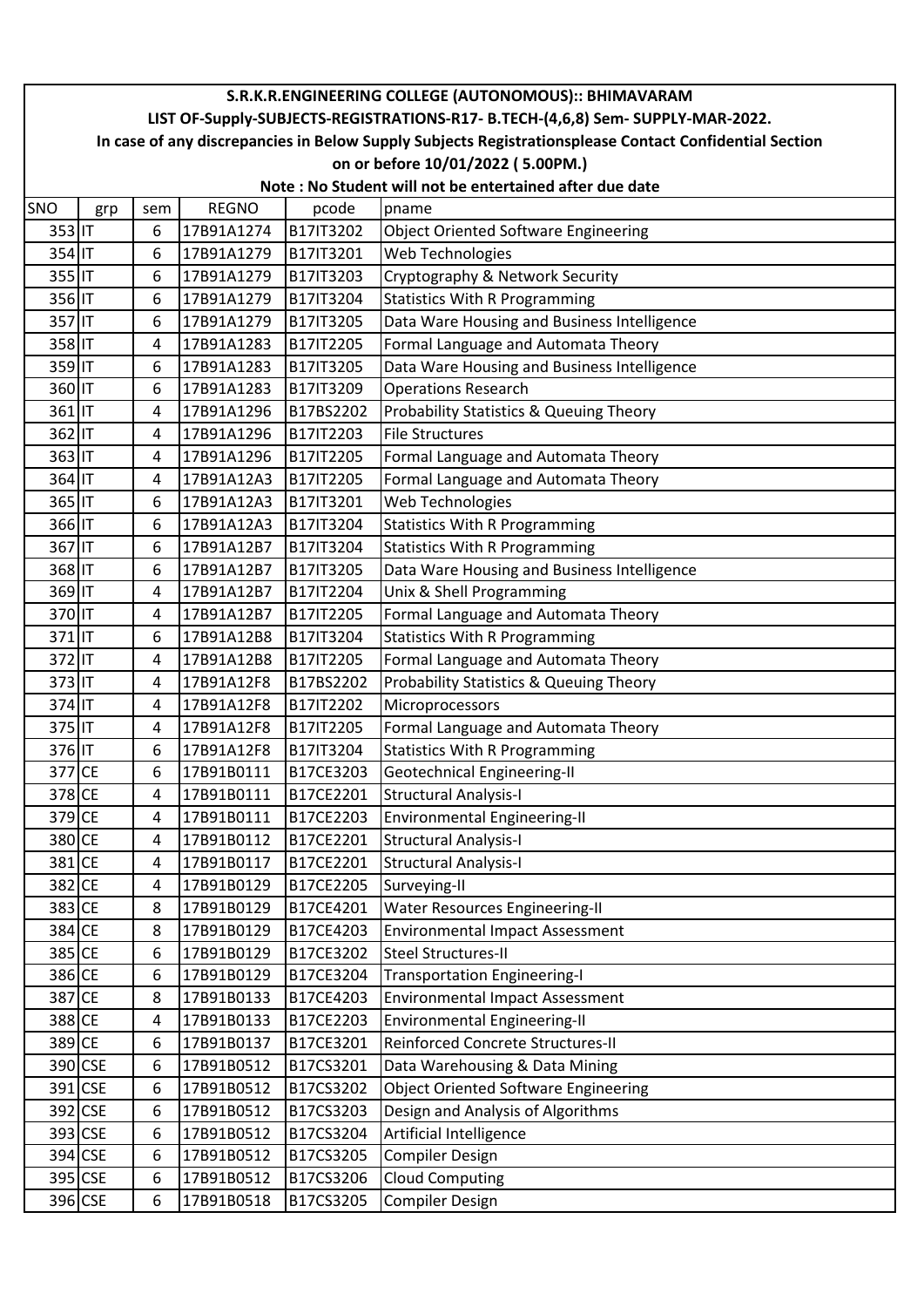|          | S.R.K.R.ENGINEERING COLLEGE (AUTONOMOUS):: BHIMAVARAM                                                  |     |              |           |                                          |  |  |  |  |  |
|----------|--------------------------------------------------------------------------------------------------------|-----|--------------|-----------|------------------------------------------|--|--|--|--|--|
|          | LIST OF-Supply-SUBJECTS-REGISTRATIONS-R17- B.TECH-(4,6,8) Sem- SUPPLY-MAR-2022.                        |     |              |           |                                          |  |  |  |  |  |
|          | In case of any discrepancies in Below Supply Subjects Registrationsplease Contact Confidential Section |     |              |           |                                          |  |  |  |  |  |
|          | on or before 10/01/2022 (5.00PM.)                                                                      |     |              |           |                                          |  |  |  |  |  |
|          | Note: No Student will not be entertained after due date                                                |     |              |           |                                          |  |  |  |  |  |
| SNO      | grp                                                                                                    | sem | <b>REGNO</b> | pcode     | pname                                    |  |  |  |  |  |
|          | 397 CSE                                                                                                | 6   | 17B91B0523   | B17CS3205 | Compiler Design                          |  |  |  |  |  |
|          | 398 CSE                                                                                                | 4   | 17B91B0525   | B17CS2202 | <b>Operating Systems</b>                 |  |  |  |  |  |
|          | 399 CSE                                                                                                | 4   | 17B91B0525   | B17CS2203 | Microprocessors                          |  |  |  |  |  |
|          | 400 CSE                                                                                                | 4   | 17B91B0525   | B17CS2204 | <b>Data Communications</b>               |  |  |  |  |  |
|          | 401 CSE                                                                                                | 4   | 17B91B0525   | B17CS2205 | <b>Advanced Data Structures</b>          |  |  |  |  |  |
|          | 402 CSE                                                                                                | 6   | 17B91B0525   | B17CS3204 | Artificial Intelligence                  |  |  |  |  |  |
|          | 403 CSE                                                                                                | 6   | 17B91B0525   | B17CS3205 | Compiler Design                          |  |  |  |  |  |
|          | 404 CSE                                                                                                | 8   | 17B91B0525   | B17CS4201 | Deep Learning                            |  |  |  |  |  |
|          | 405 CSE                                                                                                | 6   | 17B91B0539   | B17CS3205 | Compiler Design                          |  |  |  |  |  |
| 406 CE   |                                                                                                        | 4   | 18B91A0102   | B17CE2203 | <b>Environmental Engineering-II</b>      |  |  |  |  |  |
| 407 CE   |                                                                                                        | 4   | 18B91A0102   | B17CE2206 | <b>Remote Sensing &amp; GIS</b>          |  |  |  |  |  |
| 408 CE   |                                                                                                        | 6   | 18B91A0102   | B17CE3201 | Reinforced Concrete Structures-II        |  |  |  |  |  |
| 409 CE   |                                                                                                        | 6   | 18B91A0102   | B17CE3202 | <b>Steel Structures-II</b>               |  |  |  |  |  |
| 410 CE   |                                                                                                        | 6   | 18B91A0102   | B17CE3203 | Geotechnical Engineering-II              |  |  |  |  |  |
| 411 CE   |                                                                                                        | 6   | 18B91A0104   | B17CE3201 | Reinforced Concrete Structures-II        |  |  |  |  |  |
| 412 CE   |                                                                                                        | 4   | 18B91A0106   | B17CE2201 | <b>Structural Analysis-I</b>             |  |  |  |  |  |
| 413 CE   |                                                                                                        | 4   | 18B91A0106   | B17CE2202 | Fluid Mechanics-I                        |  |  |  |  |  |
| 414 CE   |                                                                                                        | 4   | 18B91A0106   | B17CE2204 | Concrete Technology                      |  |  |  |  |  |
| 415 CE   |                                                                                                        | 4   | 18B91A0106   | B17CE2205 | Surveying-II                             |  |  |  |  |  |
| 416 CE   |                                                                                                        | 4   | 18B91A0106   | B17CE2206 | Remote Sensing & GIS                     |  |  |  |  |  |
| 417 CE   |                                                                                                        | 6   | 18B91A0107   | B17CE3201 | Reinforced Concrete Structures-II        |  |  |  |  |  |
| 418 CE   |                                                                                                        | 6   | 18B91A0109   | B17CE3201 | <b>Reinforced Concrete Structures-II</b> |  |  |  |  |  |
| $419$ CE |                                                                                                        | 6   | 18B91A0113   | B17CE3203 | Geotechnical Engineering-II              |  |  |  |  |  |
| 420 CE   |                                                                                                        | 6   | 18B91A0116   | B17CE3204 | Transportation Engineering-I             |  |  |  |  |  |
| $421$ CE |                                                                                                        | 4   | 18B91A0116   | B17CE2205 | Surveying-II                             |  |  |  |  |  |
| 422 CE   |                                                                                                        | 4   | 18B91A0117   | B17CE2201 | Structural Analysis-I                    |  |  |  |  |  |
| 423 CE   |                                                                                                        | 6   | 18B91A0117   | B17CE3202 | Steel Structures-II                      |  |  |  |  |  |
| 424 CE   |                                                                                                        | 6   | 18B91A0117   | B17CE3203 | Geotechnical Engineering-II              |  |  |  |  |  |
| 425 CE   |                                                                                                        | 6   | 18B91A0118   | B17CE3201 | <b>Reinforced Concrete Structures-II</b> |  |  |  |  |  |
| 426 CE   |                                                                                                        | 6   | 18B91A0118   | B17CE3202 | Steel Structures-II                      |  |  |  |  |  |
| 427 CE   |                                                                                                        | 6   | 18B91A0118   | B17CE3203 | Geotechnical Engineering-II              |  |  |  |  |  |
| 428 CE   |                                                                                                        | 6   | 18B91A0118   | B17CE3204 | Transportation Engineering-I             |  |  |  |  |  |
| 429 CE   |                                                                                                        | 6   | 18B91A0118   | B17CE3205 | Air pollution and Control                |  |  |  |  |  |
| 430 CE   |                                                                                                        | 6   | 18B91A0118   | B17BS3201 | <b>Employability Skills</b>              |  |  |  |  |  |
| 431 CE   |                                                                                                        | 6   | 18B91A0118   | B17BS3202 | <b>Basic Coding</b>                      |  |  |  |  |  |
| 432 CE   |                                                                                                        | 4   | 18B91A0118   | B17CE2201 | <b>Structural Analysis-I</b>             |  |  |  |  |  |
| 433 CE   |                                                                                                        | 4   | 18B91A0118   | B17CE2202 | <b>Fluid Mechanics-I</b>                 |  |  |  |  |  |
| 434 CE   |                                                                                                        | 4   | 18B91A0118   | B17CE2203 | <b>Environmental Engineering-II</b>      |  |  |  |  |  |
| 435 CE   |                                                                                                        | 4   | 18B91A0118   | B17CE2204 | Concrete Technology                      |  |  |  |  |  |
| 436 CE   |                                                                                                        | 4   | 18B91A0118   | B17CE2205 | Surveying-II                             |  |  |  |  |  |
| 437 CE   |                                                                                                        | 4   | 18B91A0118   | B17CE2206 | Remote Sensing & GIS                     |  |  |  |  |  |
| 438 CE   |                                                                                                        | 4   | 18B91A0118   | B17CE2207 | Surveying Field Work                     |  |  |  |  |  |
| 439 CE   |                                                                                                        | 6   | 18B91A0119   | B17CE3205 | Air pollution and Control                |  |  |  |  |  |
| 440 CE   |                                                                                                        | 6   | 18B91A0124   | B17CE3201 | Reinforced Concrete Structures-II        |  |  |  |  |  |
|          |                                                                                                        |     |              |           |                                          |  |  |  |  |  |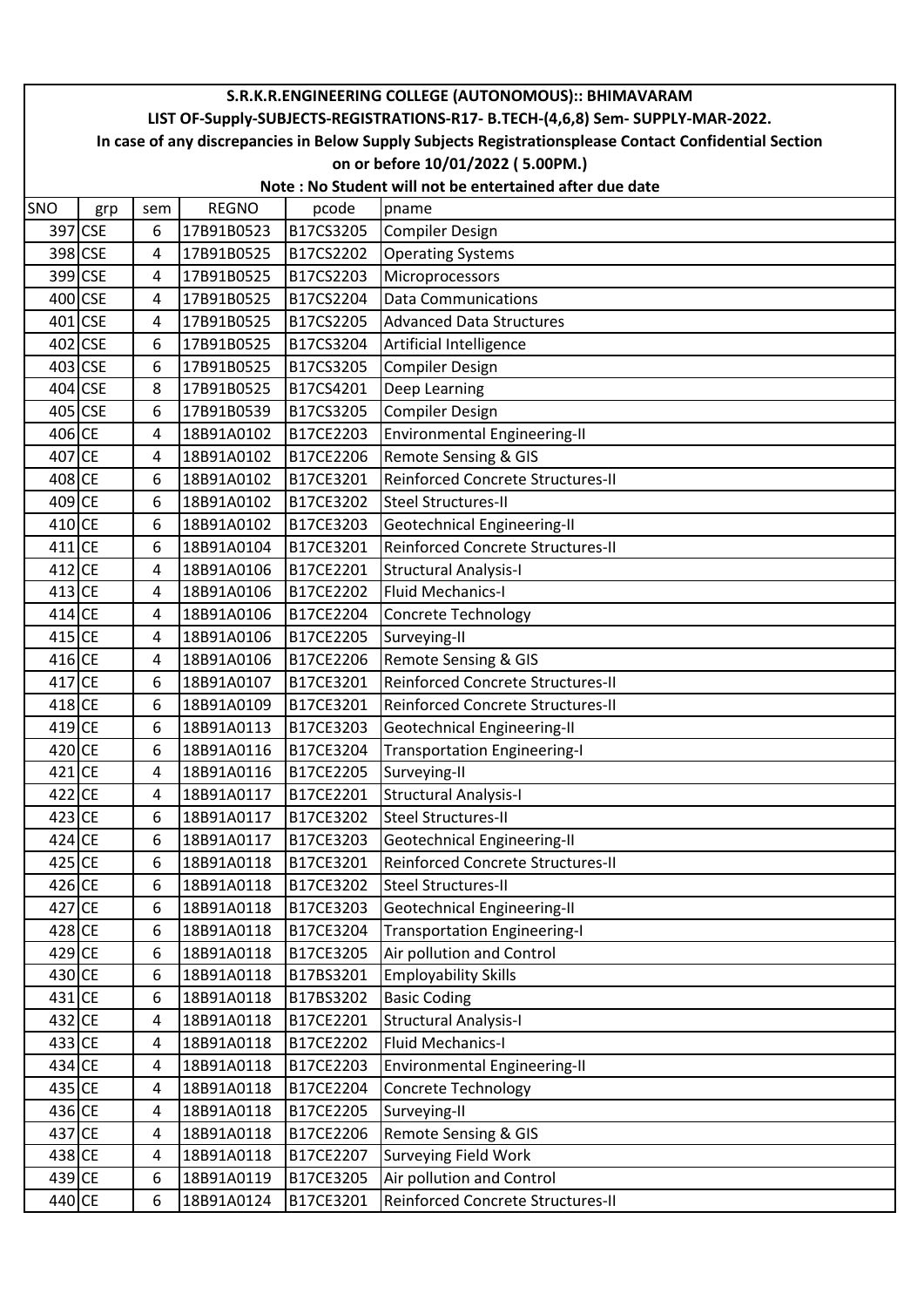|            | S.R.K.R.ENGINEERING COLLEGE (AUTONOMOUS):: BHIMAVARAM                                                  |     |              |           |                                     |  |  |  |  |  |
|------------|--------------------------------------------------------------------------------------------------------|-----|--------------|-----------|-------------------------------------|--|--|--|--|--|
|            | LIST OF-Supply-SUBJECTS-REGISTRATIONS-R17- B.TECH-(4,6,8) Sem- SUPPLY-MAR-2022.                        |     |              |           |                                     |  |  |  |  |  |
|            | In case of any discrepancies in Below Supply Subjects Registrationsplease Contact Confidential Section |     |              |           |                                     |  |  |  |  |  |
|            | on or before 10/01/2022 (5.00PM.)                                                                      |     |              |           |                                     |  |  |  |  |  |
|            | Note: No Student will not be entertained after due date                                                |     |              |           |                                     |  |  |  |  |  |
| <b>SNO</b> | grp                                                                                                    | sem | <b>REGNO</b> | pcode     | pname                               |  |  |  |  |  |
| 441 CE     |                                                                                                        | 6   | 18B91A0124   | B17CE3202 | <b>Steel Structures-II</b>          |  |  |  |  |  |
| 442 CE     |                                                                                                        | 6   | 18B91A0124   | B17CE3203 | Geotechnical Engineering-II         |  |  |  |  |  |
| 443 CE     |                                                                                                        | 6   | 18B91A0124   | B17CE3204 | <b>Transportation Engineering-I</b> |  |  |  |  |  |
| 444 CE     |                                                                                                        | 6   | 18B91A0124   | B17CE3205 | Air pollution and Control           |  |  |  |  |  |
| 445 CE     |                                                                                                        | 4   | 18B91A0124   | B17CE2201 | <b>Structural Analysis-I</b>        |  |  |  |  |  |
| 446 CE     |                                                                                                        | 4   | 18B91A0124   | B17CE2202 | <b>Fluid Mechanics-I</b>            |  |  |  |  |  |
| 447 CE     |                                                                                                        | 4   | 18B91A0124   | B17CE2203 | <b>Environmental Engineering-II</b> |  |  |  |  |  |
| 448 CE     |                                                                                                        | 4   | 18B91A0124   | B17CE2204 | <b>Concrete Technology</b>          |  |  |  |  |  |
| 449 CE     |                                                                                                        | 4   | 18B91A0124   | B17CE2205 | Surveying-II                        |  |  |  |  |  |
| 450 CE     |                                                                                                        | 4   | 18B91A0124   | B17CE2206 | <b>Remote Sensing &amp; GIS</b>     |  |  |  |  |  |
| 451 CE     |                                                                                                        | 4   | 18B91A0133   | B17CE2201 | <b>Structural Analysis-I</b>        |  |  |  |  |  |
| 452 CE     |                                                                                                        | 4   | 18B91A0133   | B17CE2209 | Industry Oriented Technology Lab    |  |  |  |  |  |
| 453 CE     |                                                                                                        | 6   | 18B91A0133   | B17CE3203 | <b>Geotechnical Engineering-II</b>  |  |  |  |  |  |
| 454 CE     |                                                                                                        | 6   | 18B91A0133   | B17BS3202 | <b>Basic Coding</b>                 |  |  |  |  |  |
| 455 CE     |                                                                                                        | 4   | 18B91A0143   | B17CE2201 | <b>Structural Analysis-I</b>        |  |  |  |  |  |
| 456 CE     |                                                                                                        | 4   | 18B91A0143   | B17CE2202 | Fluid Mechanics-I                   |  |  |  |  |  |
| 457 CE     |                                                                                                        | 4   | 18B91A0143   | B17CE2203 | <b>Environmental Engineering-II</b> |  |  |  |  |  |
| 458 CE     |                                                                                                        | 4   | 18B91A0143   | B17CE2204 | <b>Concrete Technology</b>          |  |  |  |  |  |
| 459 CE     |                                                                                                        | 4   | 18B91A0143   | B17CE2205 | Surveying-II                        |  |  |  |  |  |
| 460 CE     |                                                                                                        | 4   | 18B91A0143   | B17CE2206 | Remote Sensing & GIS                |  |  |  |  |  |
| 461 CE     |                                                                                                        | 6   | 18B91A0147   | B17CE3201 | Reinforced Concrete Structures-II   |  |  |  |  |  |
| 462 CE     |                                                                                                        | 6   | 18B91A0147   | B17CE3202 | <b>Steel Structures-II</b>          |  |  |  |  |  |
| 463 CE     |                                                                                                        | 6   | 18B91A0147   | B17CE3203 | Geotechnical Engineering-II         |  |  |  |  |  |
| 464 CE     |                                                                                                        | 6   | 18B91A0148   | B17CE3204 | <b>Transportation Engineering-I</b> |  |  |  |  |  |
| 465 CE     |                                                                                                        | 4   | 18B91A0148   | B17CE2201 | <b>Structural Analysis-I</b>        |  |  |  |  |  |
| 466 CE     |                                                                                                        | 4   | 18B91A0149   | B17CE2203 | <b>Environmental Engineering-II</b> |  |  |  |  |  |
| 467 CE     |                                                                                                        | 4   | 18B91A0149   | B17CE2204 | <b>Concrete Technology</b>          |  |  |  |  |  |
| 468 CE     |                                                                                                        | 4   | 18B91A0150   | B17CE2201 | <b>Structural Analysis-I</b>        |  |  |  |  |  |
| 469 CE     |                                                                                                        | 4   | 18B91A0150   | B17CE2202 | Fluid Mechanics-I                   |  |  |  |  |  |
| 470 CE     |                                                                                                        | 6   | 18B91A0150   | B17CE3202 | <b>Steel Structures-II</b>          |  |  |  |  |  |
| 471 CE     |                                                                                                        | 6   | 18B91A0150   | B17CE3203 | <b>Geotechnical Engineering-II</b>  |  |  |  |  |  |
| 472 CE     |                                                                                                        | 6   | 18B91A0150   | B17CE3204 | <b>Transportation Engineering-I</b> |  |  |  |  |  |
| 473 CE     |                                                                                                        | 6   | 18B91A0150   | B17CE3201 | Reinforced Concrete Structures-II   |  |  |  |  |  |
| 474 CE     |                                                                                                        | 6   | 18B91A0162   | B17CE3203 | Geotechnical Engineering-II         |  |  |  |  |  |
| 475 CE     |                                                                                                        | 6   | 18B91A0162   | B17CE3204 | <b>Transportation Engineering-I</b> |  |  |  |  |  |
| 476 CE     |                                                                                                        | 4   | 18B91A0162   | B17CE2204 | <b>Concrete Technology</b>          |  |  |  |  |  |
| 477 CE     |                                                                                                        | 4   | 18B91A0170   | B17CE2201 | <b>Structural Analysis-I</b>        |  |  |  |  |  |
| 478 CE     |                                                                                                        | 4   | 18B91A0170   | B17CE2204 | <b>Concrete Technology</b>          |  |  |  |  |  |
| 479 CE     |                                                                                                        | 4   | 18B91A0171   | B17CE2201 | <b>Structural Analysis-I</b>        |  |  |  |  |  |
| 480 CE     |                                                                                                        | 4   | 18B91A0172   | B17CE2201 | <b>Structural Analysis-I</b>        |  |  |  |  |  |
| 481 CE     |                                                                                                        | 4   | 18B91A0172   | B17CE2202 | Fluid Mechanics-I                   |  |  |  |  |  |
| 482 CE     |                                                                                                        | 6   | 18B91A0172   | B17CE3203 | Geotechnical Engineering-II         |  |  |  |  |  |
| 483 CE     |                                                                                                        | 4   | 18B91A0173   | B17CE2202 | Fluid Mechanics-I                   |  |  |  |  |  |
| 484 CE     |                                                                                                        | 6   | 18B91A0173   | B17CE3203 | Geotechnical Engineering-II         |  |  |  |  |  |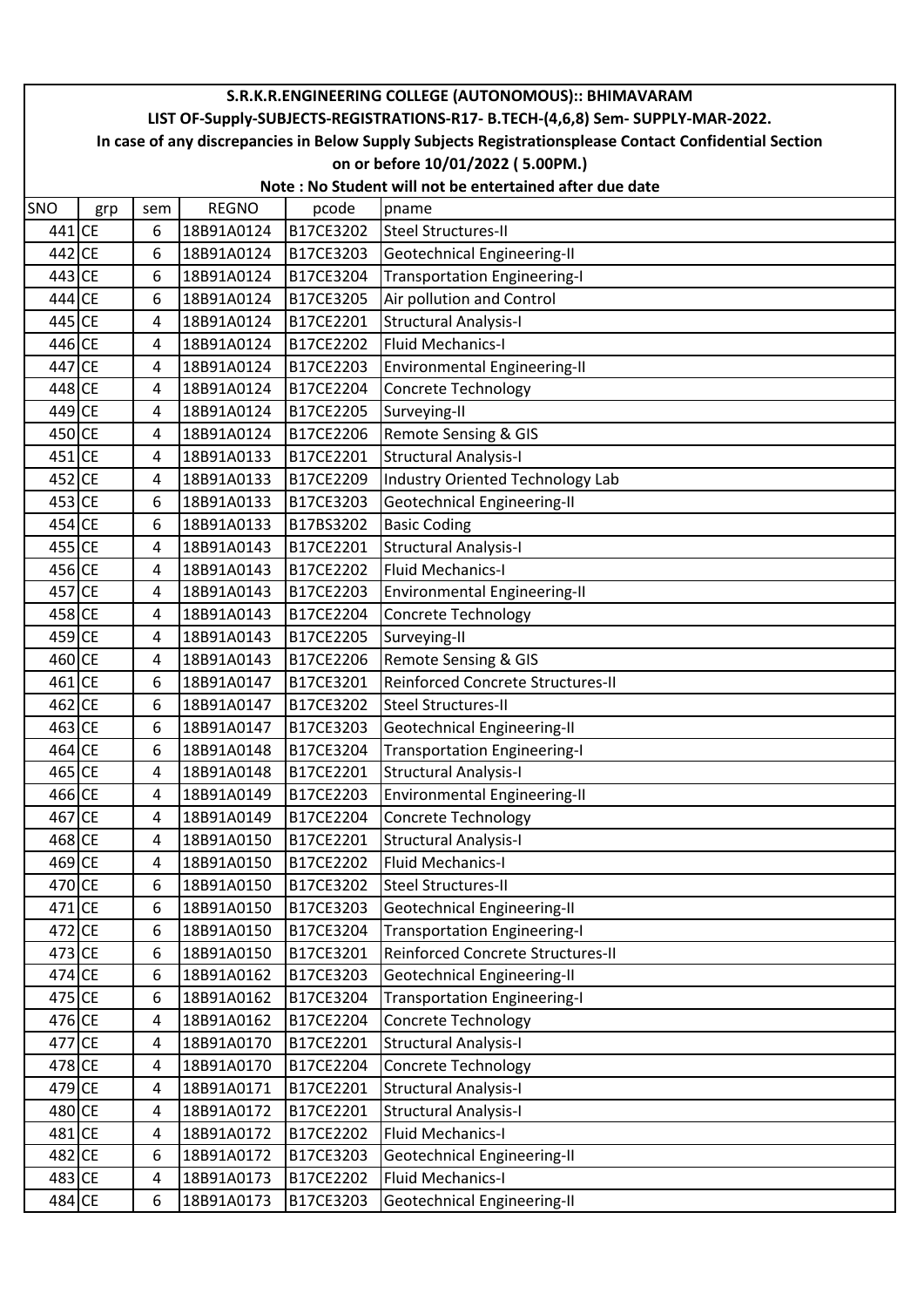|            | S.R.K.R.ENGINEERING COLLEGE (AUTONOMOUS):: BHIMAVARAM                                                  |                         |              |           |                                     |  |  |  |  |  |
|------------|--------------------------------------------------------------------------------------------------------|-------------------------|--------------|-----------|-------------------------------------|--|--|--|--|--|
|            | LIST OF-Supply-SUBJECTS-REGISTRATIONS-R17- B.TECH-(4,6,8) Sem- SUPPLY-MAR-2022.                        |                         |              |           |                                     |  |  |  |  |  |
|            | In case of any discrepancies in Below Supply Subjects Registrationsplease Contact Confidential Section |                         |              |           |                                     |  |  |  |  |  |
|            | on or before 10/01/2022 (5.00PM.)                                                                      |                         |              |           |                                     |  |  |  |  |  |
|            | Note: No Student will not be entertained after due date                                                |                         |              |           |                                     |  |  |  |  |  |
| <b>SNO</b> | grp                                                                                                    | sem                     | <b>REGNO</b> | pcode     | pname                               |  |  |  |  |  |
| 485 CE     |                                                                                                        | 6                       | 18B91A0173   | B17CE3204 | <b>Transportation Engineering-I</b> |  |  |  |  |  |
| 486 CE     |                                                                                                        | 6                       | 18B91A0177   | B17CE3201 | Reinforced Concrete Structures-II   |  |  |  |  |  |
| 487 CE     |                                                                                                        | 6                       | 18B91A0177   | B17CE3203 | Geotechnical Engineering-II         |  |  |  |  |  |
| 488 CE     |                                                                                                        | 4                       | 18B91A0177   | B17CE2201 | <b>Structural Analysis-I</b>        |  |  |  |  |  |
| 489 CE     |                                                                                                        | 4                       | 18B91A0177   | B17CE2202 | <b>Fluid Mechanics-I</b>            |  |  |  |  |  |
| 490 CE     |                                                                                                        | 4                       | 18B91A0177   | B17CE2204 | <b>Concrete Technology</b>          |  |  |  |  |  |
| 491 CE     |                                                                                                        | 4                       | 18B91A0177   | B17CE2205 | Surveying-II                        |  |  |  |  |  |
| 492 CE     |                                                                                                        | 4                       | 18B91A0178   | B17CE2202 | <b>Fluid Mechanics-I</b>            |  |  |  |  |  |
| 493 CE     |                                                                                                        | 6                       | 18B91A0181   | B17CE3203 | <b>Geotechnical Engineering-II</b>  |  |  |  |  |  |
| 494 CE     |                                                                                                        | 6                       | 18B91A0181   | B17CE3204 | <b>Transportation Engineering-I</b> |  |  |  |  |  |
| 495 CE     |                                                                                                        | 4                       | 18B91A0182   | B17CE2201 | <b>Structural Analysis-I</b>        |  |  |  |  |  |
| 496 CE     |                                                                                                        | 4                       | 18B91A0182   | B17CE2202 | <b>Fluid Mechanics-I</b>            |  |  |  |  |  |
| 497 CE     |                                                                                                        | $\overline{\mathbf{4}}$ | 18B91A0183   | B17CE2201 | <b>Structural Analysis-I</b>        |  |  |  |  |  |
| 498 CE     |                                                                                                        | 6                       | 18B91A0183   | B17CE3201 | Reinforced Concrete Structures-II   |  |  |  |  |  |
| 499 CE     |                                                                                                        | 6                       | 18B91A0183   | B17CE3204 | <b>Transportation Engineering-I</b> |  |  |  |  |  |
| 500 CE     |                                                                                                        | 6                       | 18B91A0186   | B17CE3203 | <b>Geotechnical Engineering-II</b>  |  |  |  |  |  |
| $501$ CE   |                                                                                                        | 6                       | 18B91A0186   | B17CE3204 | <b>Transportation Engineering-I</b> |  |  |  |  |  |
| 502 CE     |                                                                                                        | 6                       | 18B91A0187   | B17CE3203 | Geotechnical Engineering-II         |  |  |  |  |  |
| 503 CE     |                                                                                                        | 6                       | 18B91A0187   | B17CE3204 | <b>Transportation Engineering-I</b> |  |  |  |  |  |
| 504 CE     |                                                                                                        | 6                       | 18B91A0187   | B17BS3202 | <b>Basic Coding</b>                 |  |  |  |  |  |
| 505 CE     |                                                                                                        | 4                       | 18B91A0187   | B17CE2201 | <b>Structural Analysis-I</b>        |  |  |  |  |  |
| 506 CE     |                                                                                                        | 6                       | 18B91A0192   | B17CE3203 | Geotechnical Engineering-II         |  |  |  |  |  |
| 507 CE     |                                                                                                        | 4                       | 18B91A0196   | B17CE2201 | <b>Structural Analysis-I</b>        |  |  |  |  |  |
| 508 CE     |                                                                                                        | 4                       | 18B91A0196   | B17CE2203 | <b>Environmental Engineering-II</b> |  |  |  |  |  |
| 509 CE     |                                                                                                        | 4                       | 18B91A0196   | B17CE2205 | Surveying-II                        |  |  |  |  |  |
| 510 CE     |                                                                                                        | 4                       | 18B91A0199   | B17CE2201 | <b>Structural Analysis-I</b>        |  |  |  |  |  |
| $511$ CE   |                                                                                                        | 4                       | 18B91A0199   | B17CE2202 | <b>Fluid Mechanics-I</b>            |  |  |  |  |  |
| $512$ CE   |                                                                                                        | 4                       | 18B91A0199   | B17CE2203 | Environmental Engineering-II        |  |  |  |  |  |
| $513$ CE   |                                                                                                        | 4                       | 18B91A0199   | B17CE2205 | Surveying-II                        |  |  |  |  |  |
| $514$ CE   |                                                                                                        | 6                       | 18B91A0199   | B17CE3201 | Reinforced Concrete Structures-II   |  |  |  |  |  |
| $515$ CE   |                                                                                                        | 6                       | 18B91A0199   | B17CE3203 | Geotechnical Engineering-II         |  |  |  |  |  |
| $516$ CE   |                                                                                                        | 6                       | 18B91A0199   | B17CE3204 | <b>Transportation Engineering-I</b> |  |  |  |  |  |
| $517$ CE   |                                                                                                        | 6                       | 18B91A01A0   | B17CE3203 | Geotechnical Engineering-II         |  |  |  |  |  |
| $518$ CE   |                                                                                                        | 6                       | 18B91A01A0   | B17CE3204 | <b>Transportation Engineering-I</b> |  |  |  |  |  |
| $519$ CE   |                                                                                                        | 4                       | 18B91A01A0   | B17CE2201 | <b>Structural Analysis-I</b>        |  |  |  |  |  |
| 520 CE     |                                                                                                        | 4                       | 18B91A01A0   | B17CE2202 | Fluid Mechanics-I                   |  |  |  |  |  |
| $521$ CE   |                                                                                                        | 4                       | 18B91A01A2   | B17CE2201 | <b>Structural Analysis-I</b>        |  |  |  |  |  |
| $522$ CE   |                                                                                                        | 4                       | 18B91A01A2   | B17CE2202 | <b>Fluid Mechanics-I</b>            |  |  |  |  |  |
| 523 CE     |                                                                                                        | 4                       | 18B91A01A2   | B17CE2203 | Environmental Engineering-II        |  |  |  |  |  |
| $524$ CE   |                                                                                                        | 4                       | 18B91A01A2   | B17CE2205 | Surveying-II                        |  |  |  |  |  |
| 525 CE     |                                                                                                        | 6                       | 18B91A01A2   | B17CE3201 | Reinforced Concrete Structures-II   |  |  |  |  |  |
| 526 CE     |                                                                                                        | 6                       | 18B91A01A2   | B17CE3203 | <b>Geotechnical Engineering-II</b>  |  |  |  |  |  |
| 527 CE     |                                                                                                        | 6                       | 18B91A01A2   | B17CE3204 | <b>Transportation Engineering-I</b> |  |  |  |  |  |
| 528 CE     |                                                                                                        | 6                       | 18B91A01A2   | B17CE3205 | Air pollution and Control           |  |  |  |  |  |
|            |                                                                                                        |                         |              |           |                                     |  |  |  |  |  |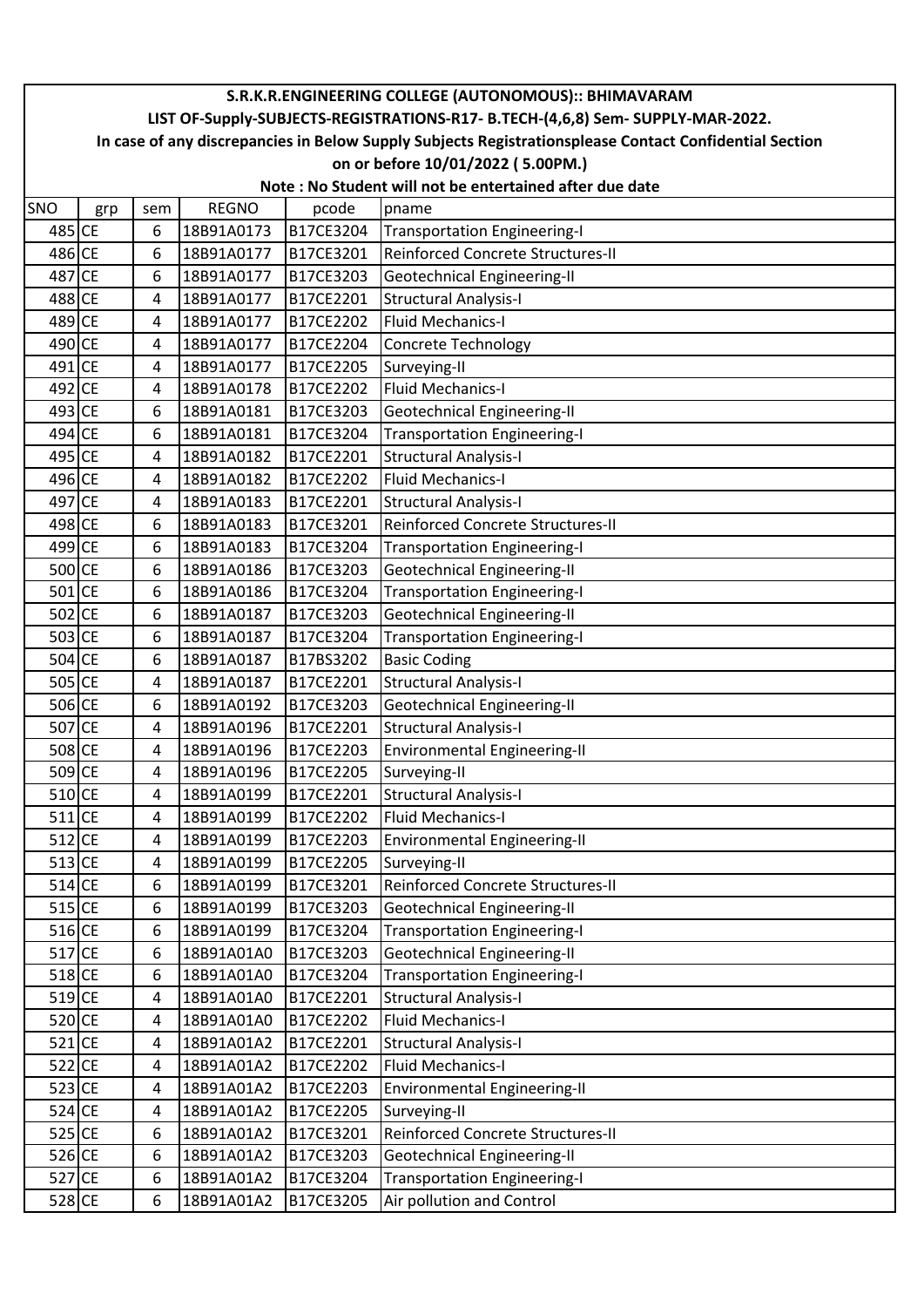|          | S.R.K.R.ENGINEERING COLLEGE (AUTONOMOUS):: BHIMAVARAM                                                  |     |              |           |                                                         |  |  |  |  |  |
|----------|--------------------------------------------------------------------------------------------------------|-----|--------------|-----------|---------------------------------------------------------|--|--|--|--|--|
|          | LIST OF-Supply-SUBJECTS-REGISTRATIONS-R17- B.TECH-(4,6,8) Sem- SUPPLY-MAR-2022.                        |     |              |           |                                                         |  |  |  |  |  |
|          | In case of any discrepancies in Below Supply Subjects Registrationsplease Contact Confidential Section |     |              |           |                                                         |  |  |  |  |  |
|          | on or before 10/01/2022 (5.00PM.)                                                                      |     |              |           |                                                         |  |  |  |  |  |
|          |                                                                                                        |     |              |           | Note: No Student will not be entertained after due date |  |  |  |  |  |
| SNO      | grp                                                                                                    | sem | <b>REGNO</b> | pcode     | pname                                                   |  |  |  |  |  |
| 529 CE   |                                                                                                        | 4   | 18B91A01A5   | B17CE2201 | <b>Structural Analysis-I</b>                            |  |  |  |  |  |
| 530 CE   |                                                                                                        | 4   | 18B91A01A7   | B17CE2201 | <b>Structural Analysis-I</b>                            |  |  |  |  |  |
| $531$ CE |                                                                                                        | 6   | 18B91A01B5   | B17CE3201 | Reinforced Concrete Structures-II                       |  |  |  |  |  |
| 532 CE   |                                                                                                        | 6   | 18B91A01B5   | B17CE3204 | <b>Transportation Engineering-I</b>                     |  |  |  |  |  |
| 533 CE   |                                                                                                        | 6   | 18B91A01B7   | B17CE3201 | Reinforced Concrete Structures-II                       |  |  |  |  |  |
| 534 CE   |                                                                                                        | 4   | 18B91A01C3   | B17CE2201 | <b>Structural Analysis-I</b>                            |  |  |  |  |  |
| 535 CE   |                                                                                                        | 4   | 18B91A01C3   | B17CE2205 | Surveying-II                                            |  |  |  |  |  |
| 536 CE   |                                                                                                        | 4   | 18B91A01C4   | B17CE2201 | <b>Structural Analysis-I</b>                            |  |  |  |  |  |
| 537 CE   |                                                                                                        | 4   | 18B91A01C4   | B17CE2203 | Environmental Engineering-II                            |  |  |  |  |  |
| 538 CE   |                                                                                                        | 4   | 18B91A01C4   | B17CE2205 | Surveying-II                                            |  |  |  |  |  |
| 539 CE   |                                                                                                        | 4   | 18B91A01C4   | B17CE2209 | Industry Oriented Technology Lab                        |  |  |  |  |  |
| 540 CE   |                                                                                                        | 6   | 18B91A01C5   | B17CE3205 | Air pollution and Control                               |  |  |  |  |  |
| 541 CE   |                                                                                                        | 4   | 18B91A01C7   | B17CE2201 | <b>Structural Analysis-I</b>                            |  |  |  |  |  |
| 542 CE   |                                                                                                        | 4   | 18B91A01C7   | B17CE2202 | <b>Fluid Mechanics-I</b>                                |  |  |  |  |  |
| 543 CE   |                                                                                                        | 4   | 18B91A01C9   | B17CE2201 | <b>Structural Analysis-I</b>                            |  |  |  |  |  |
| 544 CE   |                                                                                                        | 4   | 18B91A01C9   | B17CE2204 | <b>Concrete Technology</b>                              |  |  |  |  |  |
| 545 CE   |                                                                                                        | 4   | 18B91A01C9   | B17CE2205 | Surveying-II                                            |  |  |  |  |  |
| 546 CE   |                                                                                                        | 4   | 18B91A01D0   | B17CE2201 | <b>Structural Analysis-I</b>                            |  |  |  |  |  |
| 547 CE   |                                                                                                        | 4   | 18B91A01D0   | B17CE2204 | <b>Concrete Technology</b>                              |  |  |  |  |  |
| 548 CE   |                                                                                                        | 4   | 18B91A01D3   | B17CE2202 | <b>Fluid Mechanics-I</b>                                |  |  |  |  |  |
| 549 CE   |                                                                                                        | 4   | 18B91A01D3   | B17CE2205 | Surveying-II                                            |  |  |  |  |  |
| 550 CE   |                                                                                                        | 4   | 18B91A01D6   | B17CE2202 | <b>Fluid Mechanics-I</b>                                |  |  |  |  |  |
| 551 CE   |                                                                                                        | 4   | 18B91A01D6   | B17CE2203 | <b>Environmental Engineering-II</b>                     |  |  |  |  |  |
| 552 CE   |                                                                                                        | 6   | 18B91A01D6   | B17CE3201 | Reinforced Concrete Structures-II                       |  |  |  |  |  |
| 553 CE   |                                                                                                        | 6   | 18B91A01D6   | B17CE3202 | <b>Steel Structures-II</b>                              |  |  |  |  |  |
| 554 CE   |                                                                                                        | 6   | 18B91A01D6   | B17CE3203 | <b>Geotechnical Engineering-II</b>                      |  |  |  |  |  |
| 555 CE   |                                                                                                        | 6   | 18B91A01D6   | B17CE3207 | <b>Wastewater Management</b>                            |  |  |  |  |  |
| 556 CE   |                                                                                                        | 6   | 18B91A01E1   | B17CE3203 | <b>Geotechnical Engineering-II</b>                      |  |  |  |  |  |
| 557 CE   |                                                                                                        | 6   | 18B91A01E1   | B17CE3204 | <b>Transportation Engineering-I</b>                     |  |  |  |  |  |
| 558 CE   |                                                                                                        | 6   | 18B91A01E1   | B17CE3205 | Air pollution and Control                               |  |  |  |  |  |
| 559 CE   |                                                                                                        | 6   | 18B91A01E1   | B17BS3201 | <b>Employability Skills</b>                             |  |  |  |  |  |
| 560 CE   |                                                                                                        | 6   | 18B91A01E9   | B17CE3201 | Reinforced Concrete Structures-II                       |  |  |  |  |  |
| $561$ CE |                                                                                                        | 6   | 18B91A01E9   | B17CE3202 | <b>Steel Structures-II</b>                              |  |  |  |  |  |
| 562 CE   |                                                                                                        | 6   | 18B91A01E9   | B17CE3203 | Geotechnical Engineering-II                             |  |  |  |  |  |
| 563 CE   |                                                                                                        | 4   | 18B91A01E9   | B17CE2201 | <b>Structural Analysis-I</b>                            |  |  |  |  |  |
| $564$ CE |                                                                                                        | 4   | 18B91A01E9   | B17CE2202 | <b>Fluid Mechanics-I</b>                                |  |  |  |  |  |
| 565 CE   |                                                                                                        | 6   | 18B91A01F0   | B17CE3202 | <b>Steel Structures-II</b>                              |  |  |  |  |  |
| 566 CE   |                                                                                                        | 6   | 18B91A01F0   | B17CE3203 | Geotechnical Engineering-II                             |  |  |  |  |  |
| 567 CE   |                                                                                                        | 6   | 18B91A01F1   | B17CE3203 | Geotechnical Engineering-II                             |  |  |  |  |  |
| 568 CE   |                                                                                                        | 6   | 18B91A01F1   | B17CE3205 | Air pollution and Control                               |  |  |  |  |  |
| 569 CE   |                                                                                                        | 6   | 18B91A01F4   | B17CE3201 | Reinforced Concrete Structures-II                       |  |  |  |  |  |
| 570 CE   |                                                                                                        | 6   | 18B91A01F4   | B17CE3202 | <b>Steel Structures-II</b>                              |  |  |  |  |  |
| $571$ CE |                                                                                                        | 6   | 18B91A01F4   | B17CE3203 | Geotechnical Engineering-II                             |  |  |  |  |  |
| 572 CE   |                                                                                                        | 4   | 18B91A01F4   | B17CE2201 | <b>Structural Analysis-I</b>                            |  |  |  |  |  |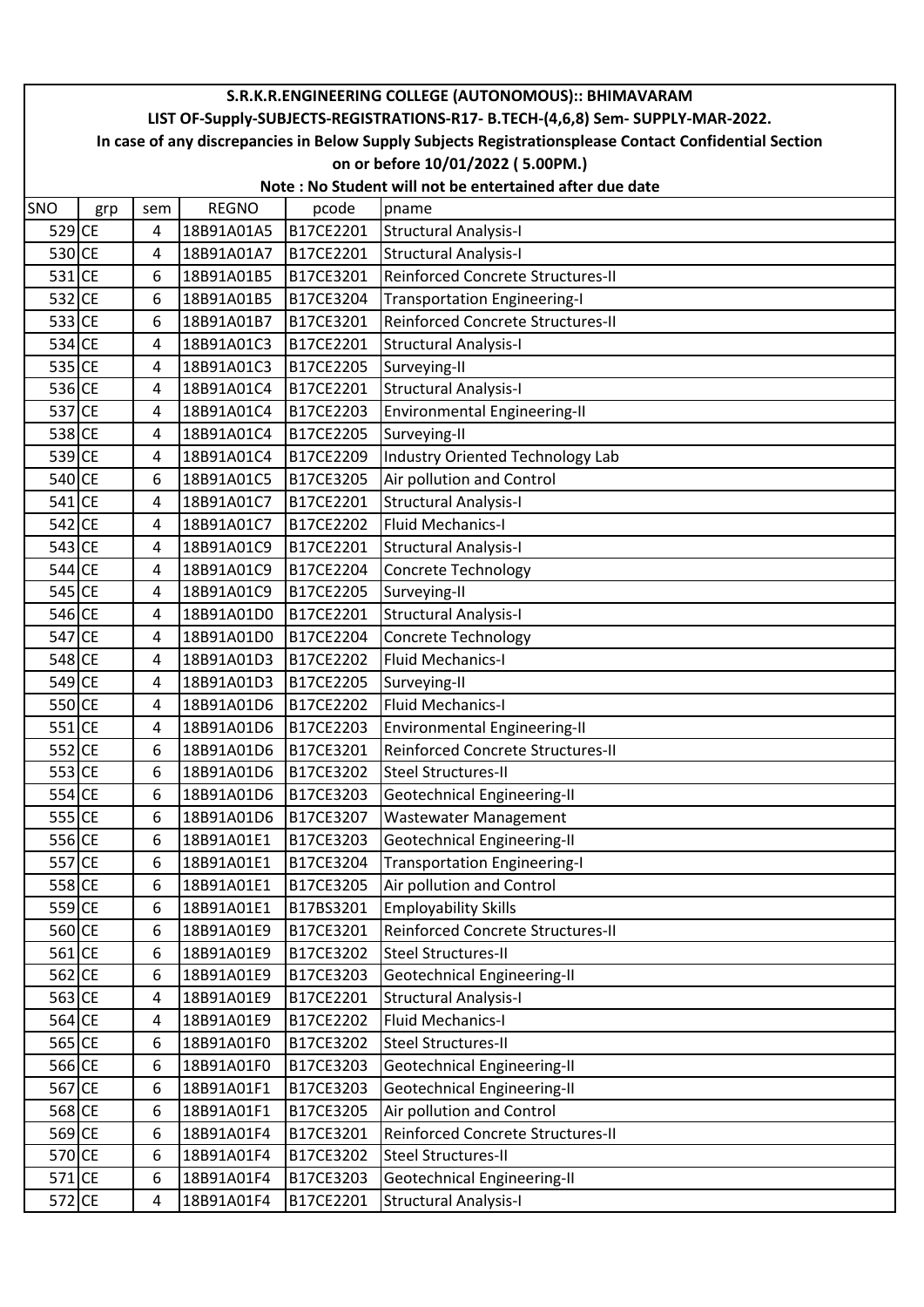|            |                                                                                                        |     |              |           | S.R.K.R.ENGINEERING COLLEGE (AUTONOMOUS):: BHIMAVARAM |  |  |  |  |  |
|------------|--------------------------------------------------------------------------------------------------------|-----|--------------|-----------|-------------------------------------------------------|--|--|--|--|--|
|            | LIST OF-Supply-SUBJECTS-REGISTRATIONS-R17- B.TECH-(4,6,8) Sem- SUPPLY-MAR-2022.                        |     |              |           |                                                       |  |  |  |  |  |
|            | In case of any discrepancies in Below Supply Subjects Registrationsplease Contact Confidential Section |     |              |           |                                                       |  |  |  |  |  |
|            | on or before 10/01/2022 (5.00PM.)                                                                      |     |              |           |                                                       |  |  |  |  |  |
|            | Note: No Student will not be entertained after due date                                                |     |              |           |                                                       |  |  |  |  |  |
| <b>SNO</b> | grp                                                                                                    | sem | <b>REGNO</b> | pcode     | pname                                                 |  |  |  |  |  |
| 573 CE     |                                                                                                        | 6   | 18B91A01F6   | B17CE3203 | Geotechnical Engineering-II                           |  |  |  |  |  |
| 574 CE     |                                                                                                        | 6   | 18B91A01F9   | B17CE3203 | <b>Geotechnical Engineering-II</b>                    |  |  |  |  |  |
| 575 CE     |                                                                                                        | 6   | 18B91A01F9   | B17CE3204 | <b>Transportation Engineering-I</b>                   |  |  |  |  |  |
| 576 CE     |                                                                                                        | 4   | 18B91A01F9   | B17CE2203 | <b>Environmental Engineering-II</b>                   |  |  |  |  |  |
| 577 CE     |                                                                                                        | 6   | 18B91A01G0   | B17CE3203 | <b>Geotechnical Engineering-II</b>                    |  |  |  |  |  |
| 578 CE     |                                                                                                        | 6   | 18B91A01G3   | B17CE3204 | <b>Transportation Engineering-I</b>                   |  |  |  |  |  |
| 579 CE     |                                                                                                        | 6   | 18B91A01G3   | B17CE3205 | Air pollution and Control                             |  |  |  |  |  |
| 580 CE     |                                                                                                        | 6   | 18B91A01G3   | B17CE3207 | <b>Wastewater Management</b>                          |  |  |  |  |  |
| 581 CE     |                                                                                                        | 6   | 18B91A01G9   | B17CE3202 | <b>Steel Structures-II</b>                            |  |  |  |  |  |
| 582 CE     |                                                                                                        | 6   | 18B91A01G9   | B17CE3207 | <b>Wastewater Management</b>                          |  |  |  |  |  |
| 583 CE     |                                                                                                        | 6   | 18B91A01H1   | B17CE3201 | Reinforced Concrete Structures-II                     |  |  |  |  |  |
| 584 CE     |                                                                                                        | 6   | 18B91A01H1   | B17CE3202 | <b>Steel Structures-II</b>                            |  |  |  |  |  |
| 585 CE     |                                                                                                        | 6   | 18B91A01H1   | B17CE3203 | Geotechnical Engineering-II                           |  |  |  |  |  |
| 586 CE     |                                                                                                        | 4   | 18B91A01H2   | B17CE2201 | <b>Structural Analysis-I</b>                          |  |  |  |  |  |
| 587 CE     |                                                                                                        | 4   | 18B91A01H4   | B17CE2201 | <b>Structural Analysis-I</b>                          |  |  |  |  |  |
| 588 CE     |                                                                                                        | 4   | 18B91A01H4   | B17CE2202 | <b>Fluid Mechanics-I</b>                              |  |  |  |  |  |
| 589 CE     |                                                                                                        | 4   | 18B91A01H4   | B17CE2203 | <b>Environmental Engineering-II</b>                   |  |  |  |  |  |
| 590 CE     |                                                                                                        | 4   | 18B91A01H4   | B17CE2204 | Concrete Technology                                   |  |  |  |  |  |
| 591 CE     |                                                                                                        | 4   | 18B91A01H4   | B17CE2205 | Surveying-II                                          |  |  |  |  |  |
| 592 CE     |                                                                                                        | 4   | 18B91A01H4   | B17CE2206 | Remote Sensing & GIS                                  |  |  |  |  |  |
| 593 CE     |                                                                                                        | 6   | 18B91A01H4   | B17CE3204 | <b>Transportation Engineering-I</b>                   |  |  |  |  |  |
| 594 CE     |                                                                                                        | 6   | 18B91A01H4   | B17CE3205 | Air pollution and Control                             |  |  |  |  |  |
| 595 CE     |                                                                                                        | 6   | 18B91A01H4   | B17CE3207 | <b>Wastewater Management</b>                          |  |  |  |  |  |
| 596 CE     |                                                                                                        | 6   | 18B91A01H5   | B17CE3201 | Reinforced Concrete Structures-II                     |  |  |  |  |  |
| 597 CE     |                                                                                                        | 6   | 18B91A01H5   | B17CE3203 | Geotechnical Engineering-II                           |  |  |  |  |  |
| 598 CE     |                                                                                                        | 6   | 18B91A01H5   | B17CE3204 | <b>Transportation Engineering-I</b>                   |  |  |  |  |  |
| 599 CE     |                                                                                                        | 4   | 18B91A01H5   | B17CE2203 | <b>Environmental Engineering-II</b>                   |  |  |  |  |  |
| 600 CE     |                                                                                                        | 4   | 18B91A01H5   | B17CE2205 | Surveying-II                                          |  |  |  |  |  |
| 601 EEE    |                                                                                                        | 4   | 18B91A0210   | B17EE2202 | Signal & Systems                                      |  |  |  |  |  |
| 602 EEE    |                                                                                                        | 4   | 18B91A0224   | B17EE2202 | Signal & Systems                                      |  |  |  |  |  |
| 603 EEE    |                                                                                                        | 4   | 18B91A0224   | B17EC2205 | <b>Electronic Circuit Analysis</b>                    |  |  |  |  |  |
|            | 604 EEE                                                                                                | 4   | 18B91A0224   | B17EC2206 | Linear Integrated and Pulse Circuits                  |  |  |  |  |  |
| 605 EEE    |                                                                                                        | 6   | 18B91A0224   | B17EE3202 | <b>Power Electronics</b>                              |  |  |  |  |  |
| 606 EEE    |                                                                                                        | 4   | 18B91A0226   | B17EE2202 | Signal & Systems                                      |  |  |  |  |  |
| 607 EEE    |                                                                                                        | 4   | 18B91A0226   | B17EC2205 | <b>Electronic Circuit Analysis</b>                    |  |  |  |  |  |
| 608 EEE    |                                                                                                        | 4   | 18B91A0232   | B17EC2205 | <b>Electronic Circuit Analysis</b>                    |  |  |  |  |  |
| 609 EEE    |                                                                                                        | 4   | 18B91A0232   | B17ME2206 | Prime movers & Pumps                                  |  |  |  |  |  |
| 610 EEE    |                                                                                                        | 6   | 18B91A0232   | B17EE3201 | <b>Advanced Control Systems</b>                       |  |  |  |  |  |
| 611 EEE    |                                                                                                        | 6   | 18B91A0232   | B17EE3202 | <b>Power Electronics</b>                              |  |  |  |  |  |
| 612 EEE    |                                                                                                        | 6   | 18B91A0232   | B17EE3203 | Power System Analysis And Stability                   |  |  |  |  |  |
| 613 EEE    |                                                                                                        | 6   | 18B91A0232   | B17EE3204 | <b>Digital Signal Processing</b>                      |  |  |  |  |  |
| 614 EEE    |                                                                                                        | 6   | 18B91A0234   | B17EE3202 | <b>Power Electronics</b>                              |  |  |  |  |  |
| 615 EEE    |                                                                                                        | 6   | 18B91A0234   | B17EE3207 | <b>Electrical Machines-II Lab</b>                     |  |  |  |  |  |
| 616 EEE    |                                                                                                        | 6   | 18B91A0234   | B17EE3208 | Control Systems Lab                                   |  |  |  |  |  |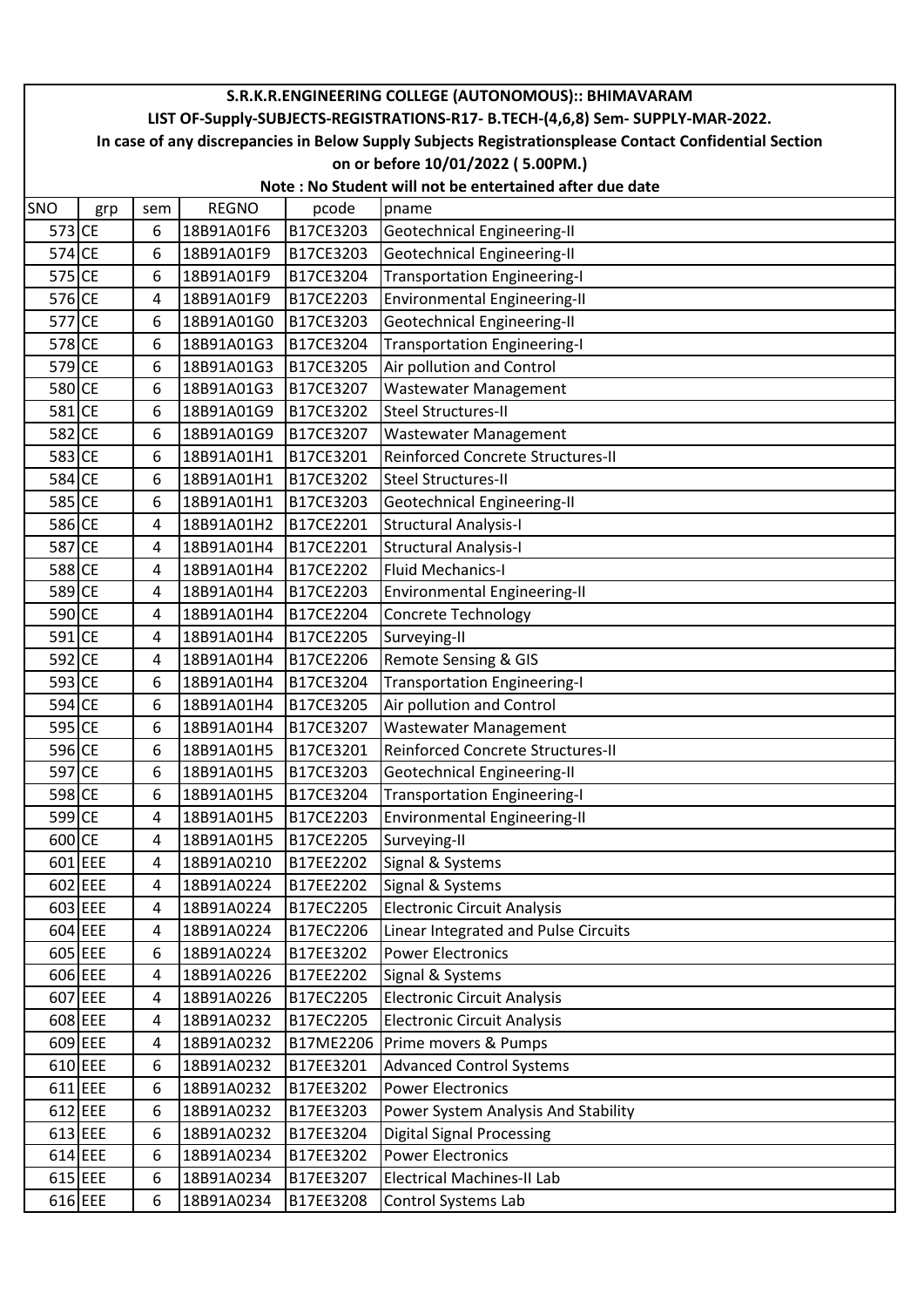|     |                                                                                                        |     |              |           | S.R.K.R.ENGINEERING COLLEGE (AUTONOMOUS):: BHIMAVARAM |  |  |  |  |  |
|-----|--------------------------------------------------------------------------------------------------------|-----|--------------|-----------|-------------------------------------------------------|--|--|--|--|--|
|     | LIST OF-Supply-SUBJECTS-REGISTRATIONS-R17- B.TECH-(4,6,8) Sem- SUPPLY-MAR-2022.                        |     |              |           |                                                       |  |  |  |  |  |
|     | In case of any discrepancies in Below Supply Subjects Registrationsplease Contact Confidential Section |     |              |           |                                                       |  |  |  |  |  |
|     | on or before 10/01/2022 (5.00PM.)                                                                      |     |              |           |                                                       |  |  |  |  |  |
|     | Note: No Student will not be entertained after due date                                                |     |              |           |                                                       |  |  |  |  |  |
| SNO | grp                                                                                                    | sem | <b>REGNO</b> | pcode     | pname                                                 |  |  |  |  |  |
|     | 617 EEE                                                                                                | 4   | 18B91A0234   | B17EE2202 | Signal & Systems                                      |  |  |  |  |  |
|     | $618$ EEE                                                                                              | 4   | 18B91A0234   | B17EC2205 | <b>Electronic Circuit Analysis</b>                    |  |  |  |  |  |
|     | 619 EEE                                                                                                | 4   | 18B91A0234   | B17BS2201 | <b>Management Science</b>                             |  |  |  |  |  |
|     | 620 EEE                                                                                                | 4   | 18B91A0238   | B17EE2202 | Signal & Systems                                      |  |  |  |  |  |
|     | $621$ EEE                                                                                              | 4   | 18B91A0238   | B17EC2205 | <b>Electronic Circuit Analysis</b>                    |  |  |  |  |  |
|     | 622 EEE                                                                                                | 6   | 18B91A0238   | B17EE3208 | Control Systems Lab                                   |  |  |  |  |  |
|     | 623 EEE                                                                                                | 4   | 18B91A0242   | B17EE2202 | Signal & Systems                                      |  |  |  |  |  |
|     | 624 EEE                                                                                                | 4   | 18B91A0245   | B17EE2201 | <b>Electrical Machines-I</b>                          |  |  |  |  |  |
|     | $625$ EEE                                                                                              | 4   | 18B91A0245   | B17EE2202 | Signal & Systems                                      |  |  |  |  |  |
|     | 626 EEE                                                                                                | 4   | 18B91A0245   | B17EC2205 | Electronic Circuit Analysis                           |  |  |  |  |  |
|     | 627 EEE                                                                                                | 4   | 18B91A0245   | B17ME2206 | Prime movers & Pumps                                  |  |  |  |  |  |
|     | 628 EEE                                                                                                | 4   | 18B91A0245   | B17EC2206 | Linear Integrated and Pulse Circuits                  |  |  |  |  |  |
|     | 629 EEE                                                                                                | 4   | 18B91A0245   | B17BS2201 | <b>Management Science</b>                             |  |  |  |  |  |
|     | 630 EEE                                                                                                | 4   | 18B91A0248   | B17EC2205 | <b>Electronic Circuit Analysis</b>                    |  |  |  |  |  |
|     | 631 EEE                                                                                                | 4   | 18B91A0251   | B17EE2202 | Signal & Systems                                      |  |  |  |  |  |
|     | 632 EEE                                                                                                | 4   | 18B91A0251   | B17EC2206 | Linear Integrated and Pulse Circuits                  |  |  |  |  |  |
|     | 633 EEE                                                                                                | 4   | 18B91A0252   | B17EE2202 | Signal & Systems                                      |  |  |  |  |  |
|     | 634 EEE                                                                                                | 4   | 18B91A0252   | B17ME2206 | Prime movers & Pumps                                  |  |  |  |  |  |
|     | 635 EEE                                                                                                | 6   | 18B91A0252   | B17EE3205 | Power System Protection                               |  |  |  |  |  |
|     | 636 EEE                                                                                                | 4   | 18B91A0254   | B17EC2205 | <b>Electronic Circuit Analysis</b>                    |  |  |  |  |  |
|     | 637 EEE                                                                                                | 4   | 18B91A0264   | B17EE2202 | Signal & Systems                                      |  |  |  |  |  |
|     | 638 EEE                                                                                                | 6   | 18B91A0264   | B17EE3203 | Power System Analysis And Stability                   |  |  |  |  |  |
|     | 639 EEE                                                                                                | 6   | 18B91A0264   | B17EE3204 | <b>Digital Signal Processing</b>                      |  |  |  |  |  |
|     | 640 EEE                                                                                                | 6   | 18B91A0273   | B17EE3202 | <b>Power Electronics</b>                              |  |  |  |  |  |
|     | 641 EEE                                                                                                | 4   | 18B91A0273   | B17EE2202 | Signal & Systems                                      |  |  |  |  |  |
|     | 642 EEE                                                                                                | 4   | 18B91A0273   | B17EC2205 | <b>Electronic Circuit Analysis</b>                    |  |  |  |  |  |
|     | 643 EEE                                                                                                | 4   | 18B91A0273   | B17EC2206 | Linear Integrated and Pulse Circuits                  |  |  |  |  |  |
|     | 644 EEE                                                                                                | 4   | 18B91A0277   | B17EC2205 | <b>Electronic Circuit Analysis</b>                    |  |  |  |  |  |
|     | 645 EEE                                                                                                | 4   | 18B91A0277   | B17ME2206 | Prime movers & Pumps                                  |  |  |  |  |  |
|     | 646 EEE                                                                                                | 4   | 18B91A0277   | B17EC2206 | Linear Integrated and Pulse Circuits                  |  |  |  |  |  |
|     | 647 EEE                                                                                                | 6   | 18B91A0278   | B17CS3218 | Neural Networks & Fuzzy Logic                         |  |  |  |  |  |
|     | 648 EEE                                                                                                | 6   | 18B91A0281   | B17CS3218 | Neural Networks & Fuzzy Logic                         |  |  |  |  |  |
|     | 649 EEE                                                                                                | 6   | 18B91A0281   | B17EE3208 | Control Systems Lab                                   |  |  |  |  |  |
|     | 650 EEE                                                                                                | 4   | 18B91A0281   | B17EE2202 | Signal & Systems                                      |  |  |  |  |  |
|     | 651 EEE                                                                                                | 4   | 18B91A0284   | B17ME2206 | Prime movers & Pumps                                  |  |  |  |  |  |
|     | 652 EEE                                                                                                | 6   | 18B91A0284   | B17EE3201 | <b>Advanced Control Systems</b>                       |  |  |  |  |  |
|     | 653 EEE                                                                                                | 6   | 18B91A0284   | B17EE3203 | Power System Analysis And Stability                   |  |  |  |  |  |
|     | 654 EEE                                                                                                | 6   | 18B91A0286   | B17EE3205 | Power System Protection                               |  |  |  |  |  |
|     | 655 EEE                                                                                                | 6   | 18B91A0286   | B17CS3218 | Neural Networks & Fuzzy Logic                         |  |  |  |  |  |
|     | 656 EEE                                                                                                | 4   | 18B91A0286   | B17EC2205 | <b>Electronic Circuit Analysis</b>                    |  |  |  |  |  |
|     | 657 EEE                                                                                                | 6   | 18B91A0287   | B17CS3218 | Neural Networks & Fuzzy Logic                         |  |  |  |  |  |
|     | 658 EEE                                                                                                | 6   | 18B91A0291   | B17EE3201 | <b>Advanced Control Systems</b>                       |  |  |  |  |  |
|     | 659 EEE                                                                                                | 6   | 18B91A0291   | B17EE3202 | <b>Power Electronics</b>                              |  |  |  |  |  |
|     | 660 EEE                                                                                                | 6   | 18B91A0291   | B17EE3203 | Power System Analysis And Stability                   |  |  |  |  |  |
|     |                                                                                                        |     |              |           |                                                       |  |  |  |  |  |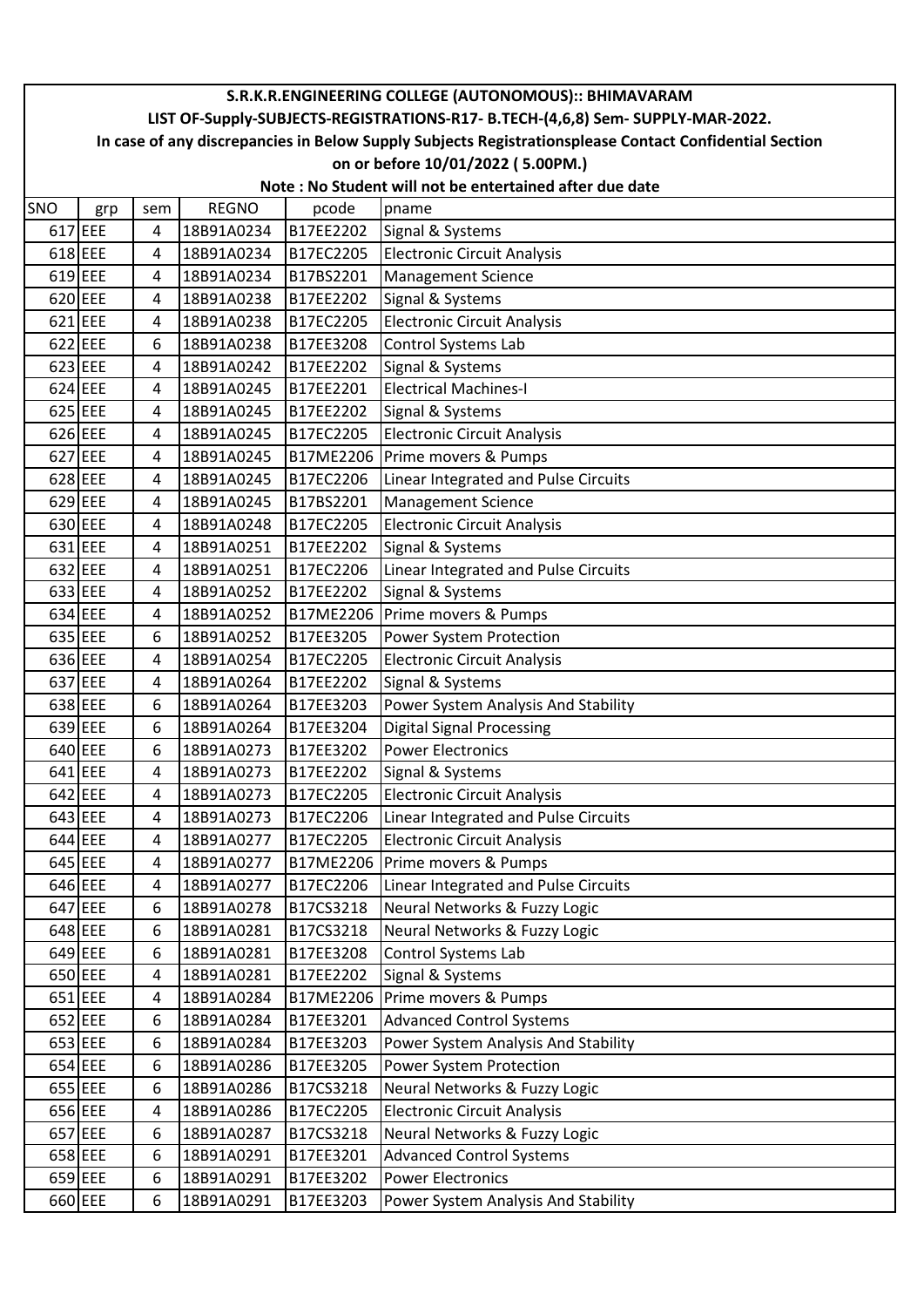|         |                                                                                                        |     |              |           | S.R.K.R.ENGINEERING COLLEGE (AUTONOMOUS):: BHIMAVARAM |  |  |  |  |  |
|---------|--------------------------------------------------------------------------------------------------------|-----|--------------|-----------|-------------------------------------------------------|--|--|--|--|--|
|         | LIST OF-Supply-SUBJECTS-REGISTRATIONS-R17- B.TECH-(4,6,8) Sem- SUPPLY-MAR-2022.                        |     |              |           |                                                       |  |  |  |  |  |
|         | In case of any discrepancies in Below Supply Subjects Registrationsplease Contact Confidential Section |     |              |           |                                                       |  |  |  |  |  |
|         | on or before 10/01/2022 (5.00PM.)                                                                      |     |              |           |                                                       |  |  |  |  |  |
|         | Note: No Student will not be entertained after due date                                                |     |              |           |                                                       |  |  |  |  |  |
| SNO     | grp                                                                                                    | sem | <b>REGNO</b> | pcode     | pname                                                 |  |  |  |  |  |
|         | 661 EEE                                                                                                | 6   | 18B91A0291   | B17EE3204 | Digital Signal Processing                             |  |  |  |  |  |
|         | 662 EEE                                                                                                | 6   | 18B91A0291   | B17EE3205 | Power System Protection                               |  |  |  |  |  |
|         | 663 EEE                                                                                                | 6   | 18B91A0291   | B17CS3218 | Neural Networks & Fuzzy Logic                         |  |  |  |  |  |
|         | 664 EEE                                                                                                | 6   | 18B91A0291   | B17EE3208 | Control Systems Lab                                   |  |  |  |  |  |
| 665 EEE |                                                                                                        | 4   | 18B91A0291   | B17EE2202 | Signal & Systems                                      |  |  |  |  |  |
|         | 666 EEE                                                                                                | 4   | 18B91A0291   | B17EC2205 | Electronic Circuit Analysis                           |  |  |  |  |  |
|         | 667 EEE                                                                                                | 4   | 18B91A0291   | B17ME2206 | Prime movers & Pumps                                  |  |  |  |  |  |
|         | 668 EEE                                                                                                | 4   | 18B91A0293   | B17EC2205 | <b>Electronic Circuit Analysis</b>                    |  |  |  |  |  |
|         | 669 EEE                                                                                                | 4   | 18B91A0296   | B17EE2202 | Signal & Systems                                      |  |  |  |  |  |
|         | 670 EEE                                                                                                | 4   | 18B91A0296   | B17EC2205 | <b>Electronic Circuit Analysis</b>                    |  |  |  |  |  |
|         | 671 EEE                                                                                                | 4   | 18B91A0296   | B17ME2206 | Prime movers & Pumps                                  |  |  |  |  |  |
|         | 672 EEE                                                                                                | 4   | 18B91A0296   | B17EC2206 | Linear Integrated and Pulse Circuits                  |  |  |  |  |  |
|         | 673 EEE                                                                                                | 4   | 18B91A0296   | B17BS2201 | Management Science                                    |  |  |  |  |  |
|         | 674 EEE                                                                                                | 4   | 18B91A0296   | B17BS2205 | <b>Programming Skills-II</b>                          |  |  |  |  |  |
|         | 675 EEE                                                                                                | 6   | 18B91A0296   | B17EE3201 | <b>Advanced Control Systems</b>                       |  |  |  |  |  |
|         | 676 EEE                                                                                                | 6   | 18B91A0296   | B17EE3202 | Power Electronics                                     |  |  |  |  |  |
|         | 677 EEE                                                                                                | 6   | 18B91A0296   | B17EE3203 | Power System Analysis And Stability                   |  |  |  |  |  |
|         | 678 EEE                                                                                                | 6   | 18B91A0296   | B17EE3204 | <b>Digital Signal Processing</b>                      |  |  |  |  |  |
|         | 679 EEE                                                                                                | 6   | 18B91A0296   | B17CS3218 | Neural Networks & Fuzzy Logic                         |  |  |  |  |  |
|         | 680 EEE                                                                                                | 6   | 18B91A0296   | B17EE3208 | Control Systems Lab                                   |  |  |  |  |  |
|         | 681 EEE                                                                                                | 6   | 18B91A0296   | B17BS3203 | <b>Advanced Coding</b>                                |  |  |  |  |  |
|         | 682 EEE                                                                                                | 6   | 18B91A0298   | B17EE3208 | Control Systems Lab                                   |  |  |  |  |  |
|         | 683 EEE                                                                                                | 4   | 18B91A0299   | B17EE2202 | Signal & Systems                                      |  |  |  |  |  |
|         | 684 EEE                                                                                                | 4   | 18B91A0299   | B17EC2206 | Linear Integrated and Pulse Circuits                  |  |  |  |  |  |
|         | 685 EEE                                                                                                | 4   | 18B91A02A0   | B17EE2202 | Signal & Systems                                      |  |  |  |  |  |
|         | 686 EEE                                                                                                | 4   | 18B91A02A3   | B17EE2202 | Signal & Systems                                      |  |  |  |  |  |
|         | 687 EEE                                                                                                | 4   | 18B91A02A3   | B17EC2205 | <b>Electronic Circuit Analysis</b>                    |  |  |  |  |  |
|         | 688 EEE                                                                                                | 4   | 18B91A02A3   | B17EC2206 | Linear Integrated and Pulse Circuits                  |  |  |  |  |  |
|         | 689 EEE                                                                                                | 4   | 18B91A02A4   | B17EE2201 | <b>Electrical Machines-I</b>                          |  |  |  |  |  |
|         | 690 EEE                                                                                                | 4   | 18B91A02A4   | B17EE2202 | Signal & Systems                                      |  |  |  |  |  |
|         | 691 EEE                                                                                                | 4   | 18B91A02A4   | B17EC2206 | Linear Integrated and Pulse Circuits                  |  |  |  |  |  |
|         | 692 EEE                                                                                                | 6   | 18B91A02A4   | B17EE3202 | <b>Power Electronics</b>                              |  |  |  |  |  |
|         | 693 EEE                                                                                                | 6   | 18B91A02A4   | B17EE3203 | Power System Analysis And Stability                   |  |  |  |  |  |
|         | 694 EEE                                                                                                | 4   | 18B91A02B3   | B17EE2202 | Signal & Systems                                      |  |  |  |  |  |
|         | 695 EEE                                                                                                | 4   | 18B91A02B4   | B17EC2206 | Linear Integrated and Pulse Circuits                  |  |  |  |  |  |
|         | 696 EEE                                                                                                | 6   | 18B91A02B4   | B17EE3202 | <b>Power Electronics</b>                              |  |  |  |  |  |
|         | 697 EEE                                                                                                | 6   | 18B91A02C3   | B17EE3208 | Control Systems Lab                                   |  |  |  |  |  |
|         | 698 EEE                                                                                                | 4   | 18B91A02C3   | B17EE2202 | Signal & Systems                                      |  |  |  |  |  |
|         | 699 EEE                                                                                                | 4   | 18B91A02C3   | B17EC2205 | <b>Electronic Circuit Analysis</b>                    |  |  |  |  |  |
|         | 700 EEE                                                                                                | 6   | 18B91A02C4   | B17EE3208 | Control Systems Lab                                   |  |  |  |  |  |
|         | 701 EEE                                                                                                | 6   | 18B91A02C6   | B17EE3202 | <b>Power Electronics</b>                              |  |  |  |  |  |
|         | 702 EEE                                                                                                | 6   | 18B91A02D0   | B17EE3205 | Power System Protection                               |  |  |  |  |  |
|         | 703 EEE                                                                                                | 4   | 18B91A02D0   | B17EE2202 | Signal & Systems                                      |  |  |  |  |  |
|         | 704 EEE                                                                                                | 4   | 18B91A02D0   | B17EC2205 | <b>Electronic Circuit Analysis</b>                    |  |  |  |  |  |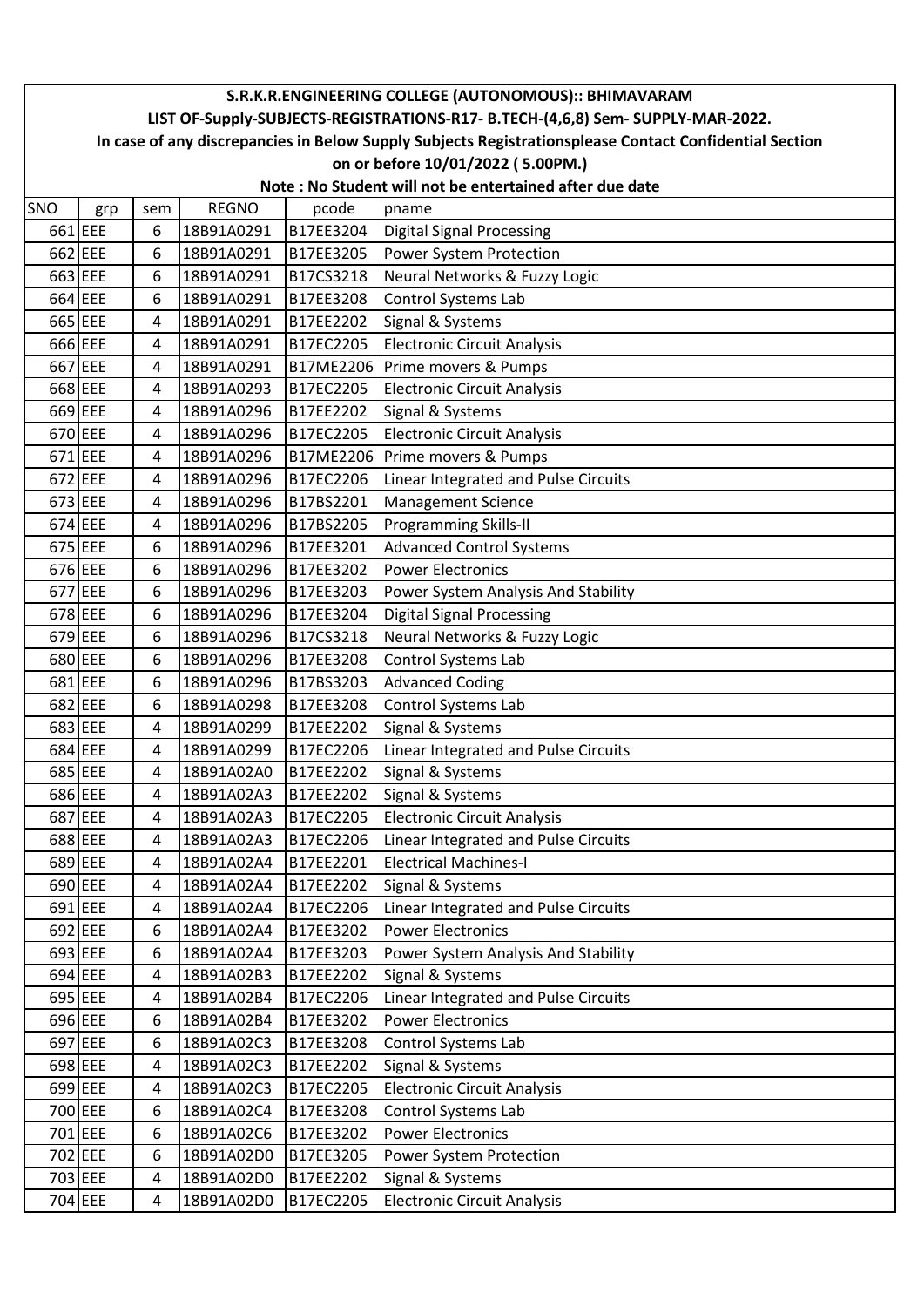| S.R.K.R.ENGINEERING COLLEGE (AUTONOMOUS):: BHIMAVARAM |                                                                                                        |     |              |           |                                      |  |  |  |  |  |  |
|-------------------------------------------------------|--------------------------------------------------------------------------------------------------------|-----|--------------|-----------|--------------------------------------|--|--|--|--|--|--|
|                                                       | LIST OF-Supply-SUBJECTS-REGISTRATIONS-R17- B.TECH-(4,6,8) Sem- SUPPLY-MAR-2022.                        |     |              |           |                                      |  |  |  |  |  |  |
|                                                       | In case of any discrepancies in Below Supply Subjects Registrationsplease Contact Confidential Section |     |              |           |                                      |  |  |  |  |  |  |
|                                                       |                                                                                                        |     |              |           | on or before 10/01/2022 (5.00PM.)    |  |  |  |  |  |  |
|                                                       | Note: No Student will not be entertained after due date                                                |     |              |           |                                      |  |  |  |  |  |  |
| SNO                                                   | grp                                                                                                    | sem | <b>REGNO</b> | pcode     | pname                                |  |  |  |  |  |  |
| 705 EEE                                               |                                                                                                        | 4   | 18B91A02D0   | B17ME2206 | Prime movers & Pumps                 |  |  |  |  |  |  |
| 706 EEE                                               |                                                                                                        | 4   | 18B91A02D5   | B17EE2202 | Signal & Systems                     |  |  |  |  |  |  |
| 707 EEE                                               |                                                                                                        | 4   | 18B91A02D5   | B17EC2206 | Linear Integrated and Pulse Circuits |  |  |  |  |  |  |
| 708 EEE                                               |                                                                                                        | 6   | 18B91A02D5   | B17EE3201 | <b>Advanced Control Systems</b>      |  |  |  |  |  |  |
| 709 EEE                                               |                                                                                                        | 6   | 18B91A02D5   | B17EE3202 | <b>Power Electronics</b>             |  |  |  |  |  |  |
| 710 EEE                                               |                                                                                                        | 6   | 18B91A02D5   | B17EE3204 | <b>Digital Signal Processing</b>     |  |  |  |  |  |  |
| 711 EEE                                               |                                                                                                        | 6   | 18B91A02D5   | B17EE3205 | Power System Protection              |  |  |  |  |  |  |
| 712 EEE                                               |                                                                                                        | 6   | 18B91A02D5   | B17CS3218 | Neural Networks & Fuzzy Logic        |  |  |  |  |  |  |
| 713 EEE                                               |                                                                                                        | 6   | 18B91A02E6   | B17EE3201 | <b>Advanced Control Systems</b>      |  |  |  |  |  |  |
| 714 EEE                                               |                                                                                                        | 6   | 18B91A02E6   | B17EE3202 | <b>Power Electronics</b>             |  |  |  |  |  |  |
| 715 EEE                                               |                                                                                                        | 6   | 18B91A02E6   | B17EE3204 | <b>Digital Signal Processing</b>     |  |  |  |  |  |  |
| 716 EEE                                               |                                                                                                        | 4   | 18B91A02E6   | B17EE2202 | Signal & Systems                     |  |  |  |  |  |  |
| 717 EEE                                               |                                                                                                        | 4   | 18B91A02E6   | B17EC2205 | <b>Electronic Circuit Analysis</b>   |  |  |  |  |  |  |
| 718 EEE                                               |                                                                                                        | 4   | 18B91A02E6   | B17EC2206 | Linear Integrated and Pulse Circuits |  |  |  |  |  |  |
| 719 EEE                                               |                                                                                                        | 4   | 18B91A02E8   | B17EE2202 | Signal & Systems                     |  |  |  |  |  |  |
| 720 EEE                                               |                                                                                                        | 4   | 18B91A02E8   | B17EC2205 | <b>Electronic Circuit Analysis</b>   |  |  |  |  |  |  |
| 721 EEE                                               |                                                                                                        | 6   | 18B91A02F4   | B17EE3201 | <b>Advanced Control Systems</b>      |  |  |  |  |  |  |
| 722 EEE                                               |                                                                                                        | 6   | 18B91A02F4   | B17EE3202 | <b>Power Electronics</b>             |  |  |  |  |  |  |
| 723 EEE                                               |                                                                                                        | 6   | 18B91A02F4   | B17EE3204 | <b>Digital Signal Processing</b>     |  |  |  |  |  |  |
| 724 EEE                                               |                                                                                                        | 6   | 18B91A02F4   | B17EE3205 | Power System Protection              |  |  |  |  |  |  |
| 725 EEE                                               |                                                                                                        | 6   | 18B91A02F4   | B17CS3218 | Neural Networks & Fuzzy Logic        |  |  |  |  |  |  |
| 726 EEE                                               |                                                                                                        | 4   | 18B91A02G1   | B17EE2202 | Signal & Systems                     |  |  |  |  |  |  |
| 727 EEE                                               |                                                                                                        | 6   | 18B91A02G3   | B17EE3204 | <b>Digital Signal Processing</b>     |  |  |  |  |  |  |
| 728 EEE                                               |                                                                                                        | 4   | 18B91A02G4   | B17EC2205 | <b>Electronic Circuit Analysis</b>   |  |  |  |  |  |  |
| 729 EEE                                               |                                                                                                        | 4   | 18B91A02G6   | B17EC2205 | <b>Electronic Circuit Analysis</b>   |  |  |  |  |  |  |
| 730 EEE                                               |                                                                                                        | 6   | 18B91A02G6   | B17EE3201 | <b>Advanced Control Systems</b>      |  |  |  |  |  |  |
| 731 EEE                                               |                                                                                                        | 6   | 18B91A02G6   | B17EE3204 | <b>Digital Signal Processing</b>     |  |  |  |  |  |  |
| 732 EEE                                               |                                                                                                        | 6   | 18B91A02G6   | B17EE3205 | Power System Protection              |  |  |  |  |  |  |
| 733 EEE                                               |                                                                                                        | 6   | 18B91A02H3   | B17EE3202 | <b>Power Electronics</b>             |  |  |  |  |  |  |
| 734 EEE                                               |                                                                                                        | 4   | 18B91A02I0   | B17EE2202 | Signal & Systems                     |  |  |  |  |  |  |
| 735 EEE                                               |                                                                                                        | 4   | 18B91A02I0   | B17EE2201 | <b>Electrical Machines-I</b>         |  |  |  |  |  |  |
| 736 EEE                                               |                                                                                                        | 6   | 18B91A02I0   | B17EE3201 | <b>Advanced Control Systems</b>      |  |  |  |  |  |  |
| 737 EEE                                               |                                                                                                        | 6   | 18B91A02I0   | B17EE3203 | Power System Analysis And Stability  |  |  |  |  |  |  |
| 738 EEE                                               |                                                                                                        | 6   | 18B91A02I2   | B17EE3202 | <b>Power Electronics</b>             |  |  |  |  |  |  |
| 739 EEE                                               |                                                                                                        | 6   | 18B91A02I2   | B17EE3203 | Power System Analysis And Stability  |  |  |  |  |  |  |
| 740 EEE                                               |                                                                                                        | 6   | 18B91A02I2   | B17EE3205 | Power System Protection              |  |  |  |  |  |  |
| 741 EEE                                               |                                                                                                        | 4   | 18B91A02I2   | B17EE2202 | Signal & Systems                     |  |  |  |  |  |  |
| 742 EEE                                               |                                                                                                        | 4   | 18B91A02I2   | B17EC2205 | <b>Electronic Circuit Analysis</b>   |  |  |  |  |  |  |
| 743 EEE                                               |                                                                                                        | 4   | 18B91A02I2   | B17EC2206 | Linear Integrated and Pulse Circuits |  |  |  |  |  |  |
| 744 EEE                                               |                                                                                                        | 4   | 18B91A02I2   | B17BS2201 | <b>Management Science</b>            |  |  |  |  |  |  |
| 745 EEE                                               |                                                                                                        | 4   | 18B91A02I3   | B17ME2206 | Prime movers & Pumps                 |  |  |  |  |  |  |
| 746 EEE                                               |                                                                                                        | 6   | 18B91A02J5   | B17EE3201 | <b>Advanced Control Systems</b>      |  |  |  |  |  |  |
| 747 EEE                                               |                                                                                                        | 6   | 18B91A02J5   | B17EE3202 | <b>Power Electronics</b>             |  |  |  |  |  |  |
| 748 EEE                                               |                                                                                                        | 6   | 18B91A02K3   | B17EE3202 | <b>Power Electronics</b>             |  |  |  |  |  |  |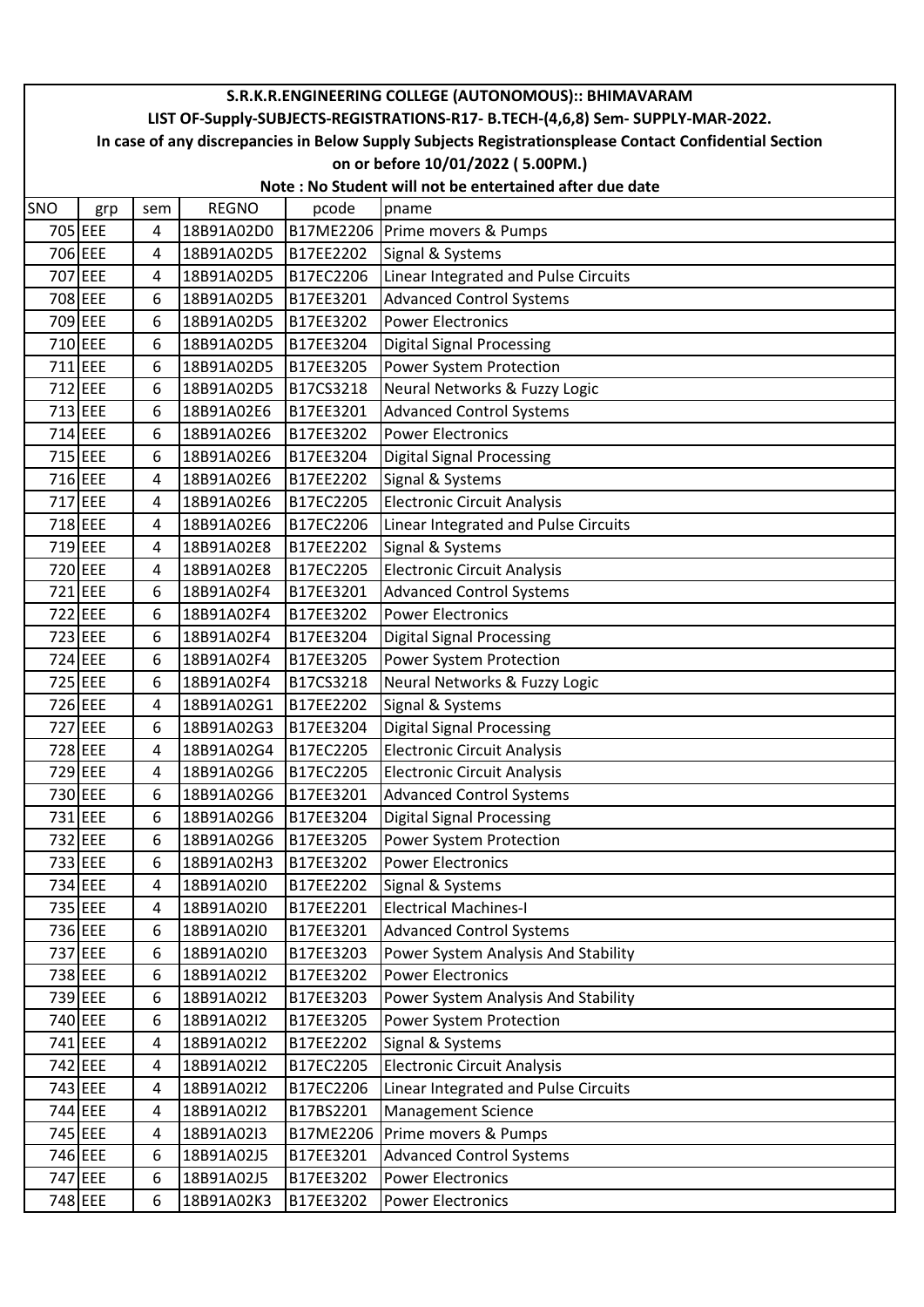|         |                                                                                                        |     |              |           | S.R.K.R.ENGINEERING COLLEGE (AUTONOMOUS):: BHIMAVARAM                   |  |  |  |  |  |  |
|---------|--------------------------------------------------------------------------------------------------------|-----|--------------|-----------|-------------------------------------------------------------------------|--|--|--|--|--|--|
|         | LIST OF-Supply-SUBJECTS-REGISTRATIONS-R17- B.TECH-(4,6,8) Sem- SUPPLY-MAR-2022.                        |     |              |           |                                                                         |  |  |  |  |  |  |
|         | In case of any discrepancies in Below Supply Subjects Registrationsplease Contact Confidential Section |     |              |           |                                                                         |  |  |  |  |  |  |
|         | on or before 10/01/2022 (5.00PM.)                                                                      |     |              |           |                                                                         |  |  |  |  |  |  |
|         | Note: No Student will not be entertained after due date                                                |     |              |           |                                                                         |  |  |  |  |  |  |
| SNO     | grp                                                                                                    | sem | <b>REGNO</b> | pcode     | pname                                                                   |  |  |  |  |  |  |
| 749 EEE |                                                                                                        | 6   | 18B91A02K3   | B17CS3218 | Neural Networks & Fuzzy Logic                                           |  |  |  |  |  |  |
| 750 EEE |                                                                                                        | 6   | 18B91A02K5   | B17EE3202 | <b>Power Electronics</b>                                                |  |  |  |  |  |  |
| 751 EEE |                                                                                                        | 6   | 18B91A02K6   | B17EE3202 | <b>Power Electronics</b>                                                |  |  |  |  |  |  |
| 752 EEE |                                                                                                        | 6   | 18B91A02K7   | B17EE3201 | <b>Advanced Control Systems</b>                                         |  |  |  |  |  |  |
| 753 EEE |                                                                                                        | 4   | 18B91A02K7   | B17EE2202 | Signal & Systems                                                        |  |  |  |  |  |  |
| 754 EEE |                                                                                                        | 4   | 18B91A02K7   | B17ME2206 | Prime movers & Pumps                                                    |  |  |  |  |  |  |
| 755 EEE |                                                                                                        | 4   | 18B91A02K9   | B17EC2206 | Linear Integrated and Pulse Circuits                                    |  |  |  |  |  |  |
| 756 EEE |                                                                                                        | 6   | 18B91A02K9   | B17EE3205 | Power System Protection                                                 |  |  |  |  |  |  |
| 757 EEE |                                                                                                        | 6   | 18B91A02K9   | B17CS3218 | Neural Networks & Fuzzy Logic                                           |  |  |  |  |  |  |
| 758 EEE |                                                                                                        | 6   | 18B91A02L5   | B17EE3202 | <b>Power Electronics</b>                                                |  |  |  |  |  |  |
| 759 EEE |                                                                                                        | 6   | 18B91A02L6   | B17EE3201 | <b>Advanced Control Systems</b>                                         |  |  |  |  |  |  |
| 760 EEE |                                                                                                        | 6   | 18B91A02L6   | B17EE3203 | Power System Analysis And Stability                                     |  |  |  |  |  |  |
| 761 EEE |                                                                                                        | 6   | 18B91A02L6   | B17EE3205 | Power System Protection                                                 |  |  |  |  |  |  |
| 762 EEE |                                                                                                        | 4   | 18B91A02L6   | B17EE2202 | Signal & Systems                                                        |  |  |  |  |  |  |
| 763 EEE |                                                                                                        | 4   | 18B91A02L6   | B17EC2205 | <b>Electronic Circuit Analysis</b>                                      |  |  |  |  |  |  |
| 764 EEE |                                                                                                        | 4   | 18B91A02L6   | B17EC2206 | Linear Integrated and Pulse Circuits                                    |  |  |  |  |  |  |
| 765 EEE |                                                                                                        | 4   | 18B91A02L8   | B17EE2202 | Signal & Systems                                                        |  |  |  |  |  |  |
| 766 EEE |                                                                                                        | 4   | 18B91A02L8   | B17EC2205 | <b>Electronic Circuit Analysis</b>                                      |  |  |  |  |  |  |
| 767 EEE |                                                                                                        | 4   | 18B91A02L8   | B17EC2206 | Linear Integrated and Pulse Circuits                                    |  |  |  |  |  |  |
| 768 EEE |                                                                                                        | 4   | 18B91A02L8   | B17BS2201 | <b>Management Science</b>                                               |  |  |  |  |  |  |
| 769 EEE |                                                                                                        | 4   | 18B91A02L8   | B17EC2209 | Linear Integrated Circuits & Pulse Digital Circuits Lab with Simulation |  |  |  |  |  |  |
| 770 EEE |                                                                                                        | 6   | 18B91A02L8   | B17EE3204 | <b>Digital Signal Processing</b>                                        |  |  |  |  |  |  |
|         | 771 MECH                                                                                               | 6   | 18B91A0302   | B17ME3201 | Industrial Engineering & Management                                     |  |  |  |  |  |  |
|         | 772 MECH                                                                                               | 6   | 18B91A0302   | B17ME3202 | <b>Control Systems</b>                                                  |  |  |  |  |  |  |
|         | 773 MECH                                                                                               | 6   | 18B91A0302   | B17ME3204 | <b>Machine Design</b>                                                   |  |  |  |  |  |  |
|         | 774 MECH                                                                                               | 4   | 18B91A0302   |           | B17ME2202 Thermal Engineering                                           |  |  |  |  |  |  |
|         | 775 MECH                                                                                               | 4   | 18B91A0302   | B17ME2205 | Mechanical Engineering Drawing                                          |  |  |  |  |  |  |
|         | 776 MECH                                                                                               | 4   | 18B91A0309   | B17ME2201 | Advanced Strength of Materials                                          |  |  |  |  |  |  |
|         | 777 MECH                                                                                               | 4   | 18B91A0309   | B17ME2204 | <b>Fluid Mechanics</b>                                                  |  |  |  |  |  |  |
|         | 778 MECH                                                                                               | 4   | 18B91A0309   | B17ME2205 | Mechanical Engineering Drawing                                          |  |  |  |  |  |  |
|         | 779 MECH                                                                                               | 6   | 18B91A0319   | B17ME3207 | Computer Aided Design                                                   |  |  |  |  |  |  |
|         | 780 MECH                                                                                               | 4   | 18B91A0322   | B17ME2205 | Mechanical Engineering Drawing                                          |  |  |  |  |  |  |
|         | 781 MECH                                                                                               | 4   | 18B91A0323   | B17ME2201 | Advanced Strength of Materials                                          |  |  |  |  |  |  |
|         | 782 MECH                                                                                               | 4   | 18B91A0323   | B17ME2202 | Thermal Engineering                                                     |  |  |  |  |  |  |
|         | 783 MECH                                                                                               | 4   | 18B91A0323   | B17ME2204 | <b>Fluid Mechanics</b>                                                  |  |  |  |  |  |  |
|         | 784 MECH                                                                                               | 4   | 18B91A0324   | B17ME2201 | <b>Advanced Strength of Materials</b>                                   |  |  |  |  |  |  |
|         | <b>785 MECH</b>                                                                                        | 6   | 18B91A0324   | B17ME3206 | <b>Green Engineering Systems</b>                                        |  |  |  |  |  |  |
|         | <b>786 MECH</b>                                                                                        | 6   | 18B91A0328   | B17ME3201 | Industrial Engineering & Management                                     |  |  |  |  |  |  |
|         | <b>787 MECH</b>                                                                                        | 6   | 18B91A0328   | B17ME3202 | <b>Control Systems</b>                                                  |  |  |  |  |  |  |
|         | 788 MECH                                                                                               | 6   | 18B91A0328   | B17ME3203 | Dynamics of Machines                                                    |  |  |  |  |  |  |
|         | 789 MECH                                                                                               | 6   | 18B91A0328   | B17ME3204 | <b>Machine Design</b>                                                   |  |  |  |  |  |  |
|         | 790 MECH                                                                                               | 6   | 18B91A0328   | B17ME3207 | Computer Aided Design                                                   |  |  |  |  |  |  |
|         | 791 MECH                                                                                               | 6   | 18B91A0328   | B17ME3206 | <b>Green Engineering Systems</b>                                        |  |  |  |  |  |  |
|         | 792 MECH                                                                                               | 4   | 18B91A0328   | B17ME2201 | Advanced Strength of Materials                                          |  |  |  |  |  |  |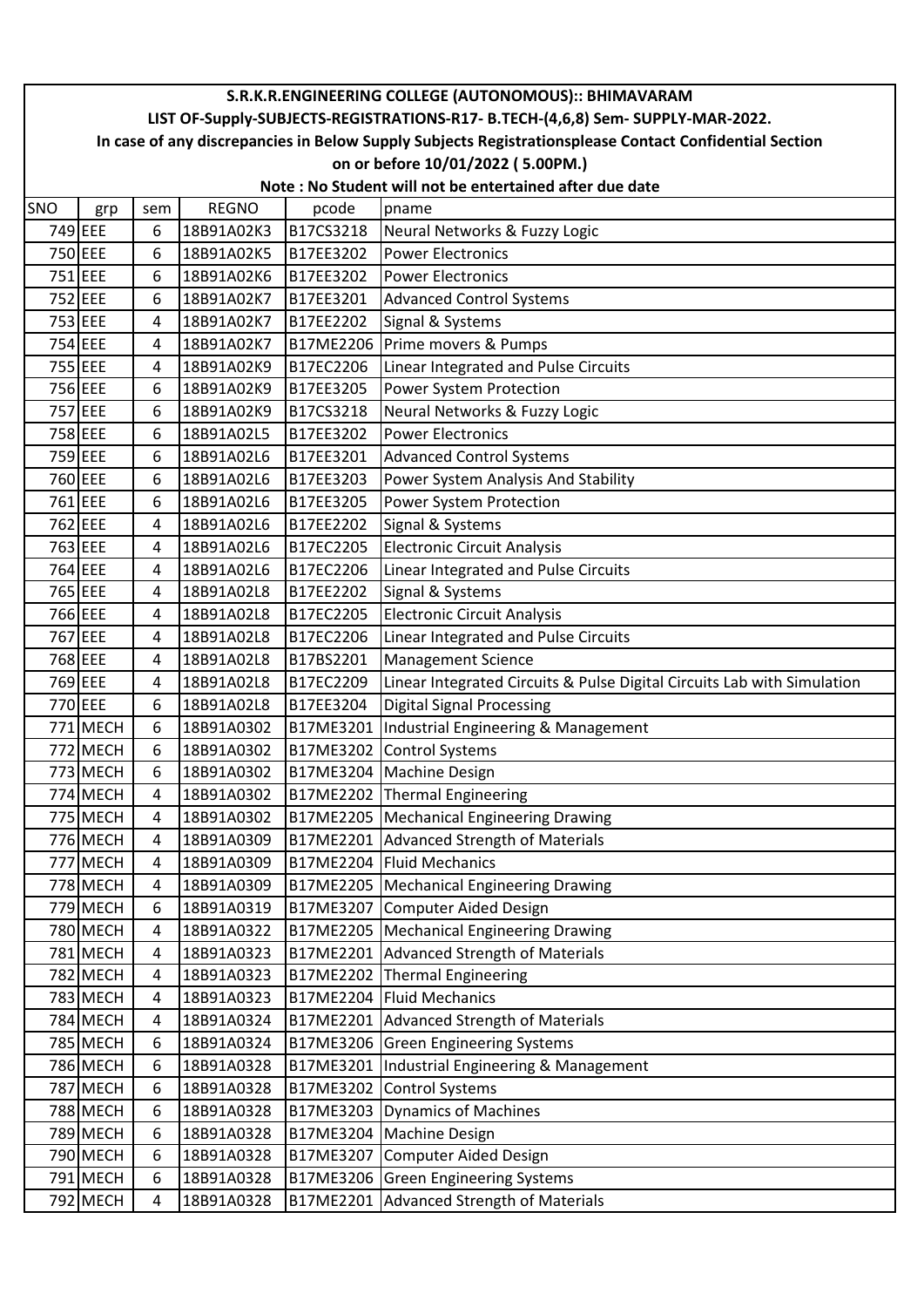|     | S.R.K.R.ENGINEERING COLLEGE (AUTONOMOUS):: BHIMAVARAM                                                  |     |              |           |                                     |  |  |  |  |  |  |
|-----|--------------------------------------------------------------------------------------------------------|-----|--------------|-----------|-------------------------------------|--|--|--|--|--|--|
|     | LIST OF-Supply-SUBJECTS-REGISTRATIONS-R17- B.TECH-(4,6,8) Sem- SUPPLY-MAR-2022.                        |     |              |           |                                     |  |  |  |  |  |  |
|     | In case of any discrepancies in Below Supply Subjects Registrationsplease Contact Confidential Section |     |              |           |                                     |  |  |  |  |  |  |
|     | on or before 10/01/2022 (5.00PM.)                                                                      |     |              |           |                                     |  |  |  |  |  |  |
|     | Note: No Student will not be entertained after due date                                                |     |              |           |                                     |  |  |  |  |  |  |
| SNO | grp                                                                                                    | sem | <b>REGNO</b> | pcode     | pname                               |  |  |  |  |  |  |
|     | 793 MECH                                                                                               | 4   | 18B91A0328   | B17ME2202 | Thermal Engineering                 |  |  |  |  |  |  |
|     | 794 MECH                                                                                               | 4   | 18B91A0328   | B17ME2204 | Fluid Mechanics                     |  |  |  |  |  |  |
|     | 795 MECH                                                                                               | 4   | 18B91A0328   | B17BS2203 | <b>Engineering Economics</b>        |  |  |  |  |  |  |
|     | 796 MECH                                                                                               | 4   | 18B91A0328   | B17ME2205 | Mechanical Engineering Drawing      |  |  |  |  |  |  |
|     | 797 MECH                                                                                               | 6   | 18B91A0330   | B17ME3204 | <b>Machine Design</b>               |  |  |  |  |  |  |
|     | 798 MECH                                                                                               | 6   | 18B91A0332   | B17ME3204 | <b>Machine Design</b>               |  |  |  |  |  |  |
|     | 799 MECH                                                                                               | 6   | 18B91A0333   | B17ME3207 | Computer Aided Design               |  |  |  |  |  |  |
|     | 800 MECH                                                                                               | 6   | 18B91A0336   | B17ME3202 | <b>Control Systems</b>              |  |  |  |  |  |  |
|     | 801 MECH                                                                                               | 4   | 18B91A0342   | B17ME2204 | Fluid Mechanics                     |  |  |  |  |  |  |
|     | 802 MECH                                                                                               | 6   | 18B91A0345   | B17ME3201 | Industrial Engineering & Management |  |  |  |  |  |  |
|     | 803 MECH                                                                                               | 6   | 18B91A0345   | B17ME3202 | <b>Control Systems</b>              |  |  |  |  |  |  |
|     | 804 MECH                                                                                               | 6   | 18B91A0345   | B17ME3203 | Dynamics of Machines                |  |  |  |  |  |  |
|     | 805 MECH                                                                                               | 6   | 18B91A0345   | B17ME3204 | Machine Design                      |  |  |  |  |  |  |
|     | 806 MECH                                                                                               | 6   | 18B91A0345   | B17ME3207 | Computer Aided Design               |  |  |  |  |  |  |
|     | 807 MECH                                                                                               | 6   | 18B91A0345   | B17ME3205 | Industrial Robtics                  |  |  |  |  |  |  |
|     | 808 MECH                                                                                               | 6   | 18B91A0345   | B17BS3201 | <b>Employability Skills</b>         |  |  |  |  |  |  |
|     | 809 MECH                                                                                               | 6   | 18B91A0345   | B17ME3208 | Industrial Engineering Lab          |  |  |  |  |  |  |
|     | 810 MECH                                                                                               | 6   | 18B91A0345   | B17ME3209 | Fluid Mechanics and Machinery Lab   |  |  |  |  |  |  |
|     | 811 MECH                                                                                               | 6   | 18B91A0345   | B17BS3202 | <b>Basic Coding</b>                 |  |  |  |  |  |  |
|     | 812 MECH                                                                                               | 4   | 18B91A0345   | B17ME2201 | Advanced Strength of Materials      |  |  |  |  |  |  |
|     | 813 MECH                                                                                               | 4   | 18B91A0345   | B17ME2204 | Fluid Mechanics                     |  |  |  |  |  |  |
|     | 814 MECH                                                                                               | 4   | 18B91A0345   | B17ME2205 | Mechanical Engineering Drawing      |  |  |  |  |  |  |
|     | 815 MECH                                                                                               | 4   | 18B91A0346   | B17ME2201 | Advanced Strength of Materials      |  |  |  |  |  |  |
|     | 816 MECH                                                                                               | 4   | 18B91A0346   | B17ME2202 | Thermal Engineering                 |  |  |  |  |  |  |
|     | 817 MECH                                                                                               | 4   | 18B91A0346   |           | B17ME2204 Fluid Mechanics           |  |  |  |  |  |  |
|     | 818 MECH                                                                                               | 4   | 18B91A0346   | B17ME2205 | Mechanical Engineering Drawing      |  |  |  |  |  |  |
|     | 819 MECH                                                                                               | 6   | 18B91A0346   | B17ME3202 | <b>Control Systems</b>              |  |  |  |  |  |  |
|     | 820 MECH                                                                                               | 6   | 18B91A0346   | B17ME3204 | Machine Design                      |  |  |  |  |  |  |
|     | 821 MECH                                                                                               | 6   | 18B91A0347   | B17ME3204 | <b>Machine Design</b>               |  |  |  |  |  |  |
|     | 822 MECH                                                                                               | 6   | 18B91A0348   | B17ME3202 | Control Systems                     |  |  |  |  |  |  |
|     | 823 MECH                                                                                               | 6   | 18B91A0348   | B17ME3204 | <b>Machine Design</b>               |  |  |  |  |  |  |
|     | 824 MECH                                                                                               | 4   | 18B91A0348   | B17ME2202 | Thermal Engineering                 |  |  |  |  |  |  |
|     | 825 MECH                                                                                               | 4   | 18B91A0348   | B17ME2205 | Mechanical Engineering Drawing      |  |  |  |  |  |  |
|     | 826 MECH                                                                                               | 6   | 18B91A0355   | B17ME3207 | Computer Aided Design               |  |  |  |  |  |  |
|     | 827 MECH                                                                                               | 6   | 18B91A0355   | B17ME3206 | <b>Green Engineering Systems</b>    |  |  |  |  |  |  |
|     | 828 MECH                                                                                               | 6   | 18B91A0363   | B17ME3206 | <b>Green Engineering Systems</b>    |  |  |  |  |  |  |
|     | 829 MECH                                                                                               | 6   | 18B91A0365   | B17ME3208 | Industrial Engineering Lab          |  |  |  |  |  |  |
|     | 830 MECH                                                                                               | 6   | 18B91A0365   | B17ME3209 | Fluid Mechanics and Machinery Lab   |  |  |  |  |  |  |
|     | 831 MECH                                                                                               | 4   | 18B91A0366   | B17ME2204 | <b>Fluid Mechanics</b>              |  |  |  |  |  |  |
|     | 832 MECH                                                                                               | 4   | 18B91A0370   | B17ME2204 | <b>Fluid Mechanics</b>              |  |  |  |  |  |  |
|     | 833 MECH                                                                                               | 6   | 18B91A0370   | B17ME3201 | Industrial Engineering & Management |  |  |  |  |  |  |
|     | 834 MECH                                                                                               | 6   | 18B91A0370   | B17ME3202 | <b>Control Systems</b>              |  |  |  |  |  |  |
|     | 835 MECH                                                                                               | 6   | 18B91A0370   | B17ME3207 | Computer Aided Design               |  |  |  |  |  |  |
|     | 836 MECH                                                                                               | 6   | 18B91A0370   | B17ME3206 | <b>Green Engineering Systems</b>    |  |  |  |  |  |  |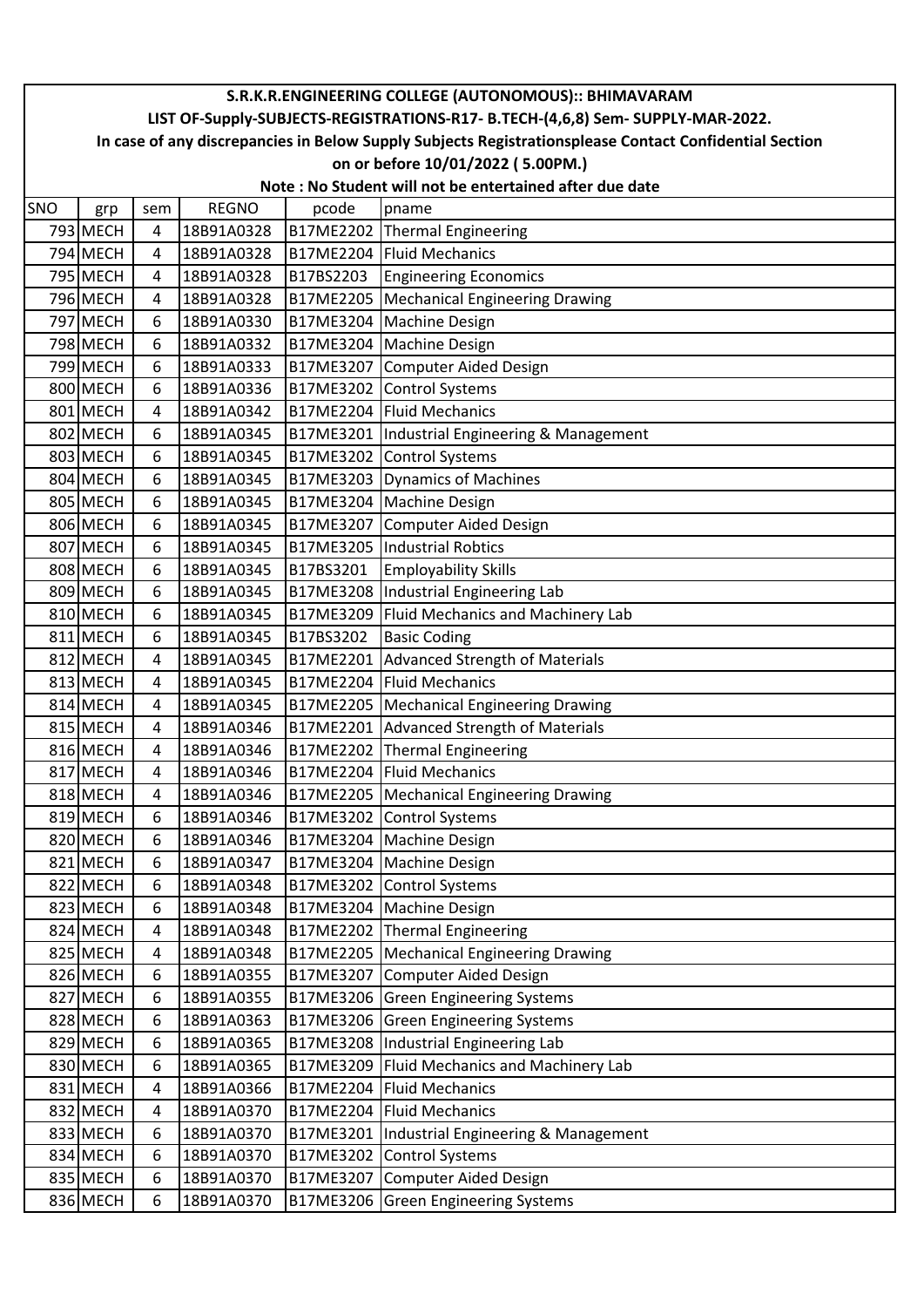|            | S.R.K.R.ENGINEERING COLLEGE (AUTONOMOUS):: BHIMAVARAM                                                  |     |              |           |                                                         |  |  |  |  |
|------------|--------------------------------------------------------------------------------------------------------|-----|--------------|-----------|---------------------------------------------------------|--|--|--|--|
|            | LIST OF-Supply-SUBJECTS-REGISTRATIONS-R17- B.TECH-(4,6,8) Sem- SUPPLY-MAR-2022.                        |     |              |           |                                                         |  |  |  |  |
|            | In case of any discrepancies in Below Supply Subjects Registrationsplease Contact Confidential Section |     |              |           |                                                         |  |  |  |  |
|            | on or before 10/01/2022 (5.00PM.)                                                                      |     |              |           |                                                         |  |  |  |  |
|            |                                                                                                        |     |              |           | Note: No Student will not be entertained after due date |  |  |  |  |
| <b>SNO</b> | grp                                                                                                    | sem | <b>REGNO</b> | pcode     | pname                                                   |  |  |  |  |
|            | 837 MECH                                                                                               | 6   | 18B91A0371   |           | B17ME3206 Green Engineering Systems                     |  |  |  |  |
|            | 838 MECH                                                                                               | 4   | 18B91A0371   | B17ME2205 | Mechanical Engineering Drawing                          |  |  |  |  |
|            | 839 MECH                                                                                               | 4   | 18B91A0372   | B17ME2201 | Advanced Strength of Materials                          |  |  |  |  |
|            | 840 MECH                                                                                               | 4   | 18B91A0372   | B17ME2202 | Thermal Engineering                                     |  |  |  |  |
|            | 841 MECH                                                                                               | 4   | 18B91A0372   | B17ME2204 | <b>Fluid Mechanics</b>                                  |  |  |  |  |
|            | 842 MECH                                                                                               | 4   | 18B91A0372   | B17BS2203 | <b>Engineering Economics</b>                            |  |  |  |  |
|            | 843 MECH                                                                                               | 6   | 18B91A0372   | B17ME3201 | Industrial Engineering & Management                     |  |  |  |  |
|            | 844 MECH                                                                                               | 6   | 18B91A0372   | B17ME3204 | <b>Machine Design</b>                                   |  |  |  |  |
|            | 845 MECH                                                                                               | 6   | 18B91A0372   | B17ME3206 | <b>Green Engineering Systems</b>                        |  |  |  |  |
|            | 846 MECH                                                                                               | 4   | 18B91A0377   | B17ME2201 | Advanced Strength of Materials                          |  |  |  |  |
|            | 847 MECH                                                                                               | 4   | 18B91A0377   | B17ME2202 | Thermal Engineering                                     |  |  |  |  |
|            | 848 MECH                                                                                               | 4   | 18B91A0377   | B17ME2204 | Fluid Mechanics                                         |  |  |  |  |
|            | 849 MECH                                                                                               | 4   | 18B91A0378   | B17ME2204 | Fluid Mechanics                                         |  |  |  |  |
|            | 850 MECH                                                                                               | 4   | 18B91A0387   | B17ME2201 | Advanced Strength of Materials                          |  |  |  |  |
|            | 851 MECH                                                                                               | 4   | 18B91A0387   | B17ME2202 | Thermal Engineering                                     |  |  |  |  |
|            | 852 MECH                                                                                               | 4   | 18B91A0387   | B17ME2204 | Fluid Mechanics                                         |  |  |  |  |
|            | 853 MECH                                                                                               | 6   | 18B91A0387   | B17ME3207 | Computer Aided Design                                   |  |  |  |  |
|            | 854 MECH                                                                                               | 6   | 18B91A0387   | B17ME3206 | <b>Green Engineering Systems</b>                        |  |  |  |  |
|            | 855 MECH                                                                                               | 6   | 18B91A0392   | B17ME3206 | Green Engineering Systems                               |  |  |  |  |
|            | 856 MECH                                                                                               | 4   | 18B91A0392   | B17ME2201 | Advanced Strength of Materials                          |  |  |  |  |
|            | 857 MECH                                                                                               | 4   | 18B91A0392   | B17ME2204 | <b>Fluid Mechanics</b>                                  |  |  |  |  |
|            | 858 MECH                                                                                               | 6   | 18B91A0393   | B17ME3201 | Industrial Engineering & Management                     |  |  |  |  |
|            | 859 MECH                                                                                               | 6   | 18B91A0393   | B17ME3202 | <b>Control Systems</b>                                  |  |  |  |  |
|            | 860 MECH                                                                                               | 6   | 18B91A0393   | B17ME3203 | Dynamics of Machines                                    |  |  |  |  |
|            | 861 MECH                                                                                               | 6   | 18B91A0393   |           | B17ME3204   Machine Design                              |  |  |  |  |
|            | 862 MECH                                                                                               | 6   | 18B91A0393   | B17ME3207 | Computer Aided Design                                   |  |  |  |  |
|            | 863 MECH                                                                                               | 6   | 18B91A03A6   | B17ME3202 | <b>Control Systems</b>                                  |  |  |  |  |
|            | 864 MECH                                                                                               | 6   | 18B91A03A6   | B17ME3203 | Dynamics of Machines                                    |  |  |  |  |
|            | 865 MECH                                                                                               | 6   | 18B91A03A6   | B17ME3204 | <b>Machine Design</b>                                   |  |  |  |  |
|            | 866 MECH                                                                                               | 6   | 18B91A03A6   | B17ME3207 | <b>Computer Aided Design</b>                            |  |  |  |  |
|            | 867 MECH                                                                                               | 6   | 18B91A03A6   | B17ME3206 | <b>Green Engineering Systems</b>                        |  |  |  |  |
|            | 868 MECH                                                                                               | 6   | 18B91A03A6   | B17BS3202 | <b>Basic Coding</b>                                     |  |  |  |  |
|            | 869 MECH                                                                                               | 4   | 18B91A03B7   | B17ME2201 | Advanced Strength of Materials                          |  |  |  |  |
|            | 870 MECH                                                                                               | 4   | 18B91A03B9   | B17ME2204 | <b>Fluid Mechanics</b>                                  |  |  |  |  |
|            | 871 MECH                                                                                               | 4   | 18B91A03C2   | B17ME2201 | Advanced Strength of Materials                          |  |  |  |  |
|            | 872 MECH                                                                                               | 4   | 18B91A03C2   | B17ME2202 | Thermal Engineering                                     |  |  |  |  |
|            | 873 MECH                                                                                               | 4   | 18B91A03C2   | B17ME2204 | <b>Fluid Mechanics</b>                                  |  |  |  |  |
|            | 874 MECH                                                                                               | 4   | 18B91A03C2   | B17BS2203 | <b>Engineering Economics</b>                            |  |  |  |  |
|            | 875 MECH                                                                                               | 4   | 18B91A03C2   | B17ME2205 | <b>Mechanical Engineering Drawing</b>                   |  |  |  |  |
|            | 876 MECH                                                                                               | 4   | 18B91A03C3   | B17ME2201 | Advanced Strength of Materials                          |  |  |  |  |
|            | 877 MECH                                                                                               | 4   | 18B91A03C3   | B17ME2202 | Thermal Engineering                                     |  |  |  |  |
|            | 878 MECH                                                                                               | 4   | 18B91A03C3   | B17ME2204 | <b>Fluid Mechanics</b>                                  |  |  |  |  |
|            | 879 MECH                                                                                               | 4   | 18B91A03C3   | B17BS2203 | <b>Engineering Economics</b>                            |  |  |  |  |
|            | 880 MECH                                                                                               | 4   | 18B91A03C3   | B17ME2205 | <b>Mechanical Engineering Drawing</b>                   |  |  |  |  |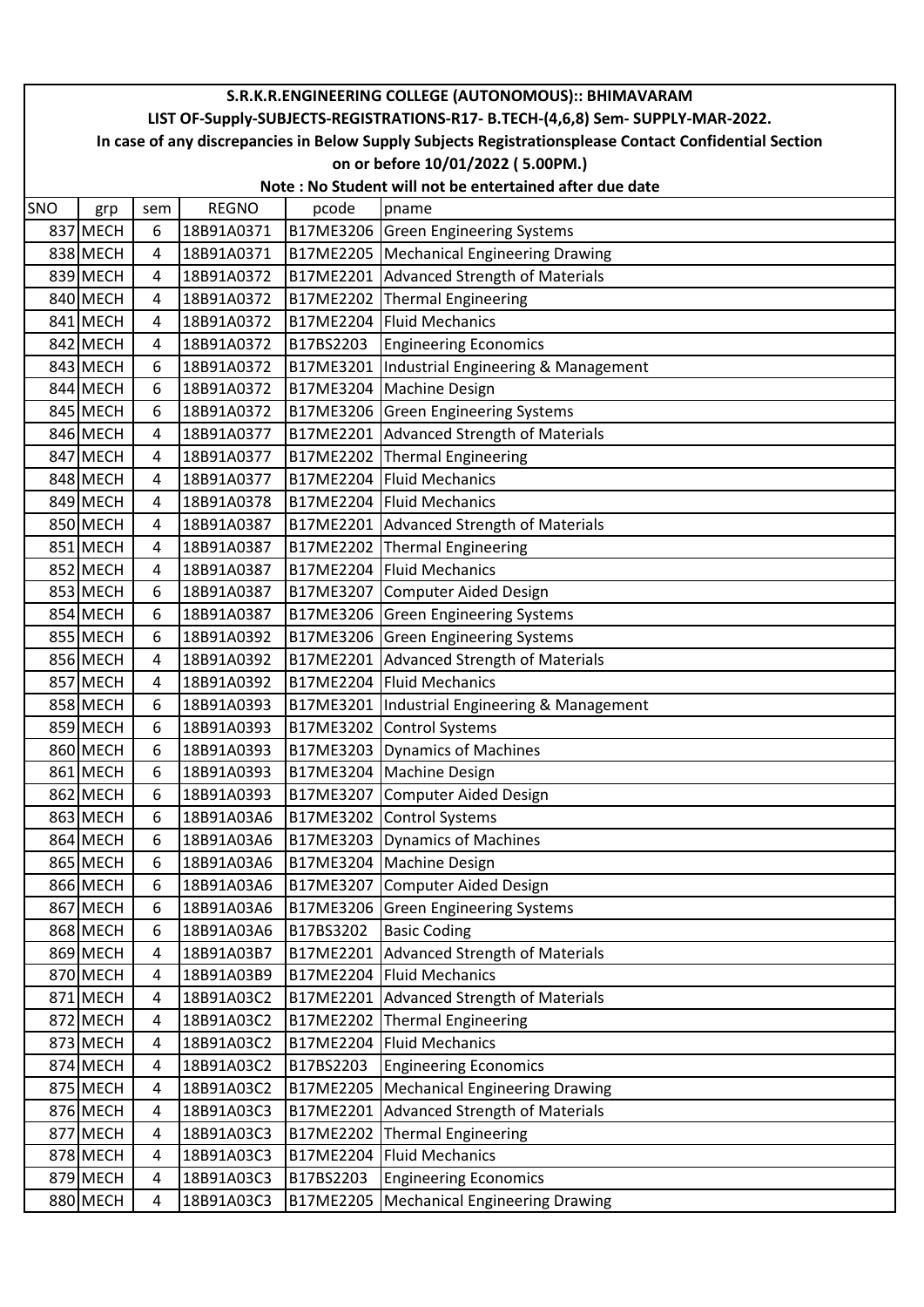|     | S.R.K.R.ENGINEERING COLLEGE (AUTONOMOUS):: BHIMAVARAM                                                  |     |              |           |                                       |  |  |  |  |  |
|-----|--------------------------------------------------------------------------------------------------------|-----|--------------|-----------|---------------------------------------|--|--|--|--|--|
|     | LIST OF-Supply-SUBJECTS-REGISTRATIONS-R17- B.TECH-(4,6,8) Sem- SUPPLY-MAR-2022.                        |     |              |           |                                       |  |  |  |  |  |
|     | In case of any discrepancies in Below Supply Subjects Registrationsplease Contact Confidential Section |     |              |           |                                       |  |  |  |  |  |
|     | on or before 10/01/2022 (5.00PM.)                                                                      |     |              |           |                                       |  |  |  |  |  |
|     | Note: No Student will not be entertained after due date                                                |     |              |           |                                       |  |  |  |  |  |
| SNO | grp                                                                                                    | sem | <b>REGNO</b> | pcode     | pname                                 |  |  |  |  |  |
|     | 881 MECH                                                                                               | 6   | 18B91A03C6   | B17ME3204 | Machine Design                        |  |  |  |  |  |
|     | 882 MECH                                                                                               | 6   | 18B91A03C6   |           | B17ME3206 Green Engineering Systems   |  |  |  |  |  |
|     | 883 MECH                                                                                               | 6   | 18B91A03C9   | B17ME3203 | Dynamics of Machines                  |  |  |  |  |  |
|     | 884 MECH                                                                                               | 6   | 18B91A03C9   | B17ME3204 | <b>Machine Design</b>                 |  |  |  |  |  |
|     | 885 MECH                                                                                               | 4   | 18B91A03D0   | B17ME2202 | Thermal Engineering                   |  |  |  |  |  |
|     | 886 MECH                                                                                               | 6   | 18B91A03E4   | B17ME3203 | Dynamics of Machines                  |  |  |  |  |  |
|     | 887 MECH                                                                                               | 6   | 18B91A03E4   | B17ME3206 | <b>Green Engineering Systems</b>      |  |  |  |  |  |
|     | 888 MECH                                                                                               | 4   | 18B91A03E4   | B17ME2201 | Advanced Strength of Materials        |  |  |  |  |  |
|     | 889 MECH                                                                                               | 4   | 18B91A03E7   | B17ME2204 | <b>Fluid Mechanics</b>                |  |  |  |  |  |
|     | 890 MECH                                                                                               | 4   | 18B91A03E9   | B17ME2201 | Advanced Strength of Materials        |  |  |  |  |  |
|     | 891 MECH                                                                                               | 4   | 18B91A03E9   | B17ME2204 | <b>Fluid Mechanics</b>                |  |  |  |  |  |
|     | 892 MECH                                                                                               | 6   | 18B91A03E9   | B17ME3204 | Machine Design                        |  |  |  |  |  |
|     | 893 MECH                                                                                               | 6   | 18B91A03E9   | B17ME3207 | Computer Aided Design                 |  |  |  |  |  |
|     | 894 MECH                                                                                               | 4   | 18B91A03F6   | B17ME2201 | Advanced Strength of Materials        |  |  |  |  |  |
|     | 895 MECH                                                                                               | 4   | 18B91A03F6   | B17ME2202 | Thermal Engineering                   |  |  |  |  |  |
|     | 896 MECH                                                                                               | 4   | 18B91A03F6   | B17ME2203 | Metal Cutting & Machine Tools         |  |  |  |  |  |
|     | 897 MECH                                                                                               | 4   | 18B91A03G0   | B17ME2204 | <b>Fluid Mechanics</b>                |  |  |  |  |  |
|     | 898 MECH                                                                                               | 4   | 18B91A03G0   | B17ME2205 | Mechanical Engineering Drawing        |  |  |  |  |  |
|     | 899 MECH                                                                                               | 4   | 18B91A03G5   | B17ME2201 | Advanced Strength of Materials        |  |  |  |  |  |
|     | 900 MECH                                                                                               | 4   | 18B91A03H2   | B17ME2201 | Advanced Strength of Materials        |  |  |  |  |  |
|     | 901 MECH                                                                                               | 6   | 18B91A03H2   | B17ME3202 | <b>Control Systems</b>                |  |  |  |  |  |
|     | 902 MECH                                                                                               | 6   | 18B91A03H2   | B17ME3204 | <b>Machine Design</b>                 |  |  |  |  |  |
|     | 903 MECH                                                                                               | 6   | 18B91A03H6   | B17ME3206 | <b>Green Engineering Systems</b>      |  |  |  |  |  |
|     | 904 MECH                                                                                               | 4   | 18B91A03H6   | B17ME2201 | Advanced Strength of Materials        |  |  |  |  |  |
|     | 905 MECH                                                                                               | 4   | 18B91A03H6   | B17ME2202 | Thermal Engineering                   |  |  |  |  |  |
|     | 906 MECH                                                                                               | 4   | 18B91A03H6   | B17ME2203 | Metal Cutting & Machine Tools         |  |  |  |  |  |
|     | 907 MECH                                                                                               | 4   | 18B91A03H6   | B17ME2204 | <b>Fluid Mechanics</b>                |  |  |  |  |  |
|     | 908 MECH                                                                                               | 4   | 18B91A03H6   | B17BS2203 | <b>Engineering Economics</b>          |  |  |  |  |  |
|     | 909 MECH                                                                                               | 4   | 18B91A03H8   | B17ME2201 | <b>Advanced Strength of Materials</b> |  |  |  |  |  |
|     | 910 MECH                                                                                               | 4   | 18B91A03H8   | B17ME2202 | <b>Thermal Engineering</b>            |  |  |  |  |  |
|     | 911 MECH                                                                                               | 4   | 18B91A03H8   | B17ME2204 | <b>Fluid Mechanics</b>                |  |  |  |  |  |
|     | 912 MECH                                                                                               | 6   | 18B91A03H8   | B17ME3207 | Computer Aided Design                 |  |  |  |  |  |
|     | 913 MECH                                                                                               | 6   | 18B91A03H8   | B17ME3206 | <b>Green Engineering Systems</b>      |  |  |  |  |  |
|     | 914 MECH                                                                                               | 6   | 18B91A03I3   | B17ME3206 | <b>Green Engineering Systems</b>      |  |  |  |  |  |
|     | 915 MECH                                                                                               | 4   | 18B91A03I3   | B17ME2201 | Advanced Strength of Materials        |  |  |  |  |  |
|     | 916 MECH                                                                                               | 4   | 18B91A03J2   | B17ME2201 | Advanced Strength of Materials        |  |  |  |  |  |
|     | 917 MECH                                                                                               | 4   | 18B91A03J2   | B17ME2202 | Thermal Engineering                   |  |  |  |  |  |
|     | 918 MECH                                                                                               | 4   | 18B91A03J2   | B17ME2203 | Metal Cutting & Machine Tools         |  |  |  |  |  |
|     | 919 MECH                                                                                               | 4   | 18B91A03J2   | B17ME2204 | <b>Fluid Mechanics</b>                |  |  |  |  |  |
|     | 920 MECH                                                                                               | 4   | 18B91A03J2   | B17BS2203 | <b>Engineering Economics</b>          |  |  |  |  |  |
|     | 921 MECH                                                                                               | 4   | 18B91A03J2   | B17ME2205 | <b>Mechanical Engineering Drawing</b> |  |  |  |  |  |
|     | 922 MECH                                                                                               | 6   | 18B91A03J8   | B17BS3202 | <b>Basic Coding</b>                   |  |  |  |  |  |
|     | 923 MECH                                                                                               | 6   | 18B91A03K1   | B17ME3202 | <b>Control Systems</b>                |  |  |  |  |  |
|     | 924 MECH                                                                                               | 6   | 18B91A03K4   | B17ME3202 | <b>Control Systems</b>                |  |  |  |  |  |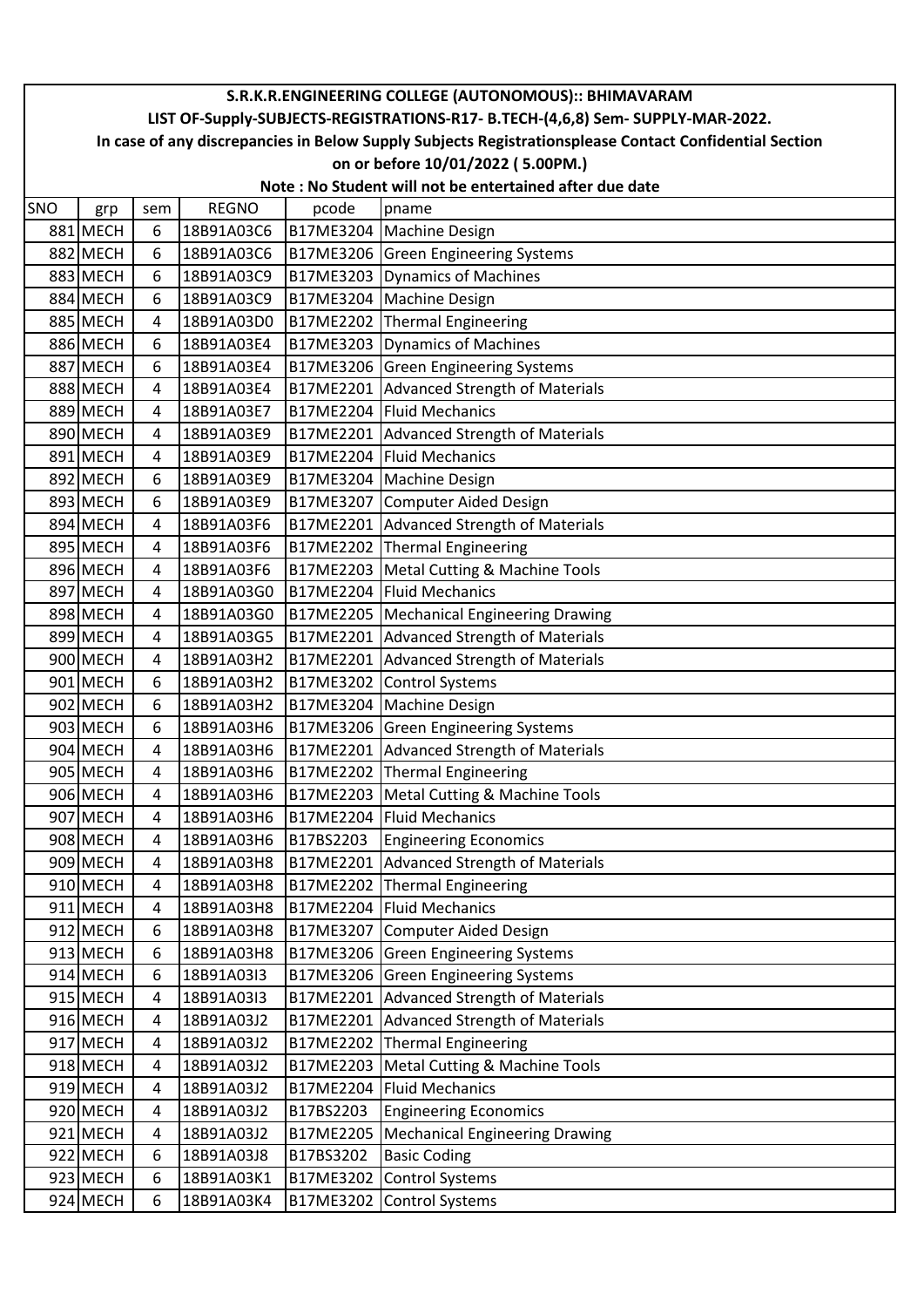|     | S.R.K.R.ENGINEERING COLLEGE (AUTONOMOUS):: BHIMAVARAM                                                  |     |              |           |                                       |  |  |  |  |  |
|-----|--------------------------------------------------------------------------------------------------------|-----|--------------|-----------|---------------------------------------|--|--|--|--|--|
|     | LIST OF-Supply-SUBJECTS-REGISTRATIONS-R17- B.TECH-(4,6,8) Sem- SUPPLY-MAR-2022.                        |     |              |           |                                       |  |  |  |  |  |
|     | In case of any discrepancies in Below Supply Subjects Registrationsplease Contact Confidential Section |     |              |           |                                       |  |  |  |  |  |
|     | on or before 10/01/2022 (5.00PM.)                                                                      |     |              |           |                                       |  |  |  |  |  |
|     | Note: No Student will not be entertained after due date                                                |     |              |           |                                       |  |  |  |  |  |
| SNO | grp                                                                                                    | sem | <b>REGNO</b> | pcode     | pname                                 |  |  |  |  |  |
|     | 925 MECH                                                                                               | 6   | 18B91A03K4   | B17ME3203 | Dynamics of Machines                  |  |  |  |  |  |
|     | 926 MECH                                                                                               | 6   | 18B91A03K4   | B17ME3204 | <b>Machine Design</b>                 |  |  |  |  |  |
|     | 927 MECH                                                                                               | 4   | 18B91A03K4   | B17ME2201 | Advanced Strength of Materials        |  |  |  |  |  |
|     | 928 MECH                                                                                               | 4   | 18B91A03K4   | B17ME2202 | Thermal Engineering                   |  |  |  |  |  |
|     | 929 MECH                                                                                               | 4   | 18B91A03K4   | B17ME2204 | <b>Fluid Mechanics</b>                |  |  |  |  |  |
|     | 930 MECH                                                                                               | 4   | 18B91A03K4   | B17ME2205 | Mechanical Engineering Drawing        |  |  |  |  |  |
|     | 931 MECH                                                                                               | 6   | 18B91A03K9   | B17ME3203 | Dynamics of Machines                  |  |  |  |  |  |
|     | 932 MECH                                                                                               | 6   | 18B91A03K9   | B17ME3205 | Industrial Robtics                    |  |  |  |  |  |
|     | 933 MECH                                                                                               | 4   | 18B91A03L7   | B17ME2201 | Advanced Strength of Materials        |  |  |  |  |  |
|     | 934 MECH                                                                                               | 4   | 18B91A03M7   | B17ME2203 | Metal Cutting & Machine Tools         |  |  |  |  |  |
|     | 935 MECH                                                                                               | 4   | 18B91A03M7   | B17ME2204 | <b>Fluid Mechanics</b>                |  |  |  |  |  |
|     | 936 MECH                                                                                               | 4   | 18B91A03M7   | B17ME2205 | Mechanical Engineering Drawing        |  |  |  |  |  |
|     | 937 MECH                                                                                               | 6   | 18B91A03M7   | B17ME3201 | Industrial Engineering & Management   |  |  |  |  |  |
|     | 938 MECH                                                                                               | 6   | 18B91A03M7   | B17ME3202 | Control Systems                       |  |  |  |  |  |
|     | 939 MECH                                                                                               | 6   | 18B91A03M7   | B17ME3205 | <b>Industrial Robtics</b>             |  |  |  |  |  |
|     | 940 MECH                                                                                               | 6   | 18B91A03N0   | B17ME3202 | <b>Control Systems</b>                |  |  |  |  |  |
|     | 941 MECH                                                                                               | 6   | 18B91A03N0   | B17ME3204 | <b>Machine Design</b>                 |  |  |  |  |  |
|     | 942 MECH                                                                                               | 6   | 18B91A03N0   | B17ME3207 | <b>Computer Aided Design</b>          |  |  |  |  |  |
|     | 943 MECH                                                                                               | 6   | 18B91A03N0   | B17ME3206 | <b>Green Engineering Systems</b>      |  |  |  |  |  |
|     | 944 MECH                                                                                               | 6   | 18B91A03N0   | B17BS3202 | <b>Basic Coding</b>                   |  |  |  |  |  |
|     | 945 MECH                                                                                               | 4   | 18B91A03N0   | B17ME2201 | Advanced Strength of Materials        |  |  |  |  |  |
|     | 946 MECH                                                                                               | 6   | 18B91A03N3   | B17ME3204 | <b>Machine Design</b>                 |  |  |  |  |  |
|     | 947 MECH                                                                                               | 4   | 18B91A03N5   | B17ME2205 | Mechanical Engineering Drawing        |  |  |  |  |  |
|     | 948 MECH                                                                                               | 6   | 18B91A03N5   | B17ME3203 | Dynamics of Machines                  |  |  |  |  |  |
|     | 949 MECH                                                                                               | 6   | 18B91A03N5   |           | B17ME3204   Machine Design            |  |  |  |  |  |
|     | 950 MECH                                                                                               | 6   | 18B91A03N5   | B17ME3206 | <b>Green Engineering Systems</b>      |  |  |  |  |  |
|     | 951 MECH                                                                                               | 6   | 18B91A03N6   | B17ME3204 | Machine Design                        |  |  |  |  |  |
|     | 952 MECH                                                                                               | 4   | 18B91A03N6   |           | B17ME2204 Fluid Mechanics             |  |  |  |  |  |
|     | 953 MECH                                                                                               | 4   | 18B91A03N7   | B17ME2201 | Advanced Strength of Materials        |  |  |  |  |  |
|     | 954 MECH                                                                                               | 6   | 18B91A03N7   | B17ME3202 | <b>Control Systems</b>                |  |  |  |  |  |
|     | 955 MECH                                                                                               | 6   | 18B91A03N7   | B17ME3206 | <b>Green Engineering Systems</b>      |  |  |  |  |  |
|     | 956 MECH                                                                                               | 6   | 18B91A03P0   | B17ME3202 | <b>Control Systems</b>                |  |  |  |  |  |
|     | 957 MECH                                                                                               | 6   | 18B91A03P0   | B17ME3203 | Dynamics of Machines                  |  |  |  |  |  |
|     | 958 MECH                                                                                               | 6   | 18B91A03P0   | B17ME3204 | <b>Machine Design</b>                 |  |  |  |  |  |
|     | 959 MECH                                                                                               | 6   | 18B91A03P0   |           | B17ME3208  Industrial Engineering Lab |  |  |  |  |  |
|     | 960 MECH                                                                                               | 6   | 18B91A03P0   | B17ME3209 | Fluid Mechanics and Machinery Lab     |  |  |  |  |  |
|     | 961 MECH                                                                                               | 4   | 18B91A03P0   | B17ME2201 | Advanced Strength of Materials        |  |  |  |  |  |
|     | 962 MECH                                                                                               | 4   | 18B91A03P0   | B17ME2202 | Thermal Engineering                   |  |  |  |  |  |
|     | 963 MECH                                                                                               | 4   | 18B91A03P0   | B17ME2204 | <b>Fluid Mechanics</b>                |  |  |  |  |  |
|     | 964 MECH                                                                                               | 4   | 18B91A03P0   | B17ME2205 | Mechanical Engineering Drawing        |  |  |  |  |  |
|     | 965 MECH                                                                                               | 4   | 18B91A03P4   | B17ME2202 | Thermal Engineering                   |  |  |  |  |  |
|     | 966 MECH                                                                                               | 6   | 18B91A03P6   | B17ME3204 | Machine Design                        |  |  |  |  |  |
|     | 967 MECH                                                                                               | 6   | 18B91A03P6   |           | B17ME3206 Green Engineering Systems   |  |  |  |  |  |
|     | 968 MECH                                                                                               | 6   | 18B91A03P6   | B17ME3208 | Industrial Engineering Lab            |  |  |  |  |  |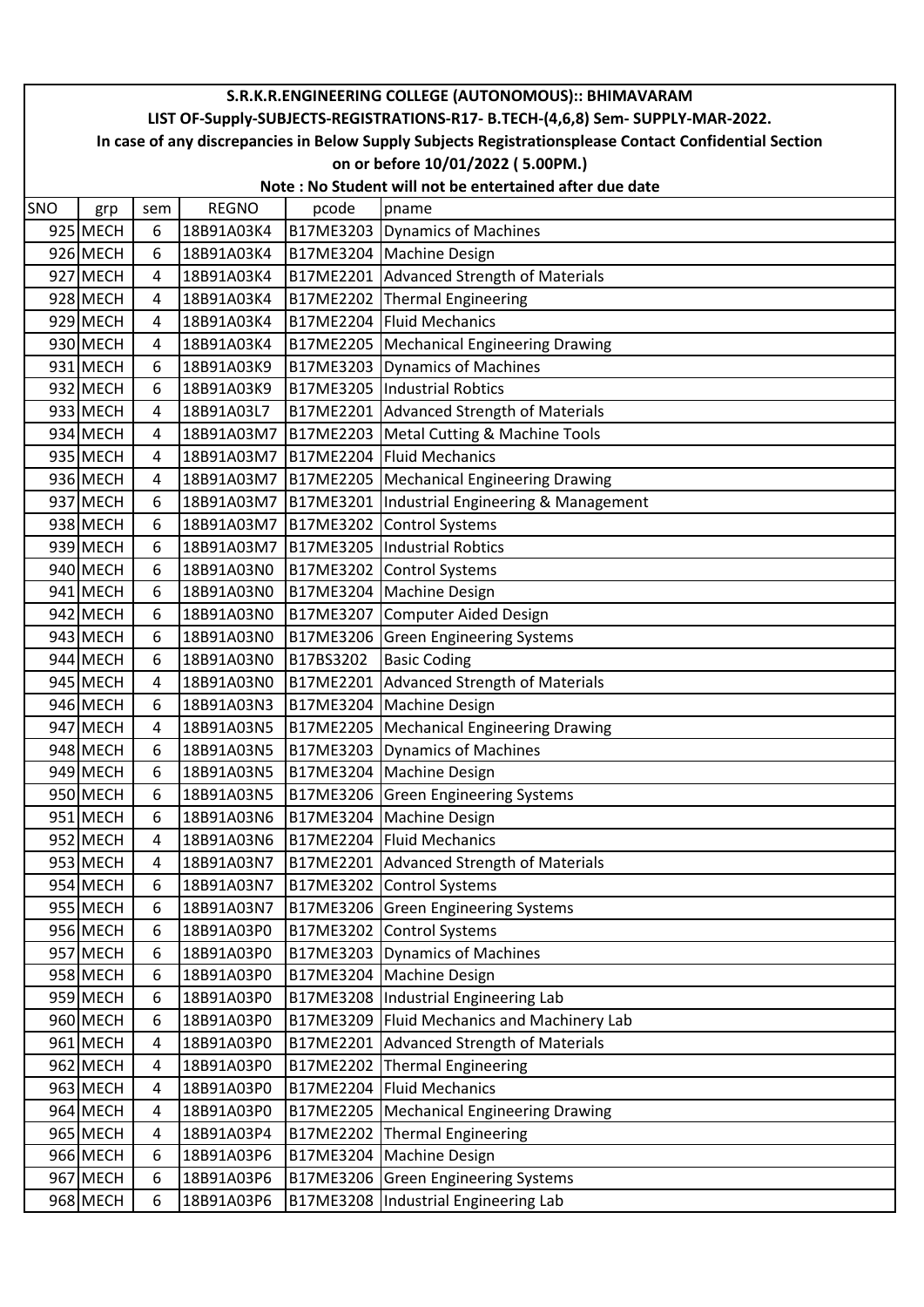|            | S.R.K.R.ENGINEERING COLLEGE (AUTONOMOUS):: BHIMAVARAM                                                  |     |              |                  |                                       |  |  |  |  |  |
|------------|--------------------------------------------------------------------------------------------------------|-----|--------------|------------------|---------------------------------------|--|--|--|--|--|
|            | LIST OF-Supply-SUBJECTS-REGISTRATIONS-R17- B.TECH-(4,6,8) Sem- SUPPLY-MAR-2022.                        |     |              |                  |                                       |  |  |  |  |  |
|            | In case of any discrepancies in Below Supply Subjects Registrationsplease Contact Confidential Section |     |              |                  |                                       |  |  |  |  |  |
|            | on or before 10/01/2022 (5.00PM.)<br>Note: No Student will not be entertained after due date           |     |              |                  |                                       |  |  |  |  |  |
|            |                                                                                                        |     |              |                  |                                       |  |  |  |  |  |
| <b>SNO</b> | grp                                                                                                    | sem | <b>REGNO</b> | pcode            | pname                                 |  |  |  |  |  |
|            | 969 MECH                                                                                               | 6   | 18B91A03Q0   | B17ME3202        | <b>Control Systems</b>                |  |  |  |  |  |
|            | 970 MECH                                                                                               | 4   | 18B91A03Q0   |                  | B17ME2204 Fluid Mechanics             |  |  |  |  |  |
|            | 971 MECH                                                                                               | 4   | 18B91A03Q2   | B17ME2201        | Advanced Strength of Materials        |  |  |  |  |  |
|            | 972 MECH                                                                                               | 4   | 18B91A03Q2   | B17ME2202        | Thermal Engineering                   |  |  |  |  |  |
|            | 973 MECH                                                                                               | 4   | 18B91A03Q2   | B17ME2203        | Metal Cutting & Machine Tools         |  |  |  |  |  |
|            | 974 MECH                                                                                               | 4   | 18B91A03Q2   | B17ME2204        | <b>Fluid Mechanics</b>                |  |  |  |  |  |
|            | 975 MECH                                                                                               | 4   | 18B91A03Q2   | <b>B17ME2205</b> | Mechanical Engineering Drawing        |  |  |  |  |  |
|            | 976 MECH                                                                                               | 6   | 18B91A03Q2   | B17ME3202        | <b>Control Systems</b>                |  |  |  |  |  |
|            | 977 MECH                                                                                               | 6   | 18B91A03Q2   | B17ME3203        | Dynamics of Machines                  |  |  |  |  |  |
|            | 978 MECH                                                                                               | 6   | 18B91A03Q2   | B17ME3204        | <b>Machine Design</b>                 |  |  |  |  |  |
|            | 979 MECH                                                                                               | 6   | 18B91A03Q2   | B17ME3207        | Computer Aided Design                 |  |  |  |  |  |
|            | 980 MECH                                                                                               | 6   | 18B91A03Q2   | B17ME3205        | Industrial Robtics                    |  |  |  |  |  |
|            | 981 MECH                                                                                               | 6   | 18B91A03Q5   | B17ME3201        | Industrial Engineering & Management   |  |  |  |  |  |
|            | 982 MECH                                                                                               | 6   | 18B91A03Q5   | <b>B17ME3202</b> | <b>Control Systems</b>                |  |  |  |  |  |
|            | 983 MECH                                                                                               | 6   | 18B91A03Q5   | B17ME3203        | Dynamics of Machines                  |  |  |  |  |  |
|            | 984 MECH                                                                                               | 6   | 18B91A03Q5   | B17ME3204        | Machine Design                        |  |  |  |  |  |
|            | 985 MECH                                                                                               | 6   | 18B91A03Q5   | B17ME3207        | Computer Aided Design                 |  |  |  |  |  |
|            | 986 MECH                                                                                               | 6   | 18B91A03Q5   | B17ME3205        | Industrial Robtics                    |  |  |  |  |  |
|            | 987 MECH                                                                                               | 4   | 18B91A03Q5   | B17ME2201        | Advanced Strength of Materials        |  |  |  |  |  |
|            | 988 MECH                                                                                               | 4   | 18B91A03Q5   | B17ME2202        | Thermal Engineering                   |  |  |  |  |  |
|            | 989 MECH                                                                                               | 4   | 18B91A03Q5   | B17ME2203        | Metal Cutting & Machine Tools         |  |  |  |  |  |
|            | 990 MECH                                                                                               | 4   | 18B91A03Q5   | B17ME2204        | <b>Fluid Mechanics</b>                |  |  |  |  |  |
|            | 991 MECH                                                                                               | 4   | 18B91A03Q5   | B17ME2205        | Mechanical Engineering Drawing        |  |  |  |  |  |
|            | 992 MECH                                                                                               | 6   | 18B91A03Q6   | B17ME3204        | <b>Machine Design</b>                 |  |  |  |  |  |
|            | 993 MECH                                                                                               | 6   | 18B91A03Q6   | B17BS3201        | <b>Employability Skills</b>           |  |  |  |  |  |
|            | 994 MECH                                                                                               | 4   | 18B91A03Q7   | B17ME2202        | <b>Thermal Engineering</b>            |  |  |  |  |  |
|            | 995 MECH                                                                                               | 4   | 18B91A03Q7   | B17ME2204        | <b>Fluid Mechanics</b>                |  |  |  |  |  |
|            | 996 MECH                                                                                               | 4   | 18B91A03Q7   | B17ME2205        | Mechanical Engineering Drawing        |  |  |  |  |  |
|            | 997 MECH                                                                                               | 4   | 18B91A03R4   | B17ME2201        | Advanced Strength of Materials        |  |  |  |  |  |
|            | 998 MECH                                                                                               | 4   | 18B91A03R4   | B17ME2202        | <b>Thermal Engineering</b>            |  |  |  |  |  |
|            | 999 MECH                                                                                               | 4   | 18B91A03R4   | B17ME2204        | <b>Fluid Mechanics</b>                |  |  |  |  |  |
|            | 1000 MECH                                                                                              | 6   | 18B91A03R4   | B17ME3204        | <b>Machine Design</b>                 |  |  |  |  |  |
|            | 1001 MECH                                                                                              | 6   | 18B91A03R4   | B17ME3206        | <b>Green Engineering Systems</b>      |  |  |  |  |  |
|            | 1002 MECH                                                                                              | 6   | 18B91A03R5   | B17ME3207        | Computer Aided Design                 |  |  |  |  |  |
|            | 1003 MECH                                                                                              | 4   | 18B91A03R7   | B17ME2204        | <b>Fluid Mechanics</b>                |  |  |  |  |  |
|            | 1004 MECH                                                                                              | 6   | 18B91A03R8   | B17ME3207        | Computer Aided Design                 |  |  |  |  |  |
|            | 1005 MECH                                                                                              | 4   | 18B91A03R9   | B17ME2201        | <b>Advanced Strength of Materials</b> |  |  |  |  |  |
|            | 1006 MECH                                                                                              | 4   | 18B91A03R9   | B17ME2202        | Thermal Engineering                   |  |  |  |  |  |
|            | 1007 MECH                                                                                              | 4   | 18B91A03R9   | B17ME2203        | Metal Cutting & Machine Tools         |  |  |  |  |  |
|            | 1008 MECH                                                                                              | 4   | 18B91A03R9   | B17ME2204        | <b>Fluid Mechanics</b>                |  |  |  |  |  |
|            | 1009 MECH                                                                                              | 4   | 18B91A03R9   | B17BS2203        | <b>Engineering Economics</b>          |  |  |  |  |  |
|            | 1010 MECH                                                                                              | 4   | 18B91A03R9   | B17ME2205        | <b>Mechanical Engineering Drawing</b> |  |  |  |  |  |
|            | 1011 MECH                                                                                              | 4   | 18B91A03S0   | B17ME2204        | <b>Fluid Mechanics</b>                |  |  |  |  |  |
|            | 1012 MECH                                                                                              | 6   | 18B91A03S0   | B17ME3202        | <b>Control Systems</b>                |  |  |  |  |  |
|            |                                                                                                        |     |              |                  |                                       |  |  |  |  |  |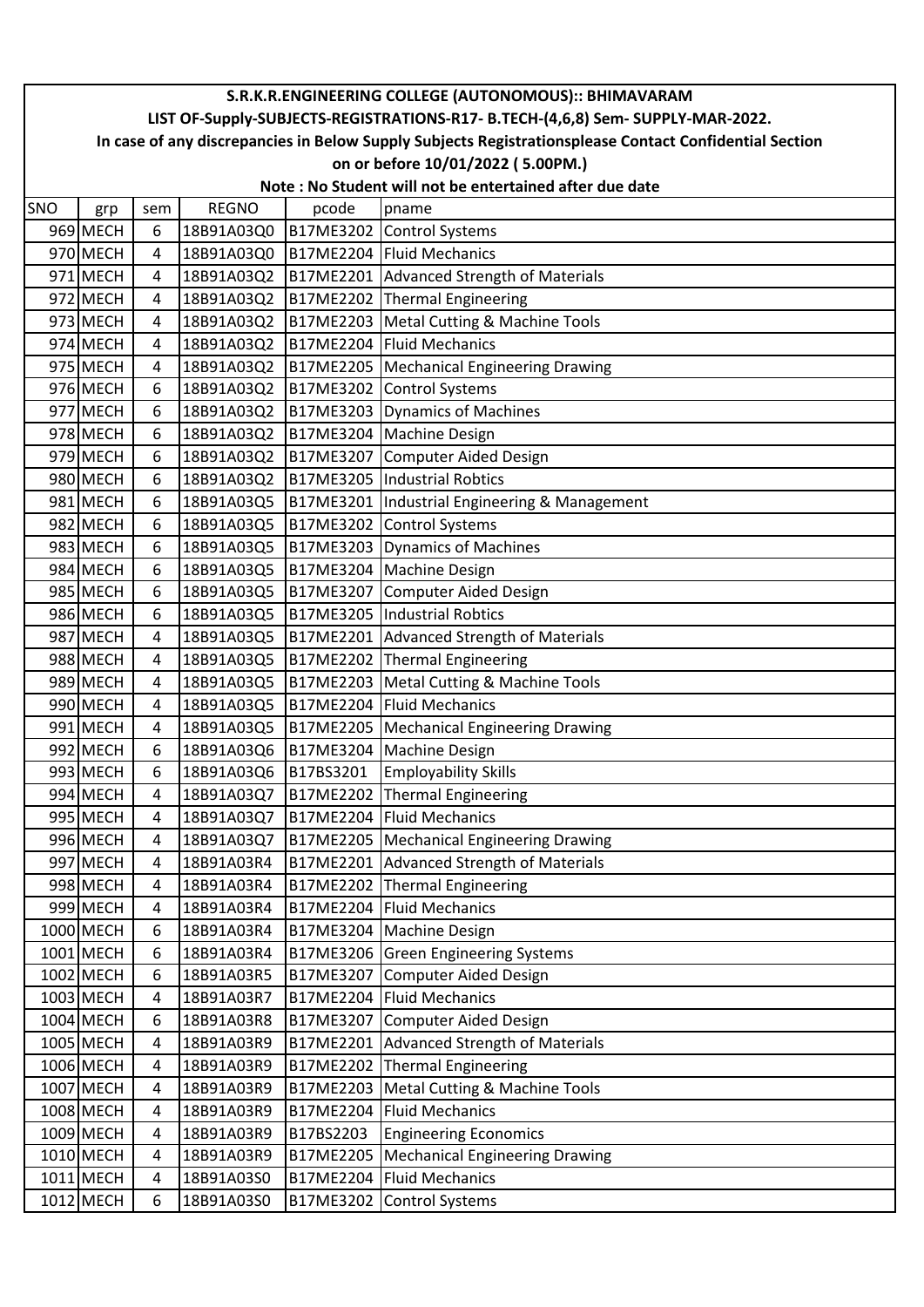|          | S.R.K.R.ENGINEERING COLLEGE (AUTONOMOUS):: BHIMAVARAM                                                  |     |              |           |                                                                                 |  |  |  |  |  |
|----------|--------------------------------------------------------------------------------------------------------|-----|--------------|-----------|---------------------------------------------------------------------------------|--|--|--|--|--|
|          |                                                                                                        |     |              |           | LIST OF-Supply-SUBJECTS-REGISTRATIONS-R17- B.TECH-(4,6,8) Sem- SUPPLY-MAR-2022. |  |  |  |  |  |
|          | In case of any discrepancies in Below Supply Subjects Registrationsplease Contact Confidential Section |     |              |           |                                                                                 |  |  |  |  |  |
|          | on or before 10/01/2022 (5.00PM.)                                                                      |     |              |           |                                                                                 |  |  |  |  |  |
|          | Note: No Student will not be entertained after due date                                                |     |              |           |                                                                                 |  |  |  |  |  |
| SNO      | grp                                                                                                    | sem | <b>REGNO</b> | pcode     | pname                                                                           |  |  |  |  |  |
|          | 1013 MECH                                                                                              | 6   | 18B91A03S0   | B17ME3204 | <b>Machine Design</b>                                                           |  |  |  |  |  |
|          | 1014 MECH                                                                                              | 6   | 18B91A03S0   | B17ME3207 | Computer Aided Design                                                           |  |  |  |  |  |
|          | 1015 MECH                                                                                              | 6   | 18B91A03S3   | B17ME3204 | <b>Machine Design</b>                                                           |  |  |  |  |  |
|          | 1016 MECH                                                                                              | 6   | 18B91A03S3   | B17ME3207 | Computer Aided Design                                                           |  |  |  |  |  |
|          | 1017 MECH                                                                                              | 6   | 18B91A03S3   | B17ME3206 | <b>Green Engineering Systems</b>                                                |  |  |  |  |  |
|          | 1018 MECH                                                                                              | 6   | 18B91A03T7   | B17ME3204 | <b>Machine Design</b>                                                           |  |  |  |  |  |
|          | 1019 MECH                                                                                              | 4   | 18B91A03T7   | B17ME2201 | Advanced Strength of Materials                                                  |  |  |  |  |  |
|          | 1020 MECH                                                                                              | 4   | 18B91A03T7   | B17ME2202 | <b>Thermal Engineering</b>                                                      |  |  |  |  |  |
|          | 1021 MECH                                                                                              | 4   | 18B91A03T7   | B17ME2204 | <b>Fluid Mechanics</b>                                                          |  |  |  |  |  |
| 1022 ECE |                                                                                                        | 4   | 18B91A0408   | B17EC2201 | <b>Electronic Circuit Analysis</b>                                              |  |  |  |  |  |
| 1023 ECE |                                                                                                        | 4   | 18B91A0408   | B17EE2203 | <b>Control Systems</b>                                                          |  |  |  |  |  |
| 1024 ECE |                                                                                                        | 4   | 18B91A0408   | B17EC2202 | Electromagnetic Field Theory and Transmission Lines                             |  |  |  |  |  |
| 1025 ECE |                                                                                                        | 4   | 18B91A0408   | B17EC2203 | <b>Analog Communications</b>                                                    |  |  |  |  |  |
| 1026 ECE |                                                                                                        | 4   | 18B91A0408   | B17EC2204 | <b>Computer Architecture and Organization</b>                                   |  |  |  |  |  |
| 1027 ECE |                                                                                                        | 6   | 18B91A0408   | B17EC3201 | Microprocessors and its Applications                                            |  |  |  |  |  |
| 1028 ECE |                                                                                                        | 6   | 18B91A0408   | B17EC3202 | Microwave Engineering                                                           |  |  |  |  |  |
| 1029 ECE |                                                                                                        | 6   | 18B91A0408   | B17EC3204 | <b>Digital Signal Processing</b>                                                |  |  |  |  |  |
| 1030 ECE |                                                                                                        | 6   | 18B91A0408   | B17EC3206 | Microcontrollers                                                                |  |  |  |  |  |
| 1031 ECE |                                                                                                        | 4   | 18B91A0412   | B17EE2203 | <b>Control Systems</b>                                                          |  |  |  |  |  |
| 1032 ECE |                                                                                                        | 4   | 18B91A0412   | B17EC2202 | Electromagnetic Field Theory and Transmission Lines                             |  |  |  |  |  |
| 1033 ECE |                                                                                                        | 4   | 18B91A0412   | B17EC2203 | <b>Analog Communications</b>                                                    |  |  |  |  |  |
| 1034 ECE |                                                                                                        | 4   | 18B91A0439   | B17EC2202 | Electromagnetic Field Theory and Transmission Lines                             |  |  |  |  |  |
| 1035 ECE |                                                                                                        | 4   | 18B91A0442   | B17EC2202 | Electromagnetic Field Theory and Transmission Lines                             |  |  |  |  |  |
| 1036 ECE |                                                                                                        | 4   | 18B91A0442   | B17EC2203 | <b>Analog Communications</b>                                                    |  |  |  |  |  |
| 1037 ECE |                                                                                                        | 6   | 18B91A0443   | B17EC3206 | Microcontrollers                                                                |  |  |  |  |  |
| 1038 ECE |                                                                                                        | 6   | 18B91A0460   | B17EC3208 | Microprocessors and Microcontrollers Lab                                        |  |  |  |  |  |
| 1039 ECE |                                                                                                        | 6   | 18B91A0460   | B17EC3209 | <b>VLSI Lab</b>                                                                 |  |  |  |  |  |
| 1040 ECE |                                                                                                        | 6   | 18B91A0465   | B17EC3201 | Microprocessors and its Applications                                            |  |  |  |  |  |
| 1041 ECE |                                                                                                        | 6   | 18B91A0465   | B17EC3202 | Microwave Engineering                                                           |  |  |  |  |  |
| 1042 ECE |                                                                                                        | 6   | 18B91A0465   | B17EC3203 | <b>VLSI Design</b>                                                              |  |  |  |  |  |
| 1043 ECE |                                                                                                        | 6   | 18B91A0465   | B17EC3206 | Microcontrollers                                                                |  |  |  |  |  |
| 1044 ECE |                                                                                                        | 6   | 18B91A04C3   | B17EC3202 | Microwave Engineering                                                           |  |  |  |  |  |
| 1045 ECE |                                                                                                        | 4   | 18B91A04C3   | B17EC2202 | Electromagnetic Field Theory and Transmission Lines                             |  |  |  |  |  |
| 1046 ECE |                                                                                                        | 4   | 18B91A04C8   | B17EC2201 | <b>Electronic Circuit Analysis</b>                                              |  |  |  |  |  |
| 1047 ECE |                                                                                                        | 4   | 18B91A04C8   | B17EE2203 | <b>Control Systems</b>                                                          |  |  |  |  |  |
| 1048 ECE |                                                                                                        | 4   | 18B91A04C8   | B17EC2202 | Electromagnetic Field Theory and Transmission Lines                             |  |  |  |  |  |
| 1049 ECE |                                                                                                        | 4   | 18B91A04C8   | B17EC2204 | <b>Computer Architecture and Organization</b>                                   |  |  |  |  |  |
| 1050 ECE |                                                                                                        | 4   | 18B91A04C8   | B17BS2201 | <b>Management Science</b>                                                       |  |  |  |  |  |
| 1051 ECE |                                                                                                        | 4   | 18B91A04C8   | B17EC2207 | Electronic Circuit Analysis Lab With Simulation                                 |  |  |  |  |  |
| 1052 ECE |                                                                                                        | 4   | 18B91A04C8   | B17EC2208 | <b>Analog Communication Lab</b>                                                 |  |  |  |  |  |
| 1053 ECE |                                                                                                        | 4   | 18B91A04F1   | B17EE2203 | <b>Control Systems</b>                                                          |  |  |  |  |  |
| 1054 ECE |                                                                                                        | 6   | 18B91A04H2   | B17EC3206 | Microcontrollers                                                                |  |  |  |  |  |
| 1055 ECE |                                                                                                        | 6   | 18B91A04J3   | B17EC3201 | Microprocessors and its Applications                                            |  |  |  |  |  |
| 1056 ECE |                                                                                                        | 6   | 18B91A04J3   | B17EC3204 | <b>Digital Signal Processing</b>                                                |  |  |  |  |  |
|          |                                                                                                        |     |              |           |                                                                                 |  |  |  |  |  |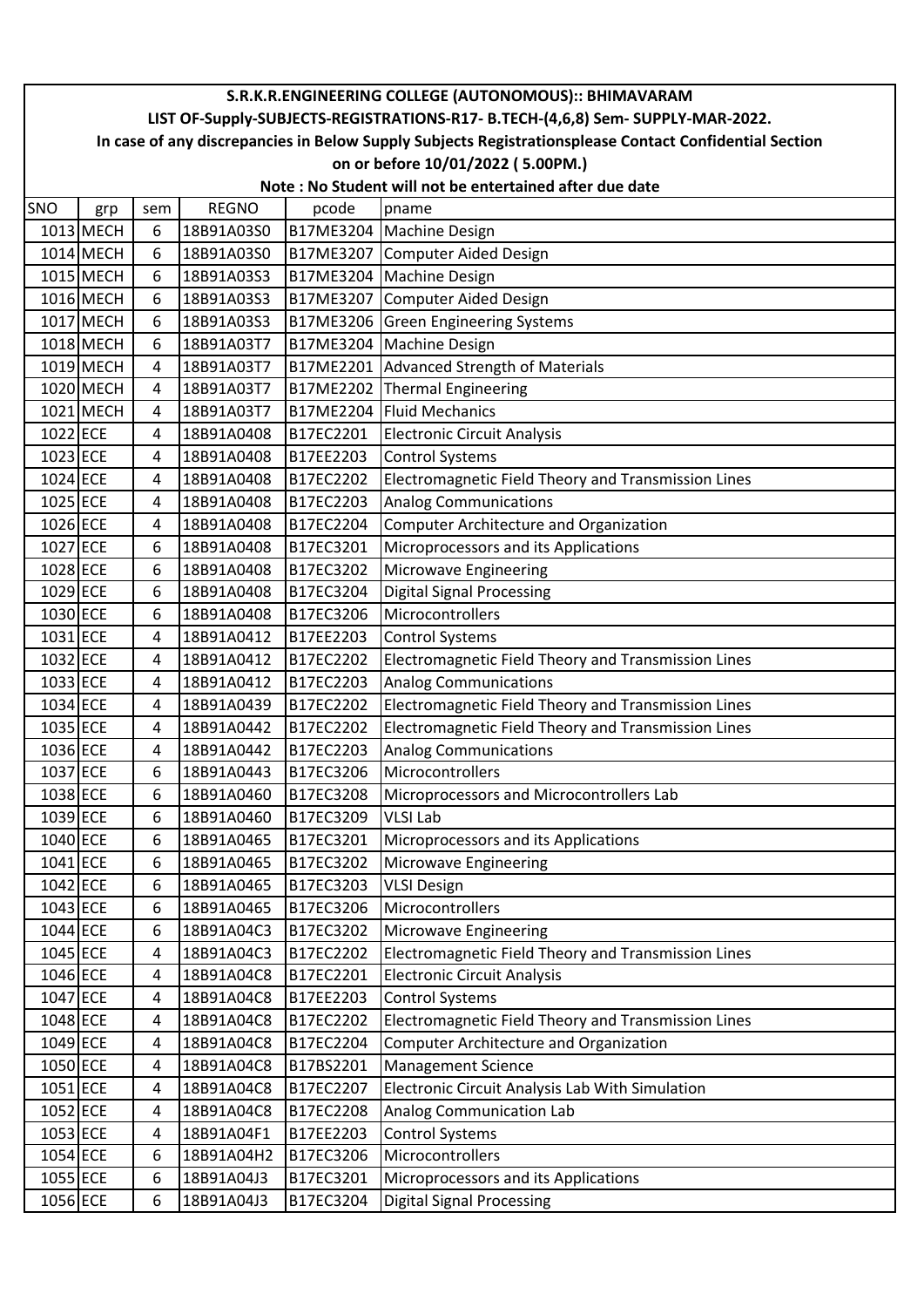| S.R.K.R.ENGINEERING COLLEGE (AUTONOMOUS):: BHIMAVARAM                                                  |  |  |  |  |  |  |  |  |
|--------------------------------------------------------------------------------------------------------|--|--|--|--|--|--|--|--|
|                                                                                                        |  |  |  |  |  |  |  |  |
| LIST OF-Supply-SUBJECTS-REGISTRATIONS-R17- B.TECH-(4,6,8) Sem- SUPPLY-MAR-2022.                        |  |  |  |  |  |  |  |  |
| In case of any discrepancies in Below Supply Subjects Registrationsplease Contact Confidential Section |  |  |  |  |  |  |  |  |
| on or before 10/01/2022 (5.00PM.)                                                                      |  |  |  |  |  |  |  |  |
| Note: No Student will not be entertained after due date                                                |  |  |  |  |  |  |  |  |
| <b>REGNO</b><br>SNO<br>pcode<br>sem<br>pname<br>grp                                                    |  |  |  |  |  |  |  |  |
| 1057 ECE<br>B17EC3205<br>6<br>18B91A04J3<br><b>Radar Engineering</b>                                   |  |  |  |  |  |  |  |  |
| 1058 ECE<br><b>Employability Skills</b><br>6<br>18B91A04K4<br>B17BS3201                                |  |  |  |  |  |  |  |  |
| 1059 ECE<br><b>Electronic Circuit Analysis</b><br>18B91A04L1<br>B17EC2201<br>4                         |  |  |  |  |  |  |  |  |
| 1060 ECE<br>18B91A04L8<br>B17EC3201<br>Microprocessors and its Applications<br>6                       |  |  |  |  |  |  |  |  |
| 1061 ECE<br><b>Microwave Engineering</b><br>6<br>18B91A04L8<br>B17EC3202                               |  |  |  |  |  |  |  |  |
| 1062 ECE<br><b>Digital Signal Processing</b><br>18B91A04L8<br>B17EC3204<br>6                           |  |  |  |  |  |  |  |  |
| 1063 ECE<br>Electromagnetic Field Theory and Transmission Lines<br>18B91A04L8<br>B17EC2202<br>4        |  |  |  |  |  |  |  |  |
| 1064 ECE<br><b>B17EC2202</b><br>Electromagnetic Field Theory and Transmission Lines<br>18B91A04M3<br>4 |  |  |  |  |  |  |  |  |
| 1065 ECE<br><b>B17EC2204</b><br><b>Computer Architecture and Organization</b><br>18B91A04M3<br>4       |  |  |  |  |  |  |  |  |
| 1066 ECE<br><b>Digital Signal Processing</b><br>6<br>18B91A04N1<br>B17EC3204                           |  |  |  |  |  |  |  |  |
| 1067 ECE<br>B17EC3205<br><b>Radar Engineering</b><br>6<br>18B91A04N1                                   |  |  |  |  |  |  |  |  |
| 1068 ECE<br>Digital Signal Processing<br>6<br>18B91A04N2<br>B17EC3204                                  |  |  |  |  |  |  |  |  |
| 1069 ECE<br><b>Artificial Neural Networks</b><br>18B91A04N2<br>B17CS3216<br>6                          |  |  |  |  |  |  |  |  |
| 1070 ECE<br>B17EC2201<br>18B91A04N2<br><b>Electronic Circuit Analysis</b><br>4                         |  |  |  |  |  |  |  |  |
| 1071 ECE<br>18B91A04N2<br>B17EC2202<br>Electromagnetic Field Theory and Transmission Lines<br>4        |  |  |  |  |  |  |  |  |
| 1072 ECE<br>B17EC2203<br><b>Analog Communications</b><br>18B91A04N2<br>4                               |  |  |  |  |  |  |  |  |
| 1073 ECE<br>4<br>18B91A04N2<br>B17EC2204<br><b>Computer Architecture and Organization</b>              |  |  |  |  |  |  |  |  |
| 1074 CSE<br><b>Computer Organization</b><br>18B91A0504<br>B17CS2201<br>4                               |  |  |  |  |  |  |  |  |
| 1075 CSE<br>B17CS2205<br><b>Advanced Data Structures</b><br>18B91A0504<br>4                            |  |  |  |  |  |  |  |  |
| 1076 CSE<br>18B91A0505<br>B17CS2201<br><b>Computer Organization</b><br>4                               |  |  |  |  |  |  |  |  |
| 1077 CSE<br>Data Warehousing & Data Mining<br>6<br>18B91A0521<br>B17CS3201                             |  |  |  |  |  |  |  |  |
| 1078 CSE<br><b>Object Oriented Software Engineering</b><br>6<br>18B91A0521<br>B17CS3202                |  |  |  |  |  |  |  |  |
| 1079 CSE<br>Artificial Intelligence<br>6<br>18B91A0521<br>B17CS3204                                    |  |  |  |  |  |  |  |  |
| 1080 CSE<br><b>Compiler Design</b><br>6<br>18B91A0521<br>B17CS3205                                     |  |  |  |  |  |  |  |  |
| 1081 CSE<br>6<br><b>Cloud Computing</b><br>18B91A0521<br>B17CS3206                                     |  |  |  |  |  |  |  |  |
| 1082 CSE<br>18B91A0529<br>B17CS2205<br><b>Advanced Data Structures</b><br>4                            |  |  |  |  |  |  |  |  |
| 1083 CSE<br>18B91A0533<br>B17CS3205<br><b>Compiler Design</b><br>6                                     |  |  |  |  |  |  |  |  |
| <b>Cloud Computing</b><br>1084 CSE<br>18B91A0533<br>B17CS3206<br>6                                     |  |  |  |  |  |  |  |  |
| 1085 CSE<br>Network Programming Lab<br>18B91A0544<br>B17CS3211<br>6                                    |  |  |  |  |  |  |  |  |
| <b>Competitive Coding</b><br>1086 CSE<br>18B91A0544<br>B17BS3204<br>6                                  |  |  |  |  |  |  |  |  |
| 1087 CSE<br><b>Advanced Data Structures</b><br>18B91A0544<br>B17CS2205<br>4                            |  |  |  |  |  |  |  |  |
| 1088 CSE<br>B17CS3203<br>Design and Analysis of Algorithms<br>18B91A0573<br>6                          |  |  |  |  |  |  |  |  |
| 1089 CSE<br>18B91A0573<br>B17CS3204<br>Artificial Intelligence<br>6                                    |  |  |  |  |  |  |  |  |
| Network Programming Lab<br>1090 CSE<br>18B91A0573<br>B17CS3211<br>6                                    |  |  |  |  |  |  |  |  |
| B17CS3211<br>Network Programming Lab<br>$1091$ <sub>CSE</sub><br>18B91A0581<br>6                       |  |  |  |  |  |  |  |  |
| 1092 CSE<br><b>Advanced Data Structures</b><br>18B91A0591<br>B17CS2205<br>4                            |  |  |  |  |  |  |  |  |
| 1093 CSE<br>18B91A05A0<br>B17CS3201<br>Data Warehousing & Data Mining<br>6                             |  |  |  |  |  |  |  |  |
| 1094 CSE<br>6<br>18B91A05A0<br>B17CS3204<br>Artificial Intelligence                                    |  |  |  |  |  |  |  |  |
| 1095 CSE<br><b>Compiler Design</b><br>18B91A05A0<br>B17CS3205<br>6                                     |  |  |  |  |  |  |  |  |
| 1096 CSE<br><b>Advanced Data Structures</b><br>18B91A05A0<br>B17CS2205<br>4                            |  |  |  |  |  |  |  |  |
| 1097 CSE<br>18B91A05A3<br>B17CS2201<br><b>Computer Organization</b><br>4                               |  |  |  |  |  |  |  |  |
| 1098 CSE<br>B17CS2202<br>18B91A05A3<br><b>Operating Systems</b><br>4                                   |  |  |  |  |  |  |  |  |
| 1099 CSE<br>Microprocessors<br>18B91A05A3<br>B17CS2203<br>4                                            |  |  |  |  |  |  |  |  |
| 1100 CSE<br><b>Advanced Data Structures</b><br>B17CS2205<br>18B91A05A3<br>4                            |  |  |  |  |  |  |  |  |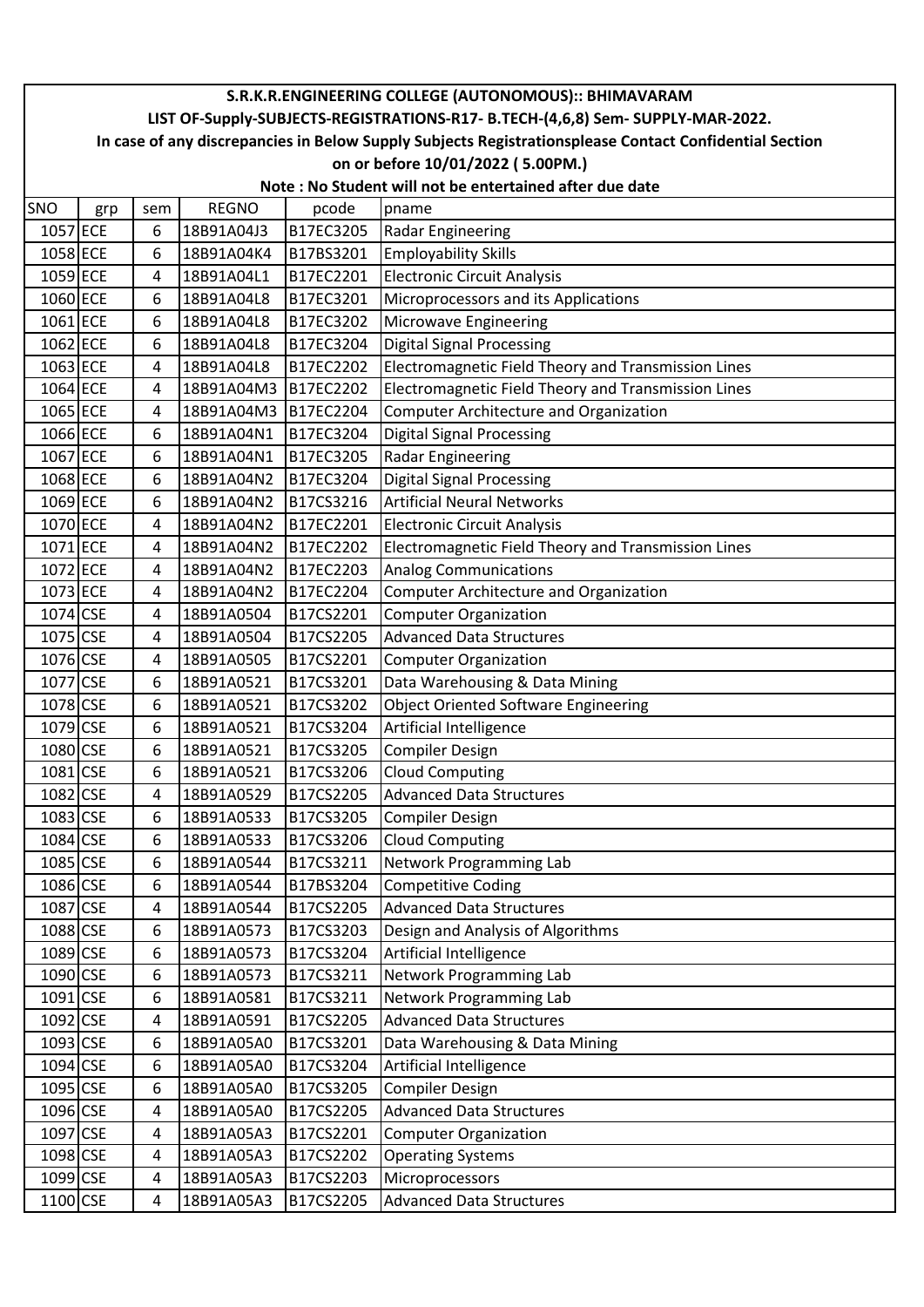|                                                                                                        |                                                                                 |     |              |           | S.R.K.R.ENGINEERING COLLEGE (AUTONOMOUS):: BHIMAVARAM |  |  |  |  |
|--------------------------------------------------------------------------------------------------------|---------------------------------------------------------------------------------|-----|--------------|-----------|-------------------------------------------------------|--|--|--|--|
|                                                                                                        | LIST OF-Supply-SUBJECTS-REGISTRATIONS-R17- B.TECH-(4,6,8) Sem- SUPPLY-MAR-2022. |     |              |           |                                                       |  |  |  |  |
| In case of any discrepancies in Below Supply Subjects Registrationsplease Contact Confidential Section |                                                                                 |     |              |           |                                                       |  |  |  |  |
|                                                                                                        | on or before 10/01/2022 (5.00PM.)                                               |     |              |           |                                                       |  |  |  |  |
|                                                                                                        | Note: No Student will not be entertained after due date                         |     |              |           |                                                       |  |  |  |  |
| <b>SNO</b>                                                                                             | grp                                                                             | sem | <b>REGNO</b> | pcode     | pname                                                 |  |  |  |  |
| 1101 CSE                                                                                               |                                                                                 | 6   | 18B91A05A3   | B17CS3202 | <b>Object Oriented Software Engineering</b>           |  |  |  |  |
| 1102 CSE                                                                                               |                                                                                 | 6   | 18B91A05A3   | B17CS3203 | Design and Analysis of Algorithms                     |  |  |  |  |
| 1103 CSE                                                                                               |                                                                                 | 6   | 18B91A05A3   | B17CS3204 | Artificial Intelligence                               |  |  |  |  |
| 1104 CSE                                                                                               |                                                                                 | 6   | 18B91A05A3   | B17CS3205 | <b>Compiler Design</b>                                |  |  |  |  |
| 1105 CSE                                                                                               |                                                                                 | 6   | 18B91A05A3   | B17BS3204 | <b>Competitive Coding</b>                             |  |  |  |  |
| 1106 CSE                                                                                               |                                                                                 | 6   | 18B91A05B2   | B17CS3201 | Data Warehousing & Data Mining                        |  |  |  |  |
| 1107 CSE                                                                                               |                                                                                 | 6   | 18B91A05B2   | B17CS3203 | Design and Analysis of Algorithms                     |  |  |  |  |
| 1108 CSE                                                                                               |                                                                                 | 6   | 18B91A05B2   | B17CS3204 | Artificial Intelligence                               |  |  |  |  |
| 1109 CSE                                                                                               |                                                                                 | 6   | 18B91A05B2   | B17CS3205 | <b>Compiler Design</b>                                |  |  |  |  |
| 1110 CSE                                                                                               |                                                                                 | 6   | 18B91A05B2   | B17CS3206 | <b>Cloud Computing</b>                                |  |  |  |  |
| 1111 CSE                                                                                               |                                                                                 | 6   | 18B91A05B2   | B17BS3201 | <b>Employability Skills</b>                           |  |  |  |  |
| 1112 CSE                                                                                               |                                                                                 | 4   | 18B91A05B2   | B17CS2201 | <b>Computer Organization</b>                          |  |  |  |  |
| 1113 CSE                                                                                               |                                                                                 | 4   | 18B91A05B2   | B17CS2202 | <b>Operating Systems</b>                              |  |  |  |  |
| 1114 CSE                                                                                               |                                                                                 | 4   | 18B91A05B2   | B17CS2203 | Microprocessors                                       |  |  |  |  |
| 1115 CSE                                                                                               |                                                                                 | 4   | 18B91A05B2   | B17CS2204 | <b>Data Communications</b>                            |  |  |  |  |
| 1116 CSE                                                                                               |                                                                                 | 4   | 18B91A05B2   | B17CS2205 | <b>Advanced Data Structures</b>                       |  |  |  |  |
| 1117 CSE                                                                                               |                                                                                 | 4   | 18B91A05B2   | B17ME2207 | <b>Operations Research</b>                            |  |  |  |  |
| 1118 CSE                                                                                               |                                                                                 | 4   | 18B91A05C6   | B17CS2203 | Microprocessors                                       |  |  |  |  |
| 1119 CSE                                                                                               |                                                                                 | 6   | 18B91A05C6   | B17CS3202 | <b>Object Oriented Software Engineering</b>           |  |  |  |  |
| 1120 CSE                                                                                               |                                                                                 | 6   | 18B91A05C6   | B17CS3205 | <b>Compiler Design</b>                                |  |  |  |  |
| 1121 CSE                                                                                               |                                                                                 | 6   | 18B91A05C6   | B17CS3206 | <b>Cloud Computing</b>                                |  |  |  |  |
| 1122 CSE                                                                                               |                                                                                 | 6   | 18B91A05C6   | B17BS3204 | <b>Competitive Coding</b>                             |  |  |  |  |
| 1123 CSE                                                                                               |                                                                                 | 6   | 18B91A05C8   | B17CS3202 | <b>Object Oriented Software Engineering</b>           |  |  |  |  |
| 1124 CSE                                                                                               |                                                                                 | 6   | 18B91A05C8   | B17CS3203 | Design and Analysis of Algorithms                     |  |  |  |  |
| 1125 CSE                                                                                               |                                                                                 | 6   | 18B91A05C8   | B17CS3205 | <b>Compiler Design</b>                                |  |  |  |  |
| 1126 CSE                                                                                               |                                                                                 | 4   | 18B91A05C8   | B17CS2203 | Microprocessors                                       |  |  |  |  |
| 1127 CSE                                                                                               |                                                                                 | 6   | 18B91A05D2   | B17CS3211 | Network Programming Lab                               |  |  |  |  |
| 1128 CSE                                                                                               |                                                                                 | 6   | 18B91A05D7   | B17CS3201 | Data Warehousing & Data Mining                        |  |  |  |  |
| 1129 CSE                                                                                               |                                                                                 | 6   | 18B91A05D7   | B17CS3204 | Artificial Intelligence                               |  |  |  |  |
| 1130 CSE                                                                                               |                                                                                 | 6   | 18B91A05D7   | B17CS3205 | <b>Compiler Design</b>                                |  |  |  |  |
| 1131 CSE                                                                                               |                                                                                 | 4   | 18B91A05D7   | B17CS2205 | <b>Advanced Data Structures</b>                       |  |  |  |  |
| 1132 CSE                                                                                               |                                                                                 | 4   | 18B91A05D8   | B17ME2207 | <b>Operations Research</b>                            |  |  |  |  |
| 1133 CSE                                                                                               |                                                                                 | 4   | 18B91A05D8   | B17CS2205 | <b>Advanced Data Structures</b>                       |  |  |  |  |
| 1134 CSE                                                                                               |                                                                                 | 4   | 18B91A05D8   | B17CS2201 | <b>Computer Organization</b>                          |  |  |  |  |
| 1135 CSE                                                                                               |                                                                                 | 4   | 18B91A05D8   | B17CS2202 | <b>Operating Systems</b>                              |  |  |  |  |
| 1136 CSE                                                                                               |                                                                                 | 4   | 18B91A05D8   | B17CS2203 | Microprocessors                                       |  |  |  |  |
| 1137 CSE                                                                                               |                                                                                 | 4   | 18B91A05D8   | B17CS2204 | <b>Data Communications</b>                            |  |  |  |  |
| 1138 CSE                                                                                               |                                                                                 | 6   | 18B91A05D8   | B17CS3201 | Data Warehousing & Data Mining                        |  |  |  |  |
| 1139 CSE                                                                                               |                                                                                 | 6   | 18B91A05D8   | B17CS3202 | <b>Object Oriented Software Engineering</b>           |  |  |  |  |
| 1140 CSE                                                                                               |                                                                                 | 6   | 18B91A05D8   | B17CS3203 | Design and Analysis of Algorithms                     |  |  |  |  |
| 1141 CSE                                                                                               |                                                                                 | 6   | 18B91A05D8   | B17CS3204 | Artificial Intelligence                               |  |  |  |  |
| 1142 CSE                                                                                               |                                                                                 | 6   | 18B91A05D8   | B17CS3205 | <b>Compiler Design</b>                                |  |  |  |  |
| 1143 CSE                                                                                               |                                                                                 | 6   | 18B91A05D8   | B17CS3206 | <b>Cloud Computing</b>                                |  |  |  |  |
| 1144 CSE                                                                                               |                                                                                 | 6   | 18B91A05D8   | B17CS3210 | Software Engineering Mini Project Lab                 |  |  |  |  |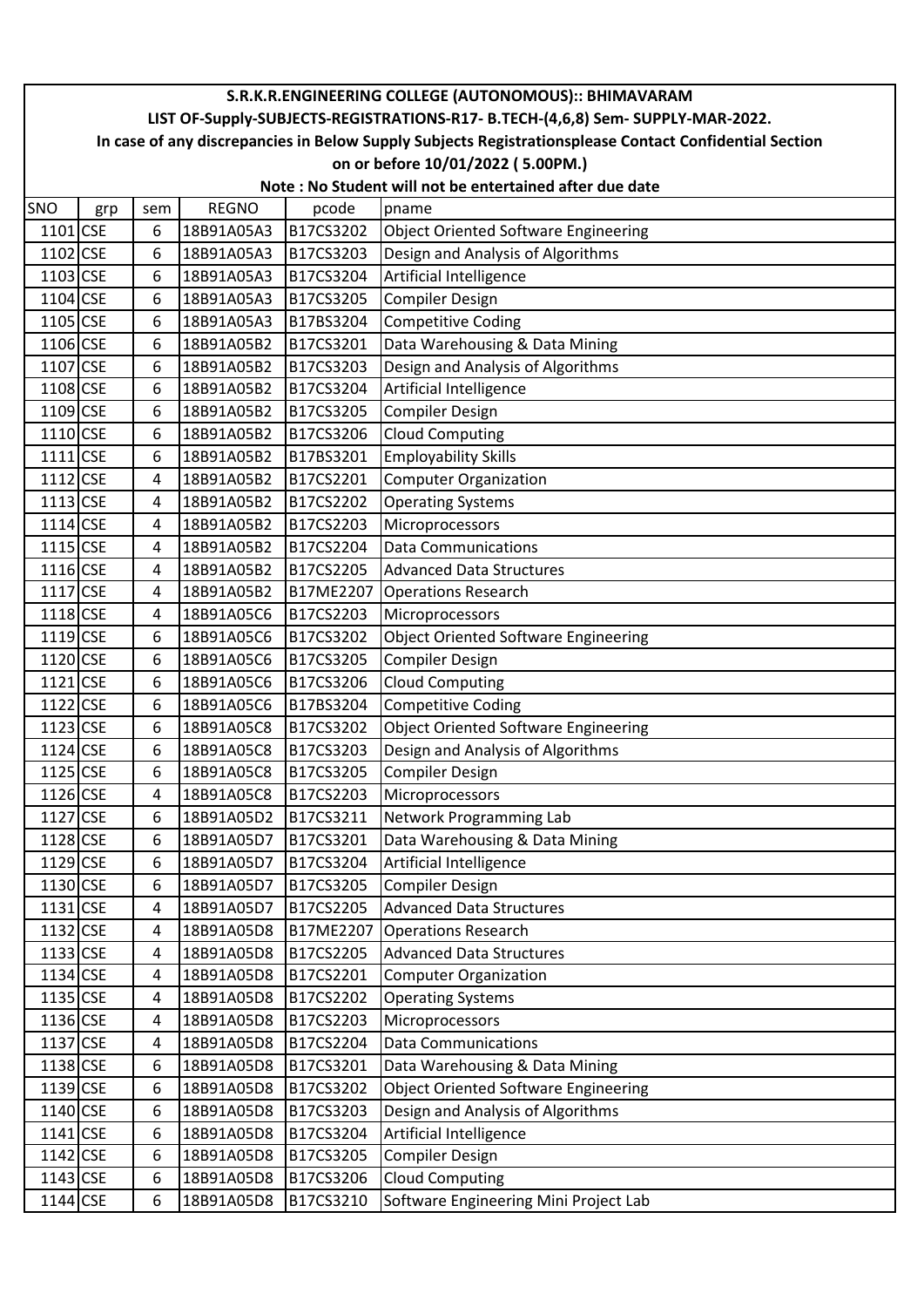|          |                                                                                                        |     |              |           | S.R.K.R.ENGINEERING COLLEGE (AUTONOMOUS):: BHIMAVARAM |  |  |  |  |
|----------|--------------------------------------------------------------------------------------------------------|-----|--------------|-----------|-------------------------------------------------------|--|--|--|--|
|          | LIST OF-Supply-SUBJECTS-REGISTRATIONS-R17- B.TECH-(4,6,8) Sem- SUPPLY-MAR-2022.                        |     |              |           |                                                       |  |  |  |  |
|          | In case of any discrepancies in Below Supply Subjects Registrationsplease Contact Confidential Section |     |              |           |                                                       |  |  |  |  |
|          | on or before 10/01/2022 (5.00PM.)                                                                      |     |              |           |                                                       |  |  |  |  |
|          | Note: No Student will not be entertained after due date                                                |     |              |           |                                                       |  |  |  |  |
| SNO      | grp                                                                                                    | sem | <b>REGNO</b> | pcode     | pname                                                 |  |  |  |  |
| 1145 CSE |                                                                                                        | 6   | 18B91A05D8   | B17CS3211 | Network Programming Lab                               |  |  |  |  |
| 1146 CSE |                                                                                                        | 6   | 18B91A05D8   | B17BS3204 | <b>Competitive Coding</b>                             |  |  |  |  |
| 1147 CSE |                                                                                                        | 6   | 18B91A05E1   | B17CS3204 | Artificial Intelligence                               |  |  |  |  |
| 1148 CSE |                                                                                                        | 6   | 18B91A05E1   | B17CS3205 | Compiler Design                                       |  |  |  |  |
| 1149 CSE |                                                                                                        | 6   | 18B91A05F5   | B17CS3205 | <b>Compiler Design</b>                                |  |  |  |  |
| 1150 CSE |                                                                                                        | 6   | 18B91A05F7   | B17CS3206 | <b>Cloud Computing</b>                                |  |  |  |  |
| 1151 CSE |                                                                                                        | 6   | 18B91A05F9   | B17CS3201 | Data Warehousing & Data Mining                        |  |  |  |  |
| 1152 CSE |                                                                                                        | 6   | 18B91A05F9   | B17CS3202 | <b>Object Oriented Software Engineering</b>           |  |  |  |  |
| 1153 CSE |                                                                                                        | 6   | 18B91A05F9   | B17CS3203 | Design and Analysis of Algorithms                     |  |  |  |  |
| 1154 CSE |                                                                                                        | 6   | 18B91A05F9   | B17CS3204 | Artificial Intelligence                               |  |  |  |  |
| 1155 CSE |                                                                                                        | 6   | 18B91A05F9   | B17CS3205 | <b>Compiler Design</b>                                |  |  |  |  |
| 1156 CSE |                                                                                                        | 6   | 18B91A05F9   | B17CS3206 | <b>Cloud Computing</b>                                |  |  |  |  |
| 1157 CSE |                                                                                                        | 4   | 18B91A05F9   | B17CS2202 | <b>Operating Systems</b>                              |  |  |  |  |
| 1158 CSE |                                                                                                        | 4   | 18B91A05F9   | B17CS2204 | <b>Data Communications</b>                            |  |  |  |  |
| 1159 CSE |                                                                                                        | 4   | 18B91A05F9   | B17ME2207 | <b>Operations Research</b>                            |  |  |  |  |
| 1160 CSE |                                                                                                        | 4   | 18B91A05G8   | B17CS2203 | Microprocessors                                       |  |  |  |  |
| 1161 CSE |                                                                                                        | 4   | 18B91A05G8   | B17CS2205 | <b>Advanced Data Structures</b>                       |  |  |  |  |
| 1162 CSE |                                                                                                        | 4   | 18B91A05G8   | B17ME2207 | <b>Operations Research</b>                            |  |  |  |  |
| 1163 CSE |                                                                                                        | 6   | 18B91A05G8   | B17CS3202 | Object Oriented Software Engineering                  |  |  |  |  |
| 1164 CSE |                                                                                                        | 6   | 18B91A05G8   | B17CS3205 | <b>Compiler Design</b>                                |  |  |  |  |
| 1165 CSE |                                                                                                        | 6   | 18B91A05G8   | B17CS3206 | <b>Cloud Computing</b>                                |  |  |  |  |
| 1166 CSE |                                                                                                        | 6   | 18B91A05H4   | B17CS3205 | Compiler Design                                       |  |  |  |  |
| 1167 CSE |                                                                                                        | 6   | 18B91A05H4   | B17BS3201 | <b>Employability Skills</b>                           |  |  |  |  |
| 1168 CSE |                                                                                                        | 6   | 18B91A05H9   | B17CS3201 | Data Warehousing & Data Mining                        |  |  |  |  |
| 1169 CSE |                                                                                                        | 6   | 18B91A05H9   | B17CS3203 | Design and Analysis of Algorithms                     |  |  |  |  |
| 1170 CSE |                                                                                                        | 6   | 18B91A05H9   | B17CS3205 | <b>Compiler Design</b>                                |  |  |  |  |
| 1171 CSE |                                                                                                        | 4   | 18B91A05H9   | B17CS2204 | <b>Data Communications</b>                            |  |  |  |  |
| 1172 CSE |                                                                                                        | 4   | 18B91A05H9   | B17CS2205 | <b>Advanced Data Structures</b>                       |  |  |  |  |
| 1173 CSE |                                                                                                        | 4   | 18B91A05H9   | B17ME2207 | <b>Operations Research</b>                            |  |  |  |  |
| 1174 CSE |                                                                                                        | 6   | 18B91A05I0   | B17CS3203 | Design and Analysis of Algorithms                     |  |  |  |  |
| 1175 CSE |                                                                                                        | 4   | 18B91A05J3   | B17CS2203 | Microprocessors                                       |  |  |  |  |
| 1176 CSE |                                                                                                        | 4   | 18B91A05J4   | B17CS2202 | <b>Operating Systems</b>                              |  |  |  |  |
| 1177 CSE |                                                                                                        | 6   | 18B91A05J4   | B17CS3203 | Design and Analysis of Algorithms                     |  |  |  |  |
| 1178 CSE |                                                                                                        | 6   | 18B91A05J4   | B17CS3204 | Artificial Intelligence                               |  |  |  |  |
| 1179 CSE |                                                                                                        | 6   | 18B91A05J4   | B17CS3210 | Software Engineering Mini Project Lab                 |  |  |  |  |
| 1180 CSE |                                                                                                        | 6   | 18B91A05J4   | B17CS3211 | Network Programming Lab                               |  |  |  |  |
| 1181 CSE |                                                                                                        | 6   | 18B91A05J4   | B17BS3204 | <b>Competitive Coding</b>                             |  |  |  |  |
| 1182 CSE |                                                                                                        | 6   | 18B91A05K7   | B17CS3203 | Design and Analysis of Algorithms                     |  |  |  |  |
| 1183 CSE |                                                                                                        | 6   | 18B91A05K7   | B17CS3204 | Artificial Intelligence                               |  |  |  |  |
| 1184 CSE |                                                                                                        | 6   | 18B91A05K7   | B17CS3205 | Compiler Design                                       |  |  |  |  |
| 1185 CSE |                                                                                                        | 6   | 18B91A05L4   | B17CS3203 | Design and Analysis of Algorithms                     |  |  |  |  |
| 1186 CSE |                                                                                                        | 4   | 18B91A05L4   | B17CS2201 | <b>Computer Organization</b>                          |  |  |  |  |
| 1187 CSE |                                                                                                        | 4   | 18B91A05L4   | B17CS2203 | Microprocessors                                       |  |  |  |  |
| 1188 CSE |                                                                                                        | 4   | 18B91A05L4   | B17CS2205 | <b>Advanced Data Structures</b>                       |  |  |  |  |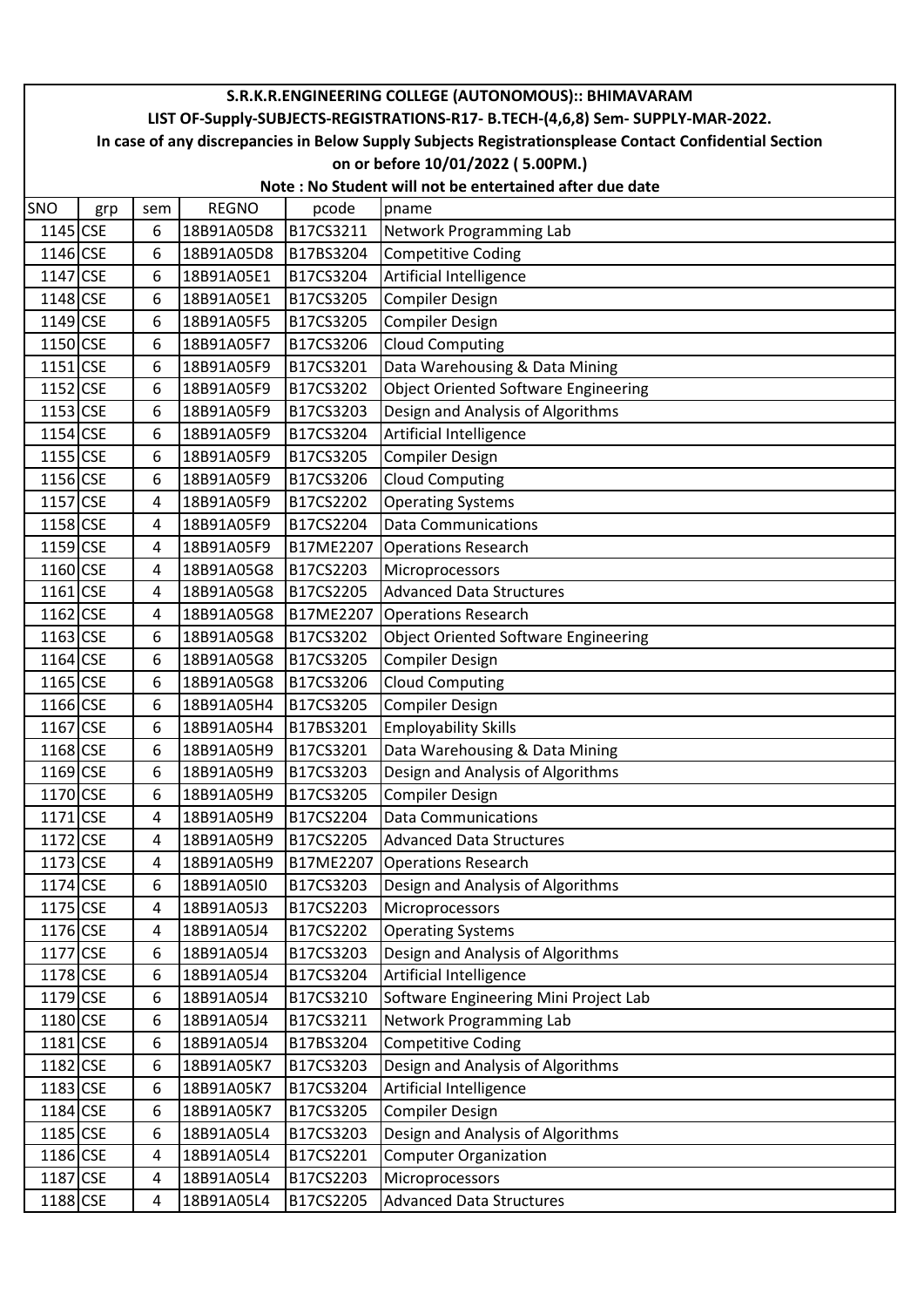|            |                                                                                                        |     |              |           | S.R.K.R.ENGINEERING COLLEGE (AUTONOMOUS):: BHIMAVARAM                           |  |  |  |
|------------|--------------------------------------------------------------------------------------------------------|-----|--------------|-----------|---------------------------------------------------------------------------------|--|--|--|
|            |                                                                                                        |     |              |           | LIST OF-Supply-SUBJECTS-REGISTRATIONS-R17- B.TECH-(4,6,8) Sem- SUPPLY-MAR-2022. |  |  |  |
|            | In case of any discrepancies in Below Supply Subjects Registrationsplease Contact Confidential Section |     |              |           |                                                                                 |  |  |  |
|            | on or before 10/01/2022 (5.00PM.)                                                                      |     |              |           |                                                                                 |  |  |  |
|            |                                                                                                        |     |              |           | Note: No Student will not be entertained after due date                         |  |  |  |
| SNO        | grp                                                                                                    | sem | <b>REGNO</b> | pcode     | pname                                                                           |  |  |  |
| 1189 CSE   |                                                                                                        | 4   | 18B91A05L7   | B17CS2201 | <b>Computer Organization</b>                                                    |  |  |  |
| 1190 CSE   |                                                                                                        | 4   | 18B91A05L7   | B17CS2202 | <b>Operating Systems</b>                                                        |  |  |  |
| 1191 CSE   |                                                                                                        | 4   | 18B91A05L7   | B17CS2204 | <b>Data Communications</b>                                                      |  |  |  |
| 1192 CSE   |                                                                                                        | 4   | 18B91A05L7   | B17CS2206 | Operating Systems & Unix Programming Lab                                        |  |  |  |
| 1193 CSE   |                                                                                                        | 6   | 18B91A05L7   | B17CS3202 | <b>Object Oriented Software Engineering</b>                                     |  |  |  |
| 1194 CSE   |                                                                                                        | 6   | 18B91A05L7   | B17CS3203 | Design and Analysis of Algorithms                                               |  |  |  |
| 1195 CSE   |                                                                                                        | 6   | 18B91A05L7   | B17CS3205 | <b>Compiler Design</b>                                                          |  |  |  |
| 1196 CSE   |                                                                                                        | 6   | 18B91A05L7   | B17CS3206 | <b>Cloud Computing</b>                                                          |  |  |  |
| 1197 CSE   |                                                                                                        | 6   | 18B91A05L7   | B17CS3211 | Network Programming Lab                                                         |  |  |  |
| 1198 CSE   |                                                                                                        | 6   | 18B91A05M5   | B17CS3205 | <b>Compiler Design</b>                                                          |  |  |  |
| 1199 CSE   |                                                                                                        | 4   | 18B91A05M9   | B17CS2202 | <b>Operating Systems</b>                                                        |  |  |  |
| 1200 CSE   |                                                                                                        | 4   | 18B91A05M9   | B17CS2203 | Microprocessors                                                                 |  |  |  |
| 1201 CSE   |                                                                                                        | 4   | 18B91A05M9   | B17CS2204 | <b>Data Communications</b>                                                      |  |  |  |
| 1202 CSE   |                                                                                                        | 4   | 18B91A05M9   | B17CS2205 | <b>Advanced Data Structures</b>                                                 |  |  |  |
| 1203 CSE   |                                                                                                        | 4   | 18B91A05M9   | B17ME2207 | <b>Operations Research</b>                                                      |  |  |  |
| 1204 CSE   |                                                                                                        | 4   | 18B91A05N1   | B17CS2205 | <b>Advanced Data Structures</b>                                                 |  |  |  |
| 1205 CSE   |                                                                                                        | 4   | 18B91A05N6   | B17CS2202 | <b>Operating Systems</b>                                                        |  |  |  |
| 1206 CSE   |                                                                                                        | 4   | 18B91A05N6   | B17CS2203 | Microprocessors                                                                 |  |  |  |
| 1207 CSE   |                                                                                                        | 4   | 18B91A05N6   | B17CS2204 | <b>Data Communications</b>                                                      |  |  |  |
| 1208 CSE   |                                                                                                        | 4   | 18B91A05N6   | B17CS2205 | <b>Advanced Data Structures</b>                                                 |  |  |  |
| 1209 CSE   |                                                                                                        | 4   | 18B91A05N6   | B17ME2207 | <b>Operations Research</b>                                                      |  |  |  |
| 1210 CSE   |                                                                                                        | 6   | 18B91A05N6   | B17CS3203 | Design and Analysis of Algorithms                                               |  |  |  |
| $1211$ CSE |                                                                                                        | 6   | 18B91A05N6   | B17CS3204 | Artificial Intelligence                                                         |  |  |  |
| 1212 CSE   |                                                                                                        | 6   | 18B91A05N6   | B17CS3205 | <b>Compiler Design</b>                                                          |  |  |  |
| 1213 CSE   |                                                                                                        | 4   | 18B91A05P7   | B17CS2205 | <b>Advanced Data Structures</b>                                                 |  |  |  |
| 1214 CSE   |                                                                                                        | 4   | 18B91A05P9   | B17CS2204 | <b>Data Communications</b>                                                      |  |  |  |
| 1215 CSE   |                                                                                                        | 4   | 18B91A05P9   | B17ME2207 | <b>Operations Research</b>                                                      |  |  |  |
| 1216 CSE   |                                                                                                        | 4   | 18B91A05Q1   | B17ME2207 | <b>Operations Research</b>                                                      |  |  |  |
| 1217 IT    |                                                                                                        | 6   | 18B91A1201   | B17IT3203 | Cryptography & Network Security                                                 |  |  |  |
| 1218 IT    |                                                                                                        | 6   | 18B91A1201   | B17IT3204 | <b>Statistics With R Programming</b>                                            |  |  |  |
| 1219 IT    |                                                                                                        | 6   | 18B91A1204   | B17IT3205 | Data Ware Housing and Business Intelligence                                     |  |  |  |
| 1220 IT    |                                                                                                        | 4   | 18B91A1212   | B17IT2201 | <b>Computer Organization</b>                                                    |  |  |  |
| 1221 IT    |                                                                                                        | 4   | 18B91A1212   | B17IT2202 | Microprocessors                                                                 |  |  |  |
| 1222 IT    |                                                                                                        | 6   | 18B91A1216   | B17IT3205 | Data Ware Housing and Business Intelligence                                     |  |  |  |
| 1223 IT    |                                                                                                        | 6   | 18B91A1217   | B17IT3201 | Web Technologies                                                                |  |  |  |
| 1224 IT    |                                                                                                        | 6   | 18B91A1217   | B17IT3203 | Cryptography & Network Security                                                 |  |  |  |
| 1225 IT    |                                                                                                        | 6   | 18B91A1217   | B17IT3205 | Data Ware Housing and Business Intelligence                                     |  |  |  |
| 1226 IT    |                                                                                                        | 6   | 18B91A1218   | B17IT3201 | Web Technologies                                                                |  |  |  |
| 1227 IT    |                                                                                                        | 6   | 18B91A1218   | B17IT3205 | Data Ware Housing and Business Intelligence                                     |  |  |  |
| 1228 IT    |                                                                                                        | 6   | 18B91A1218   | B17IT3209 | <b>Operations Research</b>                                                      |  |  |  |
| 1229 IT    |                                                                                                        | 4   | 18B91A1218   | B17IT2201 | <b>Computer Organization</b>                                                    |  |  |  |
| 1230 IT    |                                                                                                        | 4   | 18B91A1218   | B17BS2202 | Probability Statistics & Queuing Theory                                         |  |  |  |
| 1231 IT    |                                                                                                        | 6   | 18B91A1243   | B17IT3205 | Data Ware Housing and Business Intelligence                                     |  |  |  |
| 1232 IT    |                                                                                                        | 6   | 18B91A1249   | B17IT3204 | <b>Statistics With R Programming</b>                                            |  |  |  |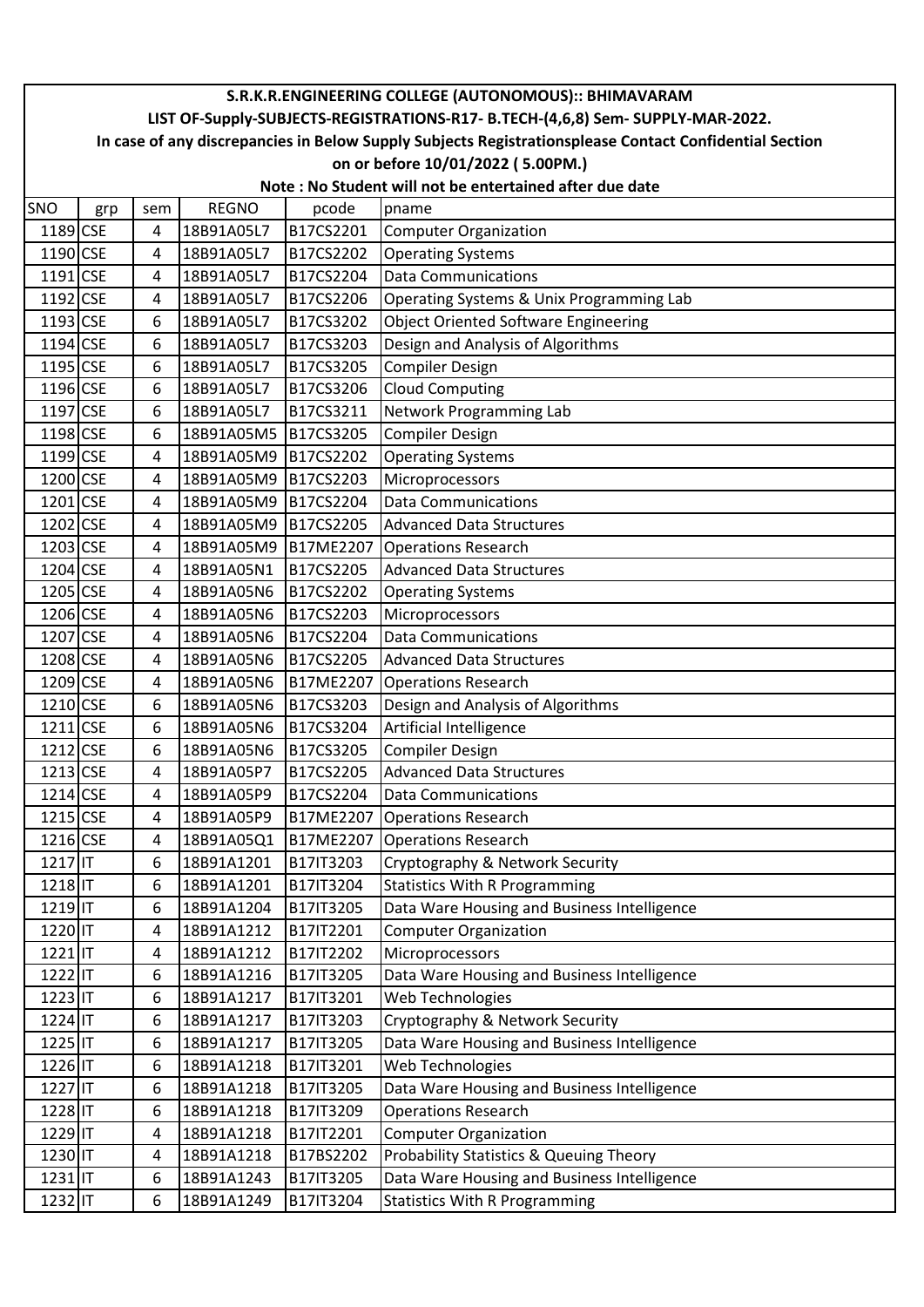|            |                                                                                                        |     |              |                  | S.R.K.R.ENGINEERING COLLEGE (AUTONOMOUS):: BHIMAVARAM |  |  |  |  |
|------------|--------------------------------------------------------------------------------------------------------|-----|--------------|------------------|-------------------------------------------------------|--|--|--|--|
|            | LIST OF-Supply-SUBJECTS-REGISTRATIONS-R17- B.TECH-(4,6,8) Sem- SUPPLY-MAR-2022.                        |     |              |                  |                                                       |  |  |  |  |
|            | In case of any discrepancies in Below Supply Subjects Registrationsplease Contact Confidential Section |     |              |                  |                                                       |  |  |  |  |
|            | on or before 10/01/2022 (5.00PM.)                                                                      |     |              |                  |                                                       |  |  |  |  |
|            | Note: No Student will not be entertained after due date                                                |     |              |                  |                                                       |  |  |  |  |
| <b>SNO</b> | grp                                                                                                    | sem | <b>REGNO</b> | pcode            | pname                                                 |  |  |  |  |
| 1233 IT    |                                                                                                        | 4   | 18B91A1249   | B17IT2203        | <b>File Structures</b>                                |  |  |  |  |
| 1234 IT    |                                                                                                        | 4   | 18B91A1249   | B17IT2204        | Unix & Shell Programming                              |  |  |  |  |
| 1235 IT    |                                                                                                        | 4   | 18B91A1249   | B17IT2205        | Formal Language and Automata Theory                   |  |  |  |  |
| 1236 IT    |                                                                                                        | 4   | 18B91A1250   | B17IT2205        | Formal Language and Automata Theory                   |  |  |  |  |
| 1237 IT    |                                                                                                        | 6   | 18B91A1250   | B17IT3203        | Cryptography & Network Security                       |  |  |  |  |
| 1238 IT    |                                                                                                        | 6   | 18B91A1251   | B17IT3209        | <b>Operations Research</b>                            |  |  |  |  |
| 1239 IT    |                                                                                                        | 4   | 18B91A1251   | B17IT2201        | <b>Computer Organization</b>                          |  |  |  |  |
| 1240 IT    |                                                                                                        | 4   | 18B91A1251   | B17IT2202        | Microprocessors                                       |  |  |  |  |
| 1241 IT    |                                                                                                        | 4   | 18B91A1252   | B17IT2202        | Microprocessors                                       |  |  |  |  |
| 1242 IT    |                                                                                                        | 4   | 18B91A1252   | B17IT2204        | Unix & Shell Programming                              |  |  |  |  |
| 1243 IT    |                                                                                                        | 6   | 18B91A1252   | B17IT3203        | Cryptography & Network Security                       |  |  |  |  |
| 1244 IT    |                                                                                                        | 6   | 18B91A1254   | B17IT3201        | Web Technologies                                      |  |  |  |  |
| 1245 IT    |                                                                                                        | 6   | 18B91A1254   | B17IT3203        | Cryptography & Network Security                       |  |  |  |  |
| 1246 IT    |                                                                                                        | 6   | 18B91A1254   | B17IT3204        | <b>Statistics With R Programming</b>                  |  |  |  |  |
| 1247 IT    |                                                                                                        | 6   | 18B91A1254   | B17IT3205        | Data Ware Housing and Business Intelligence           |  |  |  |  |
| 1248 IT    |                                                                                                        | 4   | 18B91A1254   | B17IT2202        | Microprocessors                                       |  |  |  |  |
| 1249 IT    |                                                                                                        | 4   | 18B91A1254   | B17IT2204        | Unix & Shell Programming                              |  |  |  |  |
| 1250 IT    |                                                                                                        | 4   | 18B91A1254   | B17IT2205        | Formal Language and Automata Theory                   |  |  |  |  |
| 1251 IT    |                                                                                                        | 4   | 18B91A1262   | B17BS2202        | Probability Statistics & Queuing Theory               |  |  |  |  |
| 1252 IT    |                                                                                                        | 4   | 18B91A1262   | B17IT2204        | Unix & Shell Programming                              |  |  |  |  |
| 1253 IT    |                                                                                                        | 4   | 18B91A1262   | B17IT2205        | Formal Language and Automata Theory                   |  |  |  |  |
| 1254 IT    |                                                                                                        | 6   | 18B91A1262   | B17IT3201        | Web Technologies                                      |  |  |  |  |
| 1255 IT    |                                                                                                        | 6   | 18B91A1262   | B17IT3202        | <b>Object Oriented Software Engineering</b>           |  |  |  |  |
| 1256 IT    |                                                                                                        | 6   | 18B91A1262   | B17IT3204        | <b>Statistics With R Programming</b>                  |  |  |  |  |
| 1257 IT    |                                                                                                        | 6   | 18B91A1262   | <b>B17IT3205</b> | Data Ware Housing and Business Intelligence           |  |  |  |  |
| 1258 IT    |                                                                                                        | 6   | 18B91A1262   | B17IT3210        | Web Technologies Lab                                  |  |  |  |  |
| 1259 IT    |                                                                                                        | 6   | 18B91A1262   | B17IT3211        | Software Engineering and Mini Project Lab             |  |  |  |  |
| 1260 IT    |                                                                                                        | 6   | 18B91A1267   | B17IT3204        | <b>Statistics With R Programming</b>                  |  |  |  |  |
| 1261 IT    |                                                                                                        | 6   | 18B91A1267   | B17IT3205        | Data Ware Housing and Business Intelligence           |  |  |  |  |
| 1262 IT    |                                                                                                        | 6   | 18B91A1267   | B17IT3209        | <b>Operations Research</b>                            |  |  |  |  |
| 1263 IT    |                                                                                                        | 4   | 18B91A1267   | B17IT2202        | Microprocessors                                       |  |  |  |  |
| 1264 IT    |                                                                                                        | 4   | 18B91A1267   | B17IT2204        | Unix & Shell Programming                              |  |  |  |  |
| 1265 IT    |                                                                                                        | 4   | 18B91A1267   | B17IT2205        | Formal Language and Automata Theory                   |  |  |  |  |
| 1266 IT    |                                                                                                        | 4   | 18B91A1269   | B17IT2202        | Microprocessors                                       |  |  |  |  |
| 1267 IT    |                                                                                                        | 4   | 18B91A1269   | B17IT2204        | Unix & Shell Programming                              |  |  |  |  |
| 1268 IT    |                                                                                                        | 4   | 18B91A1269   | B17IT2205        | Formal Language and Automata Theory                   |  |  |  |  |
| 1269 IT    |                                                                                                        | 6   | 18B91A1273   | B17IT3204        | <b>Statistics With R Programming</b>                  |  |  |  |  |
| 1270 IT    |                                                                                                        | 6   | 18B91A1273   | B17IT3205        | Data Ware Housing and Business Intelligence           |  |  |  |  |
| 1271 IT    |                                                                                                        | 6   | 18B91A1277   | B17IT3201        | Web Technologies                                      |  |  |  |  |
| 1272 IT    |                                                                                                        | 6   | 18B91A1280   | B17IT3205        | Data Ware Housing and Business Intelligence           |  |  |  |  |
| 1273 IT    |                                                                                                        | 6   | 18B91A1281   | B17IT3201        | Web Technologies                                      |  |  |  |  |
| 1274 IT    |                                                                                                        | 6   | 18B91A1282   | B17IT3201        | Web Technologies                                      |  |  |  |  |
| 1275 IT    |                                                                                                        | 4   | 18B91A1282   | B17IT2205        | Formal Language and Automata Theory                   |  |  |  |  |
| 1276 IT    |                                                                                                        | 4   | 18B91A1284   | B17IT2205        | Formal Language and Automata Theory                   |  |  |  |  |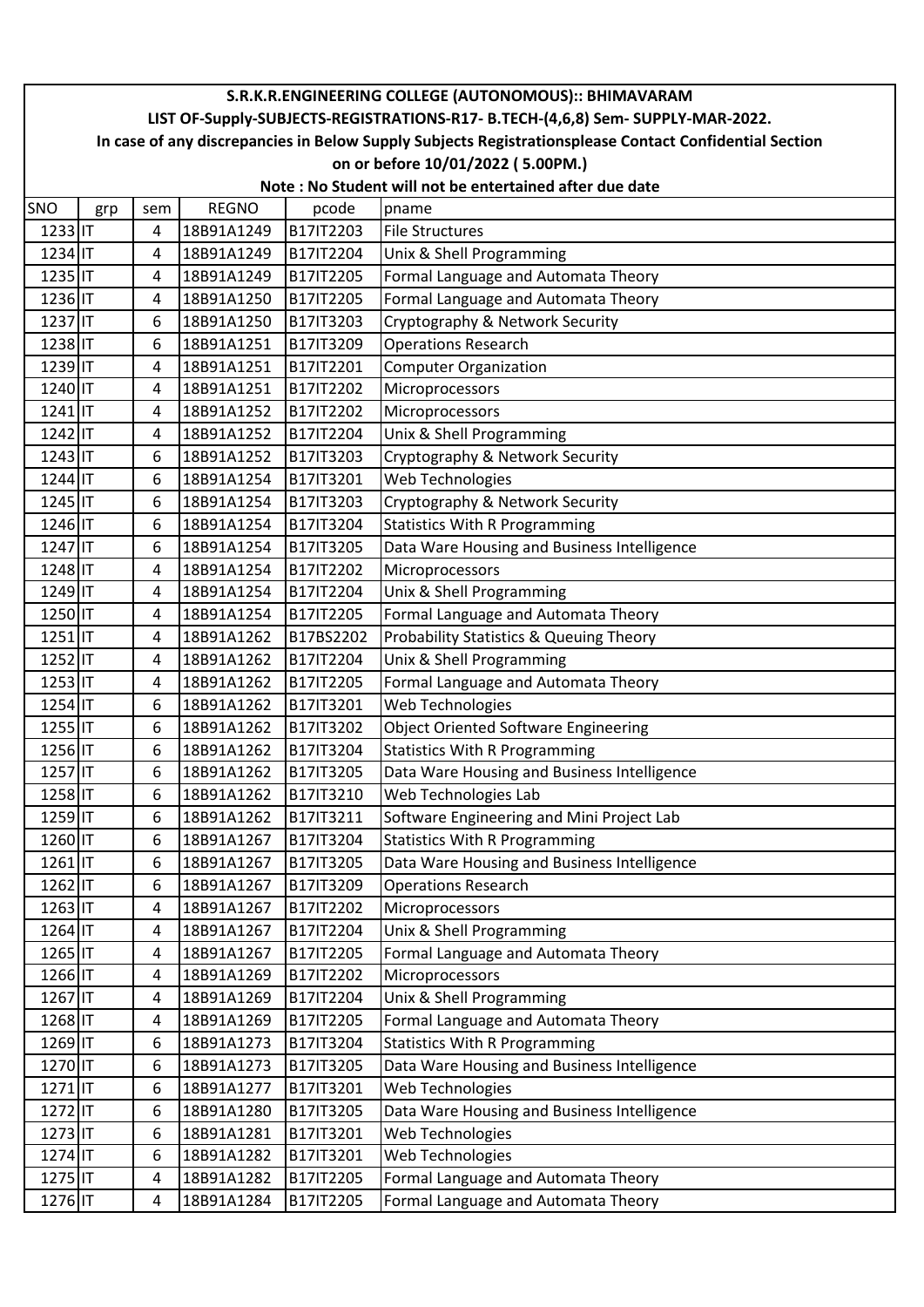|                      |                                                                                                        |     |              |           | S.R.K.R.ENGINEERING COLLEGE (AUTONOMOUS):: BHIMAVARAM |  |  |  |
|----------------------|--------------------------------------------------------------------------------------------------------|-----|--------------|-----------|-------------------------------------------------------|--|--|--|
|                      | LIST OF-Supply-SUBJECTS-REGISTRATIONS-R17- B.TECH-(4,6,8) Sem- SUPPLY-MAR-2022.                        |     |              |           |                                                       |  |  |  |
|                      | In case of any discrepancies in Below Supply Subjects Registrationsplease Contact Confidential Section |     |              |           |                                                       |  |  |  |
|                      | on or before 10/01/2022 (5.00PM.)                                                                      |     |              |           |                                                       |  |  |  |
|                      | Note: No Student will not be entertained after due date                                                |     |              |           |                                                       |  |  |  |
| <b>SNO</b>           | grp                                                                                                    | sem | <b>REGNO</b> | pcode     | pname                                                 |  |  |  |
| 1277 IT              |                                                                                                        | 6   | 18B91A1285   | B17IT3209 | <b>Operations Research</b>                            |  |  |  |
| 1278 IT              |                                                                                                        | 6   | 18B91A1288   | B17IT3201 | Web Technologies                                      |  |  |  |
| 1279 IT              |                                                                                                        | 6   | 18B91A1288   | B17IT3202 | <b>Object Oriented Software Engineering</b>           |  |  |  |
| 1280 IT              |                                                                                                        | 6   | 18B91A1288   | B17IT3203 | Cryptography & Network Security                       |  |  |  |
| 1281 IT              |                                                                                                        | 6   | 18B91A1288   | B17IT3205 | Data Ware Housing and Business Intelligence           |  |  |  |
| 1282 IT              |                                                                                                        | 6   | 18B91A1288   | B17IT3209 | <b>Operations Research</b>                            |  |  |  |
| 1283 IT              |                                                                                                        | 4   | 18B91A1288   | B17BS2202 | Probability Statistics & Queuing Theory               |  |  |  |
| 1284 IT              |                                                                                                        | 4   | 18B91A1288   | B17IT2202 | Microprocessors                                       |  |  |  |
| 1285 IT              |                                                                                                        | 4   | 18B91A1288   | B17IT2203 | <b>File Structures</b>                                |  |  |  |
| 1286 IT              |                                                                                                        | 4   | 18B91A1288   | B17IT2204 | Unix & Shell Programming                              |  |  |  |
| 1287 IT              |                                                                                                        | 4   | 18B91A1288   | B17IT2205 | Formal Language and Automata Theory                   |  |  |  |
| 1288 IT              |                                                                                                        | 4   | 18B91A1296   | B17IT2205 | Formal Language and Automata Theory                   |  |  |  |
| 1289 IT              |                                                                                                        | 6   | 18B91A1296   | B17IT3203 | Cryptography & Network Security                       |  |  |  |
| 1290 IT              |                                                                                                        | 6   | 18B91A1296   | B17IT3204 | <b>Statistics With R Programming</b>                  |  |  |  |
| 1291 IT              |                                                                                                        | 6   | 18B91A1296   | B17IT3205 | Data Ware Housing and Business Intelligence           |  |  |  |
| 1292 IT              |                                                                                                        | 6   | 18B91A1296   | B17IT3209 | <b>Operations Research</b>                            |  |  |  |
| 1293 IT              |                                                                                                        | 6   | 18B91A12A2   | B17IT3201 | Web Technologies                                      |  |  |  |
| 1294 IT              |                                                                                                        | 6   | 18B91A12A3   | B17IT3201 | Web Technologies                                      |  |  |  |
| 1295 IT              |                                                                                                        | 6   | 18B91A12A3   | B17IT3203 | Cryptography & Network Security                       |  |  |  |
| 1296 IT              |                                                                                                        | 4   | 18B91A12A3   | B17IT2201 | <b>Computer Organization</b>                          |  |  |  |
| 1297 IT              |                                                                                                        | 4   | 18B91A12A3   | B17BS2202 | Probability Statistics & Queuing Theory               |  |  |  |
| 1298 IT              |                                                                                                        | 4   | 18B91A12A3   | B17IT2202 | Microprocessors                                       |  |  |  |
| 1299 IT              |                                                                                                        | 6   | 18B91A12B1   | B17IT3205 | Data Ware Housing and Business Intelligence           |  |  |  |
| 1300 IT              |                                                                                                        | 6   | 18B91A12B1   | B17IT3209 | <b>Operations Research</b>                            |  |  |  |
| $1301$ <sub>IT</sub> |                                                                                                        | 4   | 18B91A12B4   | B17IT2203 | <b>File Structures</b>                                |  |  |  |
| 1302 IT              |                                                                                                        | 6   | 18B91A12B5   | B17IT3202 | <b>Object Oriented Software Engineering</b>           |  |  |  |
| 1303 IT              |                                                                                                        | 6   | 18B91A12B5   | B17IT3209 | <b>Operations Research</b>                            |  |  |  |
| 1304 IT              |                                                                                                        | 6   | 18B91A12B7   | B17IT3203 | Cryptography & Network Security                       |  |  |  |
| 1305 IT              |                                                                                                        | 4   | 18B91A12B7   | B17IT2202 | Microprocessors                                       |  |  |  |
| 1306 IT              |                                                                                                        | 4   | 18B91A12B7   | B17IT2204 | Unix & Shell Programming                              |  |  |  |
| 1307 IT              |                                                                                                        | 4   | 18B91A12B7   | B17IT2205 | Formal Language and Automata Theory                   |  |  |  |
| 1308 IT              |                                                                                                        | 4   | 18B91A12C5   | B17BS2202 | Probability Statistics & Queuing Theory               |  |  |  |
| 1309 IT              |                                                                                                        | 4   | 18B91A12C5   | B17IT2202 | Microprocessors                                       |  |  |  |
| 1310 IT              |                                                                                                        | 4   | 18B91A12C5   | B17IT2204 | Unix & Shell Programming                              |  |  |  |
| 1311                 |                                                                                                        | 4   | 18B91A12C5   | B17IT2205 | Formal Language and Automata Theory                   |  |  |  |
| 1312 IT              |                                                                                                        | 6   | 18B91A12C5   | B17IT3201 | Web Technologies                                      |  |  |  |
| 1313 IT              |                                                                                                        | 6   | 18B91A12C6   | B17IT3205 | Data Ware Housing and Business Intelligence           |  |  |  |
| 1314 IT              |                                                                                                        | 6   | 18B91A12C8   | B17IT3203 | Cryptography & Network Security                       |  |  |  |
| 1315 IT              |                                                                                                        | 6   | 18B91A12C8   | B17IT3205 | Data Ware Housing and Business Intelligence           |  |  |  |
| 1316 IT              |                                                                                                        | 6   | 18B91A12D4   | B17IT3205 | Data Ware Housing and Business Intelligence           |  |  |  |
| 1317 IT              |                                                                                                        | 4   | 18B91A12E1   | B17IT2202 | Microprocessors                                       |  |  |  |
| 1318 IT              |                                                                                                        | 4   | 18B91A12E1   | B17IT2204 | Unix & Shell Programming                              |  |  |  |
| 1319 IT              |                                                                                                        | 4   | 18B91A12E1   | B17IT2205 | Formal Language and Automata Theory                   |  |  |  |
| 1320 IT              |                                                                                                        | 6   | 18B91A12F1   | B17IT3209 | <b>Operations Research</b>                            |  |  |  |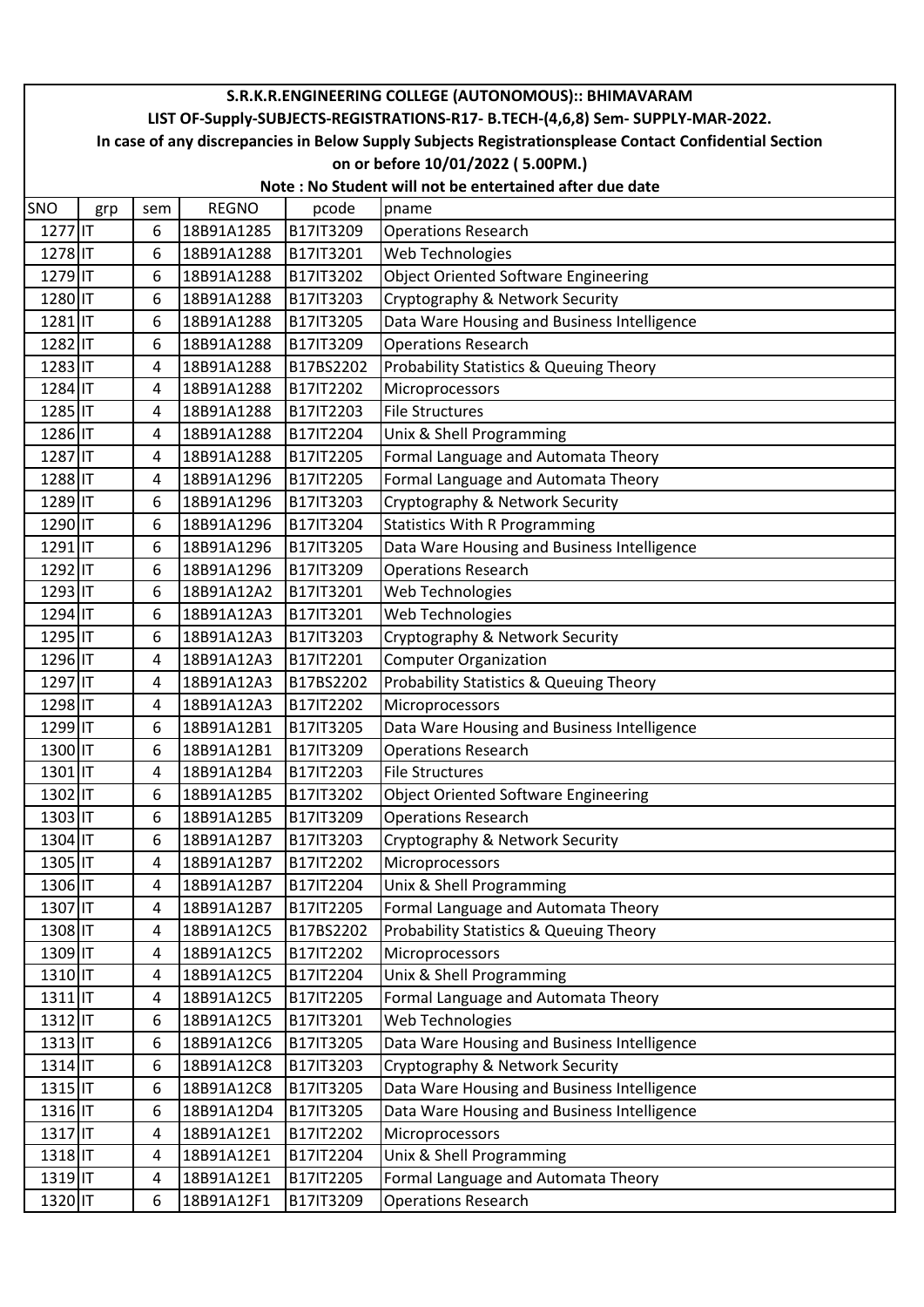|                                                                                                        |                                                         |     |              |           | S.R.K.R.ENGINEERING COLLEGE (AUTONOMOUS):: BHIMAVARAM |  |  |  |  |
|--------------------------------------------------------------------------------------------------------|---------------------------------------------------------|-----|--------------|-----------|-------------------------------------------------------|--|--|--|--|
| LIST OF-Supply-SUBJECTS-REGISTRATIONS-R17- B.TECH-(4,6,8) Sem- SUPPLY-MAR-2022.                        |                                                         |     |              |           |                                                       |  |  |  |  |
| In case of any discrepancies in Below Supply Subjects Registrationsplease Contact Confidential Section |                                                         |     |              |           |                                                       |  |  |  |  |
|                                                                                                        | on or before 10/01/2022 (5.00PM.)                       |     |              |           |                                                       |  |  |  |  |
|                                                                                                        | Note: No Student will not be entertained after due date |     |              |           |                                                       |  |  |  |  |
| SNO                                                                                                    | grp                                                     | sem | <b>REGNO</b> | pcode     | pname                                                 |  |  |  |  |
| 1321 IT                                                                                                |                                                         | 4   | 18B91A12F8   | B17IT2205 | Formal Language and Automata Theory                   |  |  |  |  |
| 1322 IT                                                                                                |                                                         | 4   | 18B91A12G0   | B17IT2202 | Microprocessors                                       |  |  |  |  |
| 1323 IT                                                                                                |                                                         | 4   | 18B91A12G0   | B17IT2205 | Formal Language and Automata Theory                   |  |  |  |  |
| 1324 IT                                                                                                |                                                         | 6   | 18B91A12H2   | B17IT3205 | Data Ware Housing and Business Intelligence           |  |  |  |  |
| 1325 IT                                                                                                |                                                         | 4   | 18B91A12H8   | B17BS2202 | Probability Statistics & Queuing Theory               |  |  |  |  |
| 1326 IT                                                                                                |                                                         | 4   | 18B91A12H8   | B17IT2204 | Unix & Shell Programming                              |  |  |  |  |
| 1327 IT                                                                                                |                                                         | 4   | 18B91A12H8   | B17IT2205 | Formal Language and Automata Theory                   |  |  |  |  |
| 1328 IT                                                                                                |                                                         | 6   | 18B91A12H9   | B17IT3202 | <b>Object Oriented Software Engineering</b>           |  |  |  |  |
| 1329 IT                                                                                                |                                                         | 6   | 18B91A12H9   | B17IT3205 | Data Ware Housing and Business Intelligence           |  |  |  |  |
| 1330 IT                                                                                                |                                                         | 6   | 18B91A12H9   | B17IT3209 | <b>Operations Research</b>                            |  |  |  |  |
| 1331 IT                                                                                                |                                                         | 4   | 18B91A12I1   | B17IT2201 | <b>Computer Organization</b>                          |  |  |  |  |
| 1332 IT                                                                                                |                                                         | 4   | 18B91A12I1   | B17IT2205 | Formal Language and Automata Theory                   |  |  |  |  |
| 1333 CE                                                                                                |                                                         | 4   | 18B91B0106   | B17CE2201 | <b>Structural Analysis-I</b>                          |  |  |  |  |
| 1334 CE                                                                                                |                                                         | 6   | 18B91B0106   | B17CE3203 | <b>Geotechnical Engineering-II</b>                    |  |  |  |  |
| 1335 CE                                                                                                |                                                         | 6   | 18B91B0107   | B17CE3203 | <b>Geotechnical Engineering-II</b>                    |  |  |  |  |
| 1336 CE                                                                                                |                                                         | 6   | 18B91B0115   | B17CE3203 | Geotechnical Engineering-II                           |  |  |  |  |
| 1337 CE                                                                                                |                                                         | 6   | 18B91B0115   | B17CE3205 | Air pollution and Control                             |  |  |  |  |
| 1338 CE                                                                                                |                                                         | 6   | 18B91B0121   | B17CE3203 | Geotechnical Engineering-II                           |  |  |  |  |
| 1339 CE                                                                                                |                                                         | 6   | 18B91B0123   | B17CE3201 | Reinforced Concrete Structures-II                     |  |  |  |  |
| 1340 CE                                                                                                |                                                         | 6   | 18B91B0123   | B17CE3202 | <b>Steel Structures-II</b>                            |  |  |  |  |
| 1341 CE                                                                                                |                                                         | 6   | 18B91B0123   | B17CE3203 | Geotechnical Engineering-II                           |  |  |  |  |
| 1342 CE                                                                                                |                                                         | 6   | 18B91B0123   | B17CE3204 | <b>Transportation Engineering-I</b>                   |  |  |  |  |
| 1343 CE                                                                                                |                                                         | 6   | 18B91B0123   | B17CE3205 | Air pollution and Control                             |  |  |  |  |
| 1344 CE                                                                                                |                                                         | 6   | 18B91B0123   | B17CE3207 | <b>Wastewater Management</b>                          |  |  |  |  |
| 1345 CE                                                                                                |                                                         | 6   | 18B91B0123   | B17BS3201 | <b>Employability Skills</b>                           |  |  |  |  |
| 1346 CE                                                                                                |                                                         | 4   | 18B91B0123   | B17CE2201 | <b>Structural Analysis-I</b>                          |  |  |  |  |
| 1347 CE                                                                                                |                                                         | 4   | 18B91B0123   | B17CE2202 | <b>Fluid Mechanics-I</b>                              |  |  |  |  |
| 1348 CE                                                                                                |                                                         | 4   | 18B91B0123   | B17CE2203 | <b>Environmental Engineering-II</b>                   |  |  |  |  |
| 1349 CE                                                                                                |                                                         | 4   | 18B91B0123   | B17CE2204 | Concrete Technology                                   |  |  |  |  |
| 1350 CE                                                                                                |                                                         | 4   | 18B91B0123   | B17CE2205 | Surveying-II                                          |  |  |  |  |
| 1351 CE                                                                                                |                                                         | 4   | 18B91B0123   | B17CE2206 | Remote Sensing & GIS                                  |  |  |  |  |
| 1352 CE                                                                                                |                                                         | 4   | 18B91B0123   | B17CE2208 | <b>Fluid Mechanics Lab-I</b>                          |  |  |  |  |
| 1353 CE                                                                                                |                                                         | 4   | 18B91B0127   | B17CE2203 | <b>Environmental Engineering-II</b>                   |  |  |  |  |
| 1354 CE                                                                                                |                                                         | 4   | 18B91B0127   | B17CE2204 | Concrete Technology                                   |  |  |  |  |
| 1355 CE                                                                                                |                                                         | 4   | 18B91B0127   | B17CE2205 | Surveying-II                                          |  |  |  |  |
| 1356 CE                                                                                                |                                                         | 4   | 18B91B0127   | B17CE2206 | Remote Sensing & GIS                                  |  |  |  |  |
| 1357 CE                                                                                                |                                                         | 4   | 18B91B0132   | B17CE2201 | <b>Structural Analysis-I</b>                          |  |  |  |  |
| 1358 CE                                                                                                |                                                         | 4   | 18B91B0132   | B17CE2202 | <b>Fluid Mechanics-I</b>                              |  |  |  |  |
| 1359 CE                                                                                                |                                                         | 4   | 18B91B0132   | B17CE2203 | Environmental Engineering-II                          |  |  |  |  |
| 1360 CE                                                                                                |                                                         | 4   | 18B91B0132   | B17CE2204 | Concrete Technology                                   |  |  |  |  |
| 1361 CE                                                                                                |                                                         | 4   | 18B91B0132   | B17CE2205 | Surveying-II                                          |  |  |  |  |
| 1362 CE                                                                                                |                                                         | 4   | 18B91B0132   | B17CE2206 | <b>Remote Sensing &amp; GIS</b>                       |  |  |  |  |
| 1363 CE                                                                                                |                                                         | 6   | 18B91B0132   | B17CE3201 | Reinforced Concrete Structures-II                     |  |  |  |  |
| 1364 CE                                                                                                |                                                         | 6   | 18B91B0132   | B17CE3202 | <b>Steel Structures-II</b>                            |  |  |  |  |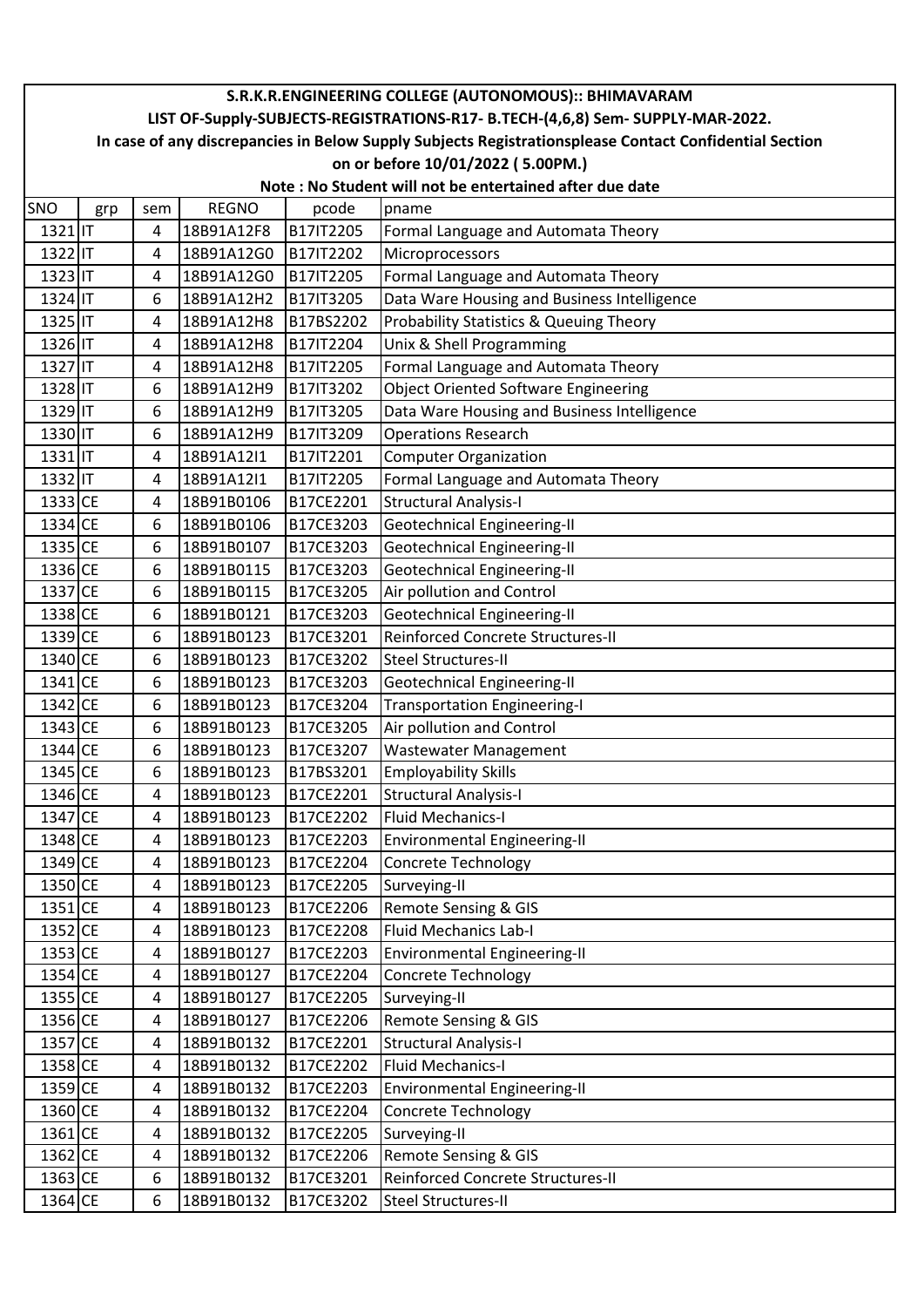|            |                                                                                                        |     |              |           | S.R.K.R.ENGINEERING COLLEGE (AUTONOMOUS):: BHIMAVARAM |  |  |  |  |
|------------|--------------------------------------------------------------------------------------------------------|-----|--------------|-----------|-------------------------------------------------------|--|--|--|--|
|            | LIST OF-Supply-SUBJECTS-REGISTRATIONS-R17- B.TECH-(4,6,8) Sem- SUPPLY-MAR-2022.                        |     |              |           |                                                       |  |  |  |  |
|            | In case of any discrepancies in Below Supply Subjects Registrationsplease Contact Confidential Section |     |              |           |                                                       |  |  |  |  |
|            | on or before 10/01/2022 (5.00PM.)                                                                      |     |              |           |                                                       |  |  |  |  |
|            | Note: No Student will not be entertained after due date                                                |     |              |           |                                                       |  |  |  |  |
| <b>SNO</b> | grp                                                                                                    | sem | <b>REGNO</b> | pcode     | pname                                                 |  |  |  |  |
| 1365 CE    |                                                                                                        | 6   | 18B91B0132   | B17CE3203 | Geotechnical Engineering-II                           |  |  |  |  |
| 1366 CE    |                                                                                                        | 6   | 18B91B0132   | B17CE3204 | <b>Transportation Engineering-I</b>                   |  |  |  |  |
| 1367 CE    |                                                                                                        | 6   | 18B91B0132   | B17CE3207 | <b>Wastewater Management</b>                          |  |  |  |  |
| 1368 CE    |                                                                                                        | 4   | 18B91B0133   | B17CE2205 | Surveying-II                                          |  |  |  |  |
| 1369 CE    |                                                                                                        | 6   | 18B91B0133   | B17CE3204 | <b>Transportation Engineering-I</b>                   |  |  |  |  |
| 1370 CE    |                                                                                                        | 6   | 18B91B0135   | B17CE3203 | Geotechnical Engineering-II                           |  |  |  |  |
| 1371 CE    |                                                                                                        | 6   | 18B91B0135   | B17CE3204 | <b>Transportation Engineering-I</b>                   |  |  |  |  |
| 1372 CE    |                                                                                                        | 6   | 18B91B0135   | B17CE3207 | Wastewater Management                                 |  |  |  |  |
| 1373 CE    |                                                                                                        | 4   | 18B91B0135   | B17CE2204 | Concrete Technology                                   |  |  |  |  |
| 1374 CE    |                                                                                                        | 4   | 18B91B0135   | B17CE2206 | Remote Sensing & GIS                                  |  |  |  |  |
| 1375 CE    |                                                                                                        | 4   | 18B91B0140   | B17CE2202 | <b>Fluid Mechanics-I</b>                              |  |  |  |  |
| 1376 CE    |                                                                                                        | 4   | 18B91B0140   | B17CE2206 | Remote Sensing & GIS                                  |  |  |  |  |
| 1377 CE    |                                                                                                        | 4   | 18B91B0140   | B17CE2208 | <b>Fluid Mechanics Lab-I</b>                          |  |  |  |  |
| 1378 CE    |                                                                                                        | 6   | 18B91B0140   | B17CE3201 | Reinforced Concrete Structures-II                     |  |  |  |  |
| 1379 CE    |                                                                                                        | 6   | 18B91B0140   | B17CE3202 | <b>Steel Structures-II</b>                            |  |  |  |  |
| 1380 CE    |                                                                                                        | 6   | 18B91B0141   | B17CE3201 | Reinforced Concrete Structures-II                     |  |  |  |  |
| 1381 CE    |                                                                                                        | 6   | 18B91B0142   | B17CE3203 | Geotechnical Engineering-II                           |  |  |  |  |
| 1382 CE    |                                                                                                        | 4   | 18B91B0142   | B17CE2201 | <b>Structural Analysis-I</b>                          |  |  |  |  |
| 1383 CE    |                                                                                                        | 4   | 18B91B0142   | B17CE2202 | <b>Fluid Mechanics-I</b>                              |  |  |  |  |
| 1384 CE    |                                                                                                        | 4   | 18B91B0145   | B17CE2201 | <b>Structural Analysis-I</b>                          |  |  |  |  |
| 1385 CE    |                                                                                                        | 6   | 18B91B0145   | B17CE3203 | <b>Geotechnical Engineering-II</b>                    |  |  |  |  |
| 1386 CE    |                                                                                                        | 6   | 18B91B0145   | B17CE3204 | <b>Transportation Engineering-I</b>                   |  |  |  |  |
| 1387 CE    |                                                                                                        | 6   | 18B91B0146   | B17CE3202 | <b>Steel Structures-II</b>                            |  |  |  |  |
| 1388 CE    |                                                                                                        | 6   | 18B91B0146   | B17CE3203 | Geotechnical Engineering-II                           |  |  |  |  |
| 1389 CSE   |                                                                                                        | 6   | 18B91B0510   | B17CS3201 | Data Warehousing & Data Mining                        |  |  |  |  |
| 1390 CSE   |                                                                                                        | 6   | 18B91B0510   | B17CS3202 | <b>Object Oriented Software Engineering</b>           |  |  |  |  |
| 1391 CSE   |                                                                                                        | 6   | 18B91B0510   | B17CS3203 | Design and Analysis of Algorithms                     |  |  |  |  |
| 1392 CSE   |                                                                                                        | 6   | 18B91B0510   | B17CS3204 | Artificial Intelligence                               |  |  |  |  |
| 1393 CSE   |                                                                                                        | 6   | 18B91B0510   | B17CS3205 | <b>Compiler Design</b>                                |  |  |  |  |
| 1394 CSE   |                                                                                                        | 6   | 18B91B0510   | B17CS3206 | <b>Cloud Computing</b>                                |  |  |  |  |
| 1395 CSE   |                                                                                                        | 4   | 18B91B0510   | B17CS2204 | <b>Data Communications</b>                            |  |  |  |  |
| 1396 CSE   |                                                                                                        | 4   | 18B91B0510   | B17ME2207 | <b>Operations Research</b>                            |  |  |  |  |
| 1397 CSE   |                                                                                                        | 4   | 18B91B0532   | B17CS2205 | <b>Advanced Data Structures</b>                       |  |  |  |  |
| 1398 CSE   |                                                                                                        | 6   | 18B91B0532   | B17CS3205 | <b>Compiler Design</b>                                |  |  |  |  |
| 1399 CSE   |                                                                                                        | 6   | 18B91B0534   | B17CS3202 | <b>Object Oriented Software Engineering</b>           |  |  |  |  |
| 1400 CSE   |                                                                                                        | 6   | 18B91B0534   | B17CS3205 | <b>Compiler Design</b>                                |  |  |  |  |
| 1401 CSE   |                                                                                                        | 6   | 18B91B0544   | B17CS3201 | Data Warehousing & Data Mining                        |  |  |  |  |
| 1402 CSE   |                                                                                                        | 6   | 18B91B0545   | B17CS3206 | <b>Cloud Computing</b>                                |  |  |  |  |
| 1403 CSE   |                                                                                                        | 4   | 18B91B0549   | B17CS2205 | <b>Advanced Data Structures</b>                       |  |  |  |  |
| 1404 CSE   |                                                                                                        | 4   | 18B91B0549   | B17ME2207 | <b>Operations Research</b>                            |  |  |  |  |
| 1405 CSE   |                                                                                                        | 4   | 18B91B0549   | B17CS2202 | <b>Operating Systems</b>                              |  |  |  |  |
| 1406 CSE   |                                                                                                        | 4   | 18B91B0549   | B17CS2203 | Microprocessors                                       |  |  |  |  |
| 1407 CSE   |                                                                                                        | 6   | 18B91B0551   | B17CS3202 | <b>Object Oriented Software Engineering</b>           |  |  |  |  |
| 1408 CSE   |                                                                                                        | 6   | 18B91B0551   | B17CS3203 | Design and Analysis of Algorithms                     |  |  |  |  |
|            |                                                                                                        |     |              |           |                                                       |  |  |  |  |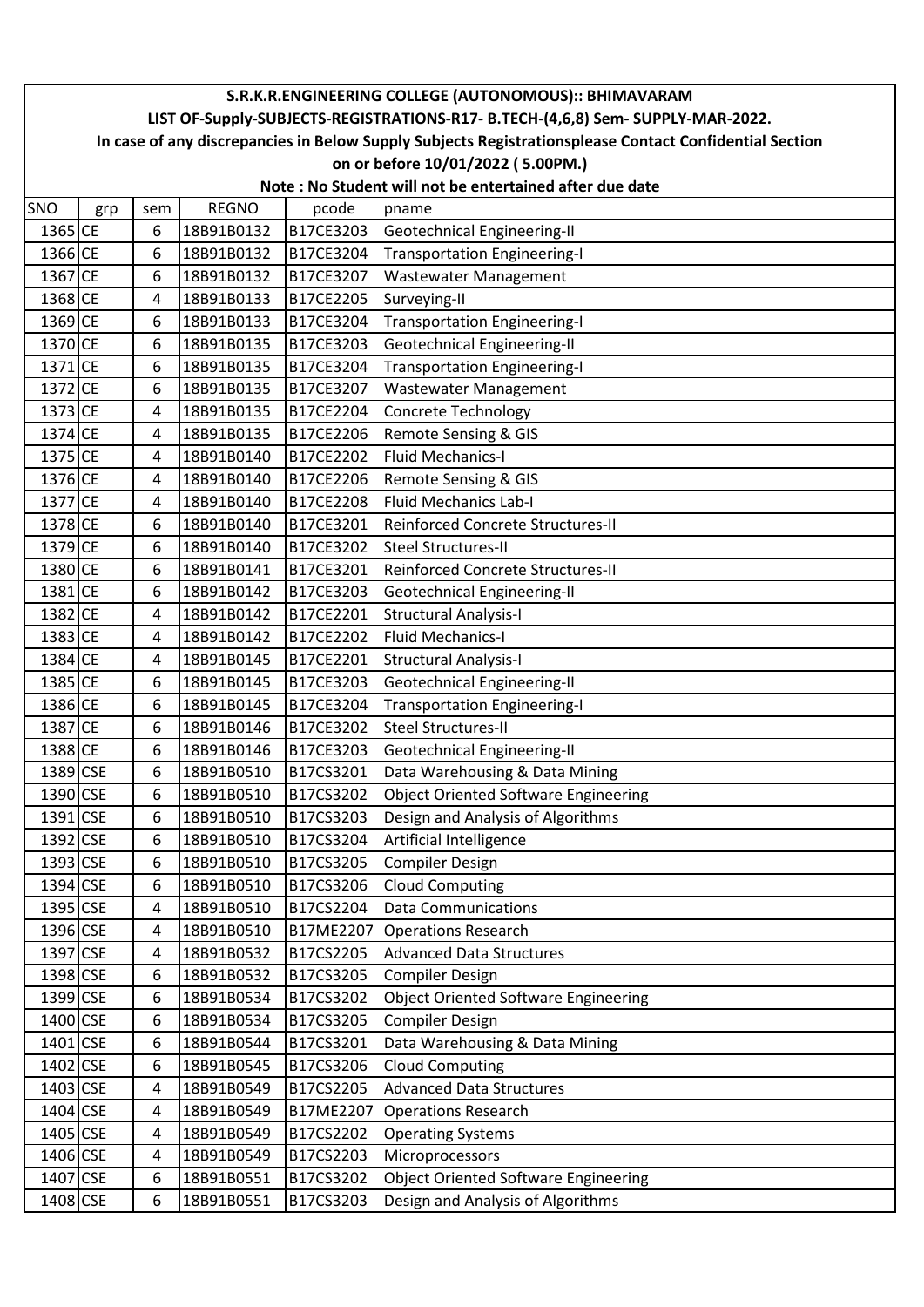|          |                                                                                                        |     |              |           | S.R.K.R.ENGINEERING COLLEGE (AUTONOMOUS):: BHIMAVARAM |  |  |  |
|----------|--------------------------------------------------------------------------------------------------------|-----|--------------|-----------|-------------------------------------------------------|--|--|--|
|          | LIST OF-Supply-SUBJECTS-REGISTRATIONS-R17- B.TECH-(4,6,8) Sem- SUPPLY-MAR-2022.                        |     |              |           |                                                       |  |  |  |
|          | In case of any discrepancies in Below Supply Subjects Registrationsplease Contact Confidential Section |     |              |           |                                                       |  |  |  |
|          | on or before 10/01/2022 (5.00PM.)                                                                      |     |              |           |                                                       |  |  |  |
|          | Note: No Student will not be entertained after due date                                                |     |              |           |                                                       |  |  |  |
| SNO      | grp                                                                                                    | sem | <b>REGNO</b> | pcode     | pname                                                 |  |  |  |
| 1409 CSE |                                                                                                        | 6   | 18B91B0551   | B17CS3205 | <b>Compiler Design</b>                                |  |  |  |
| 1410 CSE |                                                                                                        | 6   | 18B91B0553   | B17CS3201 | Data Warehousing & Data Mining                        |  |  |  |
| 1411 CSE |                                                                                                        | 6   | 18B91B0553   | B17CS3202 | Object Oriented Software Engineering                  |  |  |  |
| 1412 CSE |                                                                                                        | 6   | 18B91B0553   | B17CS3203 | Design and Analysis of Algorithms                     |  |  |  |
| 1413 CSE |                                                                                                        | 6   | 18B91B0553   | B17CS3204 | Artificial Intelligence                               |  |  |  |
| 1414 CSE |                                                                                                        | 6   | 18B91B0553   | B17CS3205 | <b>Compiler Design</b>                                |  |  |  |
| 1415 CSE |                                                                                                        | 6   | 18B91B0553   | B17CS3206 | <b>Cloud Computing</b>                                |  |  |  |
| 1416 CSE |                                                                                                        | 6   | 18B91B0553   | B17BS3201 | <b>Employability Skills</b>                           |  |  |  |
| 1417 CSE |                                                                                                        | 6   | 18B91B0553   | B17CS3210 | Software Engineering Mini Project Lab                 |  |  |  |
| 1418 CSE |                                                                                                        | 6   | 18B91B0553   | B17CS3211 | Network Programming Lab                               |  |  |  |
| 1419 CSE |                                                                                                        | 6   | 18B91B0553   | B17BS3204 | <b>Competitive Coding</b>                             |  |  |  |
| 1420 CE  |                                                                                                        | 6   | 18B95A0110   | B17CE3201 | <b>Reinforced Concrete Structures-II</b>              |  |  |  |
| 1421 CE  |                                                                                                        | 6   | 18B95A0120   | B17CE3201 | <b>Reinforced Concrete Structures-II</b>              |  |  |  |
| 1422 CE  |                                                                                                        | 6   | 18B95A0120   | B17CE3202 | <b>Steel Structures-II</b>                            |  |  |  |
| 1423 CE  |                                                                                                        | 6   | 18B95A0120   | B17CE3203 | Geotechnical Engineering-II                           |  |  |  |
| 1424 CE  |                                                                                                        | 6   | 18B95A0120   | B17CE3204 | Transportation Engineering-I                          |  |  |  |
| 1425 CE  |                                                                                                        | 6   | 18B95A0132   | B17CE3203 | Geotechnical Engineering-II                           |  |  |  |
|          | 1426 MECH                                                                                              | 6   | 18B95A0357   | B17ME3207 | Computer Aided Design                                 |  |  |  |
| 1427 ECE |                                                                                                        | 4   | 18B95A0419   | B17EC2202 | Electromagnetic Field Theory and Transmission Lines   |  |  |  |
| 1428 CSE |                                                                                                        | 4   | 18B95A0506   | B17CS2205 | <b>Advanced Data Structures</b>                       |  |  |  |
| 1429 CSE |                                                                                                        | 6   | 18B95A0506   | B17CS3203 | Design and Analysis of Algorithms                     |  |  |  |
| 1430 CSE |                                                                                                        | 6   | 18B95A0506   | B17CS3205 | <b>Compiler Design</b>                                |  |  |  |
| 1431 CSE |                                                                                                        | 6   | 18B95A0519   | B17CS3201 | Data Warehousing & Data Mining                        |  |  |  |
| 1432 CSE |                                                                                                        | 8   | 18B95A0519   | B17CS4201 | Deep Learning                                         |  |  |  |
| 1433 CSE |                                                                                                        | 4   | 18B95A0519   | B17CS2201 | <b>Computer Organization</b>                          |  |  |  |
| 1434 CSE |                                                                                                        | 4   | 18B95A0519   | B17CS2204 | Data Communications                                   |  |  |  |
| 1435 CSE |                                                                                                        | 6   | 18B95A0519   | B17CS3203 | Design and Analysis of Algorithms                     |  |  |  |
| 1436 CSE |                                                                                                        | 6   | 18B95A0519   | B17CS3205 | <b>Compiler Design</b>                                |  |  |  |
| 1437 CSE |                                                                                                        | 6   | 18B95A0520   | B17CS3201 | Data Warehousing & Data Mining                        |  |  |  |
| 1438 CSE |                                                                                                        | 6   | 18B95A0525   | B17CS3205 | <b>Compiler Design</b>                                |  |  |  |
| 1439 CE  |                                                                                                        | 6   | 19B95A0102   | B17CE3203 | Geotechnical Engineering-II                           |  |  |  |
| 1440 CE  |                                                                                                        | 6   | 19B95A0102   | B17CE3204 | <b>Transportation Engineering-I</b>                   |  |  |  |
| 1441 CE  |                                                                                                        | 6   | 19B95A0105   | B17BS3201 | <b>Employability Skills</b>                           |  |  |  |
| 1442 CE  |                                                                                                        | 4   | 19B95A0114   | B17CE2201 | <b>Structural Analysis-I</b>                          |  |  |  |
| 1443 EEE |                                                                                                        | 4   | 19B95A0201   | B17EE2202 | Signal & Systems                                      |  |  |  |
| 1444 EEE |                                                                                                        | 4   | 19B95A0201   | B17EC2206 | Linear Integrated and Pulse Circuits                  |  |  |  |
| 1445 EEE |                                                                                                        | 4   | 19B95A0217   | B17EE2202 | Signal & Systems                                      |  |  |  |
| 1446 EEE |                                                                                                        | 6   | 19B95A0219   | B17EE3204 | Digital Signal Processing                             |  |  |  |
| 1447 EEE |                                                                                                        | 6   | 19B95A0219   | B17EE3205 | Power System Protection                               |  |  |  |
|          | 1448 MECH                                                                                              | 6   | 19B95A0303   | B17ME3201 | Industrial Engineering & Management                   |  |  |  |
|          | 1449 MECH                                                                                              | 6   | 19B95A0303   | B17ME3204 | Machine Design                                        |  |  |  |
|          | 1450 MECH                                                                                              | 4   | 19B95A0310   | B17ME2201 | Advanced Strength of Materials                        |  |  |  |
|          | 1451 MECH                                                                                              | 4   | 19B95A0313   |           | B17ME2201 Advanced Strength of Materials              |  |  |  |
|          | 1452 MECH                                                                                              | 4   | 19B95A0313   |           | B17ME2202 Thermal Engineering                         |  |  |  |